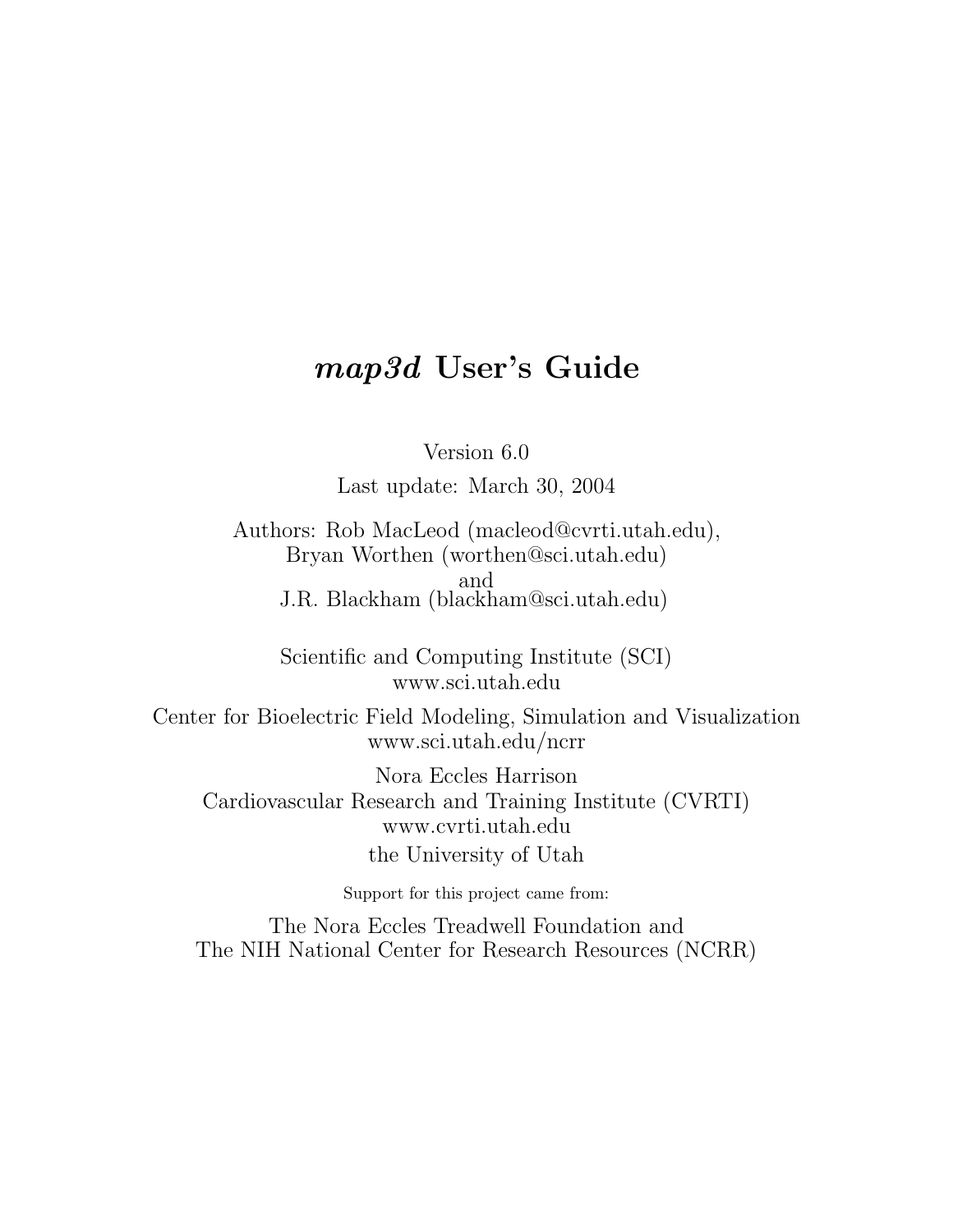## Contents

| $\mathbf{1}$            |            | What's New?                                                                                                                                                                                                                   | 4              |
|-------------------------|------------|-------------------------------------------------------------------------------------------------------------------------------------------------------------------------------------------------------------------------------|----------------|
|                         | 1.1        |                                                                                                                                                                                                                               | $\overline{4}$ |
|                         | 1.2        |                                                                                                                                                                                                                               | $\overline{4}$ |
| $\mathbf{2}$            |            | Introduction                                                                                                                                                                                                                  | 5              |
|                         | 2.1        |                                                                                                                                                                                                                               | 5              |
| 3                       |            | Installation                                                                                                                                                                                                                  | 7              |
|                         | 3.1        |                                                                                                                                                                                                                               | 7              |
|                         | 3.2        | General Installation (a) respectively and the set of the set of the set of the set of the set of the set of the set of the set of the set of the set of the set of the set of the set of the set of the set of the set of the | 8              |
|                         | 3.3        |                                                                                                                                                                                                                               | 8              |
|                         | 3.4        |                                                                                                                                                                                                                               | 9              |
|                         | 3.5        |                                                                                                                                                                                                                               | 11             |
|                         | 3.6        |                                                                                                                                                                                                                               | 11             |
|                         | 3.7        |                                                                                                                                                                                                                               | 11             |
|                         | 3.8        |                                                                                                                                                                                                                               | 11             |
|                         |            |                                                                                                                                                                                                                               |                |
|                         | 4 Usage    |                                                                                                                                                                                                                               | 13             |
|                         | 4.1        |                                                                                                                                                                                                                               | 13             |
|                         | 4.2        |                                                                                                                                                                                                                               | 15             |
|                         | 4.3        |                                                                                                                                                                                                                               | 15             |
|                         | 4.4        |                                                                                                                                                                                                                               | 16             |
| $\bf{5}$                |            | <b>Script Files</b>                                                                                                                                                                                                           | 18             |
|                         | 5.1        |                                                                                                                                                                                                                               | 18             |
|                         | 5.2        |                                                                                                                                                                                                                               | 18             |
|                         | 5.3        |                                                                                                                                                                                                                               | 19             |
|                         |            |                                                                                                                                                                                                                               |                |
| 6                       |            | Input files                                                                                                                                                                                                                   | 22             |
|                         | 6.1        |                                                                                                                                                                                                                               | 22             |
|                         | 6.2        | Command line control of geometry files                                                                                                                                                                                        | 23             |
|                         | 6.3        |                                                                                                                                                                                                                               | 23             |
|                         | 6.4        |                                                                                                                                                                                                                               | 24             |
|                         | 6.5        | Landmark files                                                                                                                                                                                                                | 27             |
| $\overline{\mathbf{7}}$ |            | Display features                                                                                                                                                                                                              | 29             |
|                         | 7.1        |                                                                                                                                                                                                                               | 29             |
|                         | 7.2        |                                                                                                                                                                                                                               | 29             |
|                         | 7.3        |                                                                                                                                                                                                                               | 29             |
|                         | 7.4        |                                                                                                                                                                                                                               | 29             |
|                         |            |                                                                                                                                                                                                                               |                |
|                         | 7.5        | Landmarks                                                                                                                                                                                                                     | 31             |
|                         |            |                                                                                                                                                                                                                               |                |
|                         | 7.6<br>7.7 |                                                                                                                                                                                                                               | 31<br>32       |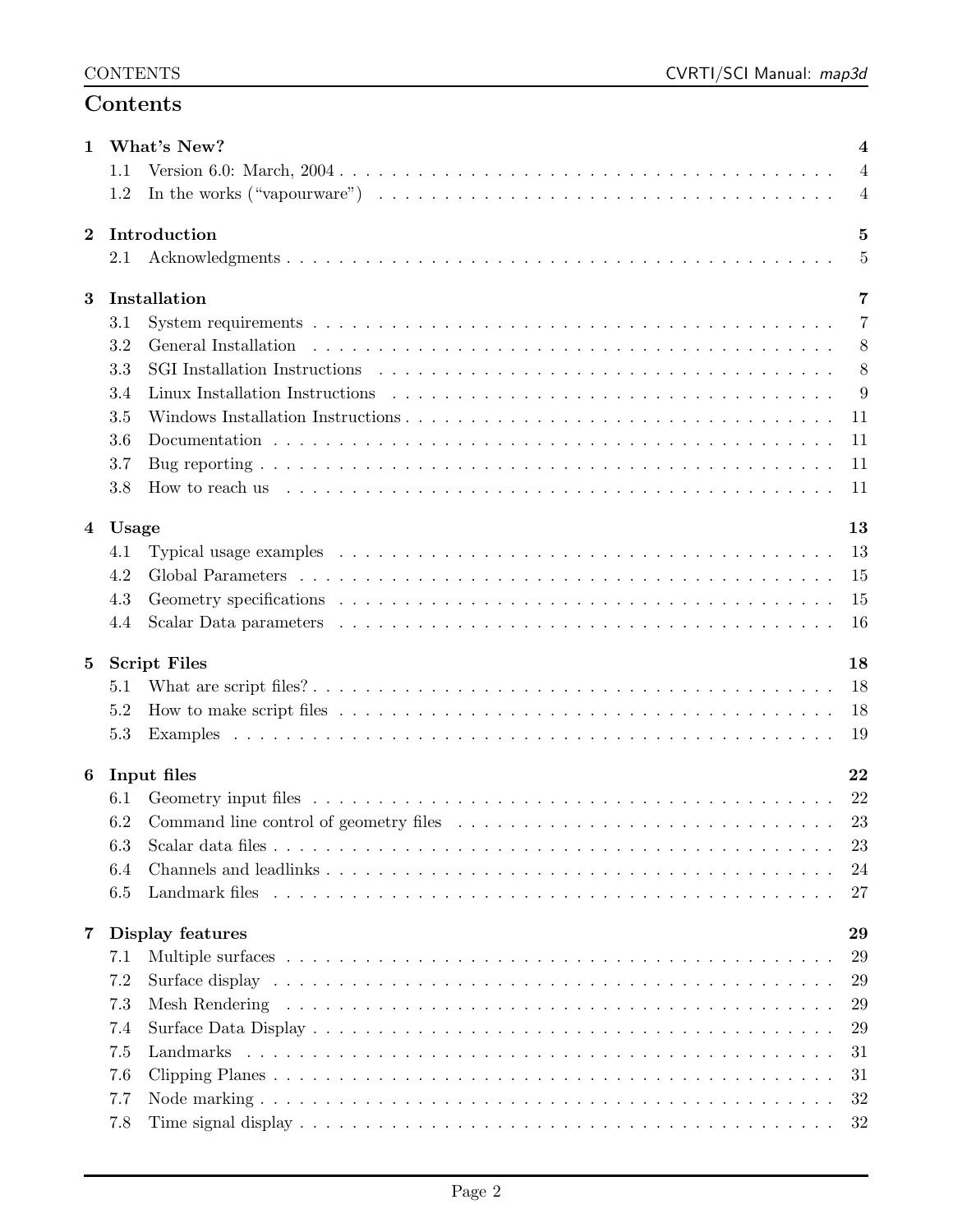| 8 |         | Control of map3d                                                       | 33 |
|---|---------|------------------------------------------------------------------------|----|
|   | 8.1     |                                                                        |    |
|   | 8.2     |                                                                        |    |
|   |         |                                                                        |    |
|   |         |                                                                        |    |
|   | 8.5     | Interactive GUIs - File Selection, File Saving, and Scaling Options 39 |    |
|   | 8.6     |                                                                        |    |
|   | 8.7     |                                                                        |    |
| 9 |         | Output from $map3d$                                                    | 52 |
|   | 10 BUGS |                                                                        | 52 |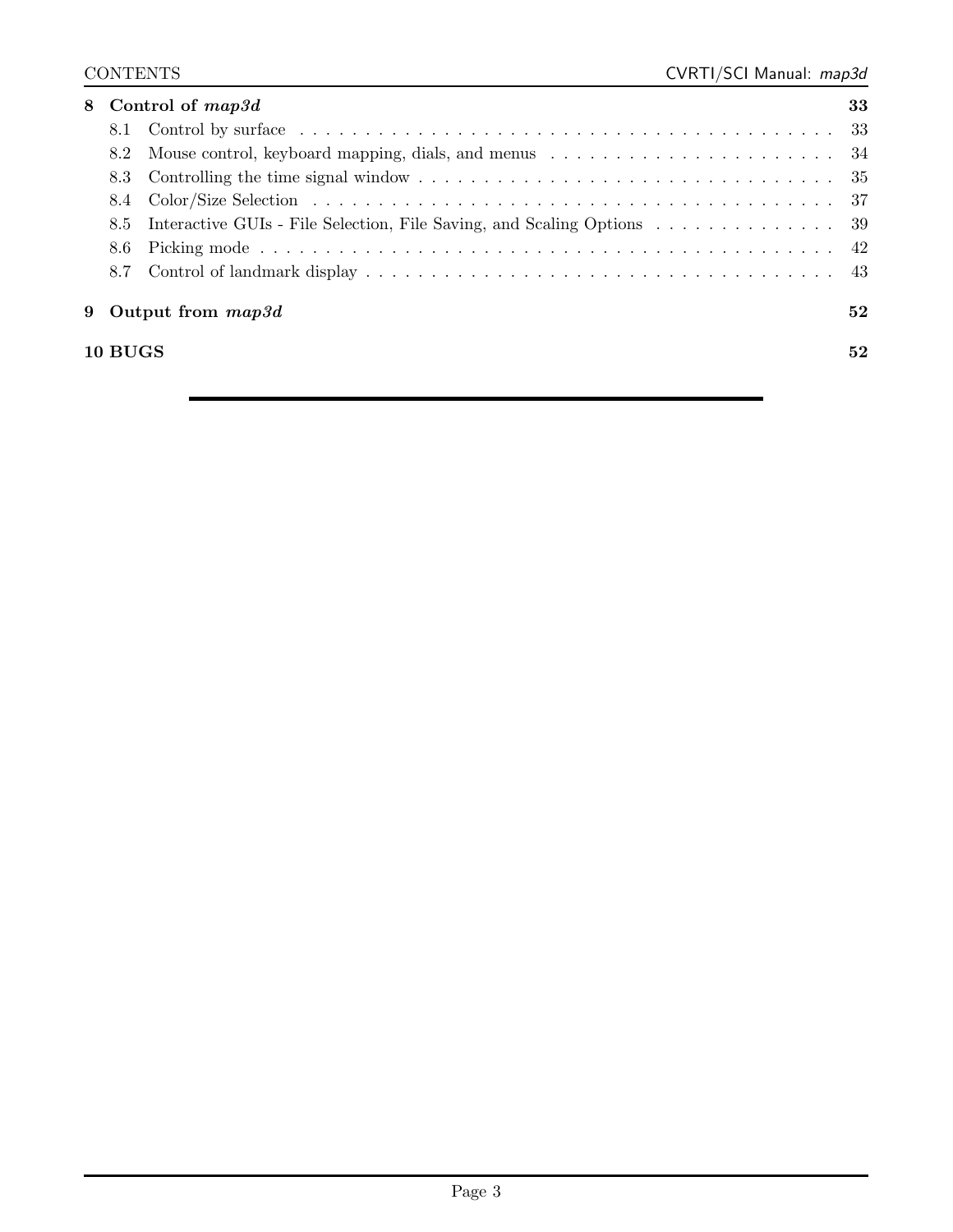## 1 What's New?

In this section, we highlight the latest additions to  $map3d$  in the (vain?) hope that people will read at least this much of the manual and be able to quickly make use of the latest and greatest that the program offers.

## 1.1 Version 6.0: March, 2004

This is the first version of the "new" map3d with a GTK-based GUI. We are getting even closer to the functionality of the old GL based version. Even more important, there are also several new interactive features unique to the OpenGL+GTK version.

Some of the specific things that you should notice over previous versions include:

- New look and feel: with the move from GLUT to gtk has come a whole new look and feel for  $map3d$ . Fonts are new and much nicer than before and all the menus and dialog boxes have a cleaner, more professional look than before.
- New GUIs: There are several new GUIs that you can open through the menus. Perhaps the most prominent is the "Files Dialog", through which you can interactively load and reload files and data windows. There is also a scaling dialog, from which you can change the scaling parameters with one click, and a saving dialog where you can save geometry and images (soon to have state-saving and movie-saving features).
- **Interactive Control:** Now you can select one of many parameters to adjust by pressing the  $+$  or  $-$  key, including font sizes, contour thickness, etc.
- Keyboard Transformations: Now you can use the keyboard to rotate, translate and scale, and even edit nodes' positions in your geometry.
- Bug fixes: not that the previous version had any bugs, but we found a few(!) things to fix.

## 1.2 In the works ("vapourware")

A small sampler of things that are in the works:

- Reading of Time Series container files.
- Proper reading of the container files in the *graphicsio* file system.
- Dynamic menus that indicate the current parameter selections (in progress).
- Saving and reading settings to keep your favorite settings around next time.
- Remote Control of the animations and user interventions for making videos.
- New display modes for the display of vectors.
- We are trying to fix the bugs listed on the bugs page (see Section 10) as quickly as we can.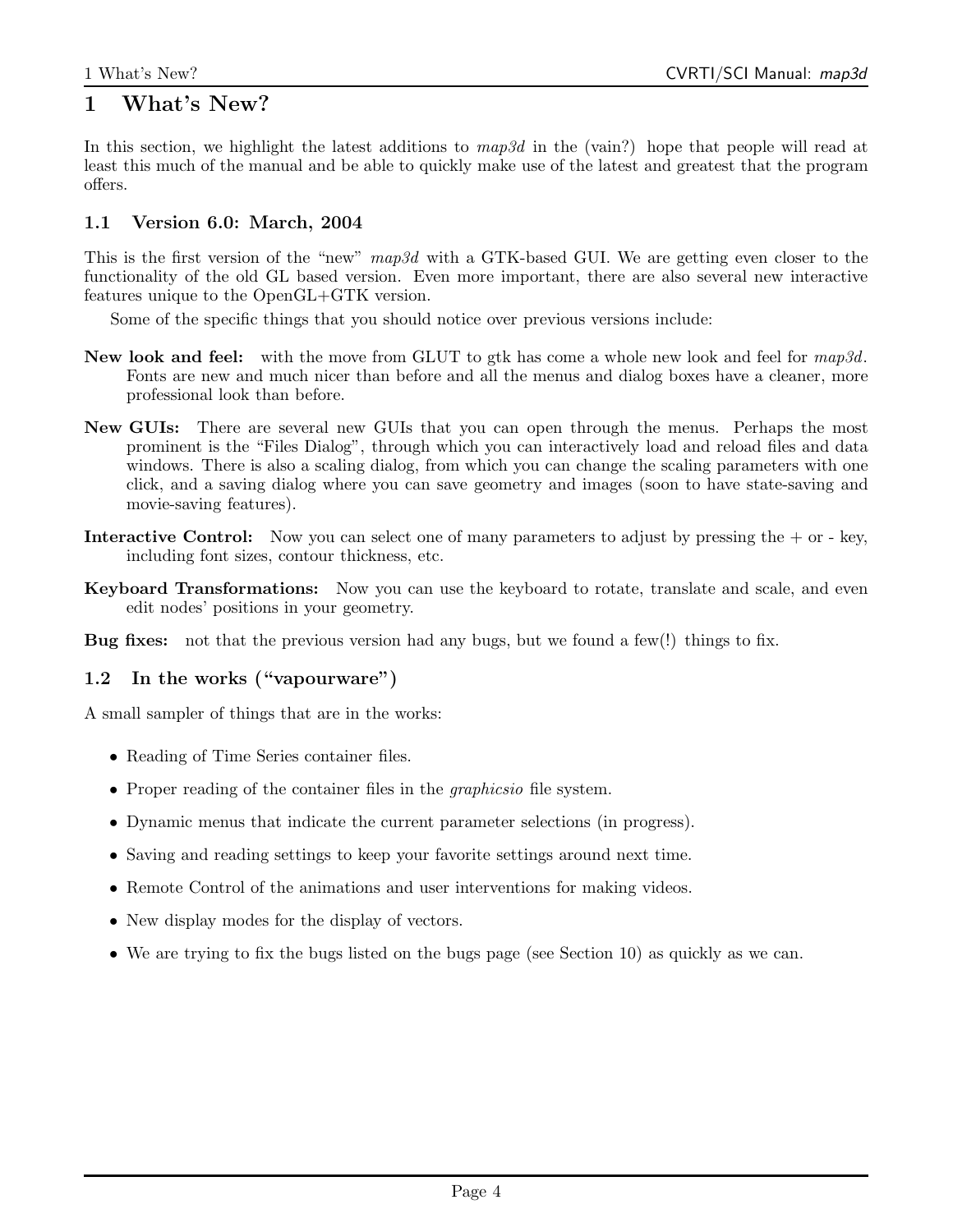## 2 Introduction

This document describes the function and usage of the program  $map3d$ , a scientific visualization application originally developed at the Nora Eccles Harrison Cardiovascular Research and Training (CVRTI) and now under continued development and maintenance at the Scientific Computing and Imaging Institute (SCI) at the University of Utah. The original purpose of the program was to interactively view scalar fields of electric potentials from measurements and simulations in cardiac electrophysiology. Its present utility is much broader but continues to focus on viewing three-dimensional distributions of scalar values associated with an underlying geometry consisting of node points joined into surface or volume meshes.

map3d has been the topic of some papers  $1-4$  and a technical report  $5$  and we'd love it if you would reference at least one of them (perhaps  $3\sigma$   $^4$  are the easiest ones to get copies of) as well as this manual when you publish results using it. There have been many many more papers that use  $map3d$  and the list keeps growing. $3-30$ 

## 2.1 Acknowledgments

The history of map3d goes back to 1990 and the first few hundred lines of code were the product of a few hours work by Mike Matheson, an inspired visualization specialist, now with SGI in Salt Lake City. This was my introduction to GL and C and this program became my personal sand box to play in. Along the way, Phil Ershler made valuable contributions in figuring out the magic of Formslib for some user interface controls and developing with me graphicsio, the geometry and data file library that supports map3d. Ted Dustman has recently taken up maintenance and extensions of graphicsio and remains my main man when I need programming lessons.

This is one in a series of "new" versions of  $map3d$ , the series (labeled 5.x or above) that marks the move from GL to OpenGL library and thus to becoming truly portable. In fact, we call the old one map3dGL now to indicate its links to SGI's original GL library. We seem permanently stuck in the middle of this big conversion project, moving support to OpenGL and adding lots of power as we convert functionality. The most recent news, and the reason for the version 6.x, is the move to gtk as the GUI library with which we create all the dialog and display elements of the program. We hope this move will allow us to dramatically extend the set of dialog boxes map3d offers and version 6.0 contains the first set of examples.

There are some people who have been instrumental in the process and deserve special mention. Chris Moulding is a graphics programmer and general software whiz who surveyed my sand box architecture, pulled together the essential walls, created new ways to make rooms, and still left lots of the sand box around so we could continue to play. From version 5.2 onward, Bryan Worthen replaced Chris and really has found the spirit of map3d and become the main driving force behind the actual work of coding and fixing. He strayed off to some other project for a while, but never lost his love for map3d; now I'm really pleased that he has returned to pick up the torch again. Most recently, J.R. Blackham has joined the team while still an undergraduate in Computer Science at Utah.

The largest thanks must go to the users of  $map3d$ , who provided the real inspiration and identified the needs and opportunities of such a program. Among the most supportive and helpful are Bruno Taccardi, Bonnie Punske, and Bob Lux, all colleagues of mine at the CVRTI. Dana Brooks and his students from Northeastern University are also regular users who have provided many suggestions and great enthusiasm. Also invaluable in the constant improvement of the program are my post docs, Jeroen Stinstra, and graduate student Quan Ni, Rich Kuenzler, Bulent Yilmaz, Bruce Hopenfeld, Shibaji Shome, Lucas Lorenzo, Andrew Shafer, and Zoar Englemann. They give me new energy and remind me why I am a professor.

The first user and long-time collaborator and friend was Chris Johnson and this new version of  $map3d$ is possible because of the success he and I have had in creating the SCI Institute and specifically the NIH/NCRR Center for Geometric Modeling, Simulation, and Visualization in Bioelectric Field Problems (www.sci.utah.edu/ncrr).

We gratefully acknowledge the financial support that has come from the NIH, National Center for Research Resources (NCRR) the Nora Eccles Treadwell Foundation, and the University of Utah, which provides us with space and materials to create this sand box. The Nora Eccles Treadwell Foundation has also provided support for the development of map3d and the huge pile of data we have used it to analyze.

Rob MacLeod, April 7, 2004.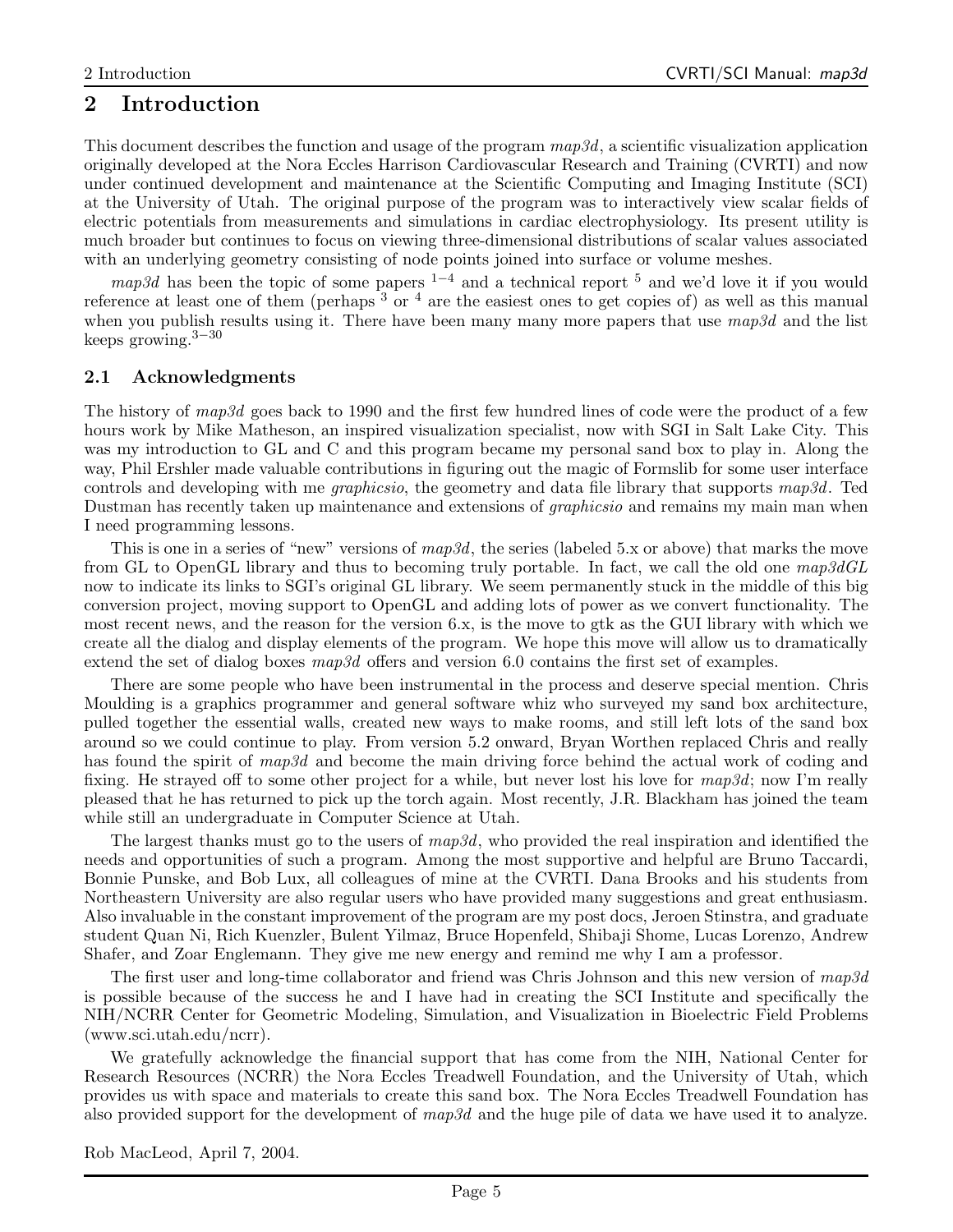## 2.1.1 Libraries used by  $map3d$

map3d incorporates the functionality of several external libraries. They are:

- GTK The GIMP Toolkit Copyright (C) 1995-1997 Peter Mattis, Spencer Kimball and Josh MacDonald
- GtkGLExt GtkGLExt OpenGL Extension to GTK+ Copyright (C) 2002-2004 Naofumi Yasufuku
- PNG Copyright (c) 1998-2002 Glenn Randers-Pehrson
- Jpeglib Copyright (C) 1991-1998, Thomas G. Lane.

We use GTK and GtkGLExt to interface with the window manager to give us windows with OpenGL capability, as well as giving us widgets we need for interactive control. We use PNG and JpegLib to be able to save .png and .jpg images of  $map3d$ .

All four of these libraries are covered by the GNU LGPL, which is included in the distribution of map3d.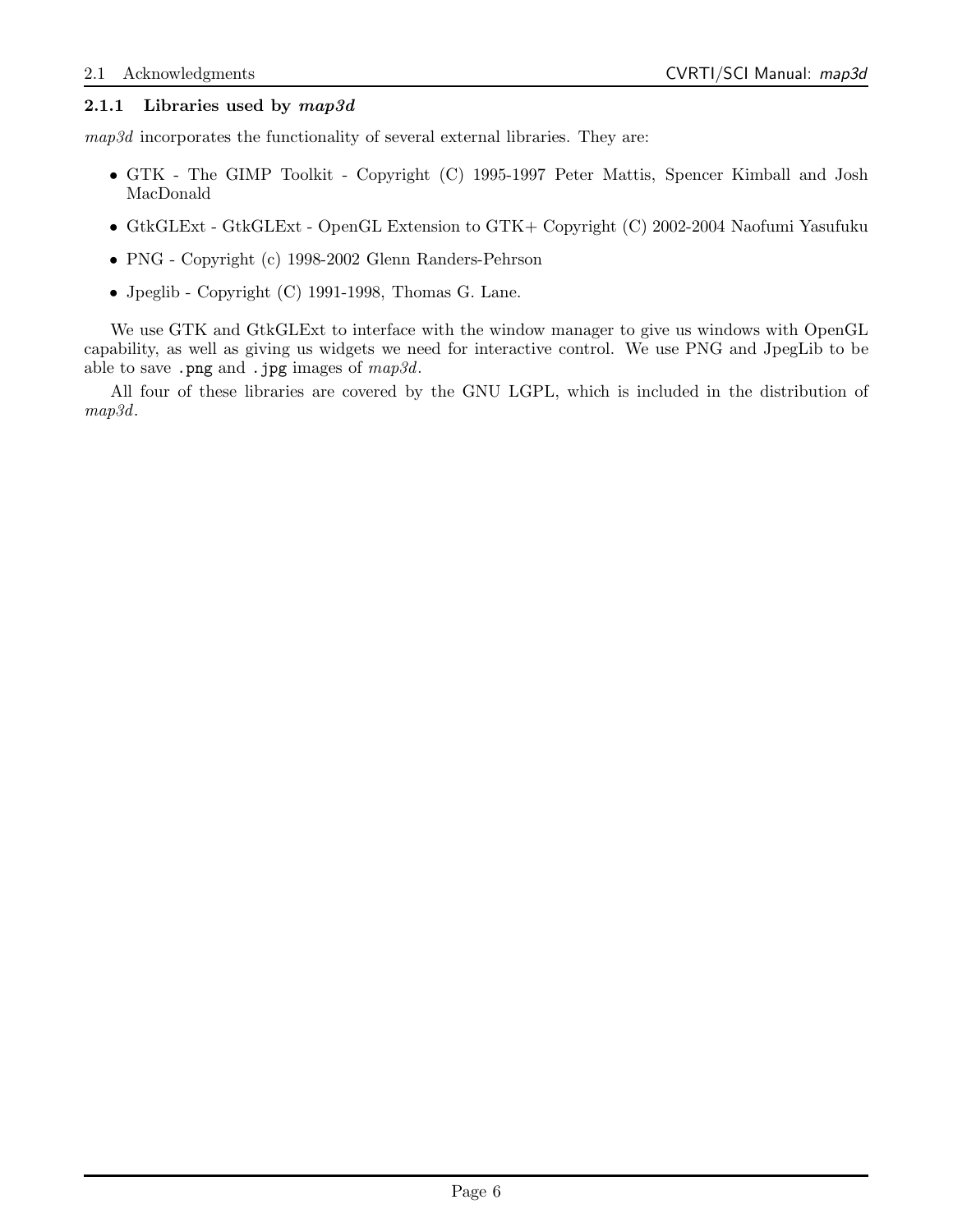## 3 Installation

## 3.1 System requirements

 $map3d$  is written in standard  $C/C++$  and uses the OpenGL and GTK+ libraries, both choices made to ensure broad portability of the program. This first  $OpenGL+GTK$  version of map3d targets three platforms and we list the requirements and recommendations for each below. Additional platforms will follow—and follow even faster if you send us a machine to play on.

## All platforms:

| Requirements for all systems                      |                              |  |  |  |  |
|---------------------------------------------------|------------------------------|--|--|--|--|
| OpenGL libraries (GL and GLU)                     | version $1.1 +$ <sup>1</sup> |  |  |  |  |
| $\log_{10}$ OpenGL/window interface library (GLX) |                              |  |  |  |  |
| GTK+ libraries and dependencies                   | version $2.0+$               |  |  |  |  |

SGI: map3d runs on virtually any SGI that will support Irix version 6.5+. We have tested it on Indigo2, O2, Octane, and Origin workstations running various flavors of Irix 6.5. If you need a version for a different SGI configuration, please let us know (map3d@sci.utah.edu)

| Requirements                              |                              |  |  |  |  |
|-------------------------------------------|------------------------------|--|--|--|--|
| <b>Operating System</b>                   | Irix $6.5+$                  |  |  |  |  |
| Architecture                              | mips3 or mips4 (maybe mips2) |  |  |  |  |
| Applications Binary Interface   n32 or 64 |                              |  |  |  |  |
|                                           | Recommendations              |  |  |  |  |
| Hardware                                  | Texture mapping hardware     |  |  |  |  |
|                                           | 128 MB main memory           |  |  |  |  |

Linux (i386): map3d requires the OpenGL library, which is available as the mesa library at www.mesa3d.org for any Linux platform. For better performance, graphics cards from companies such as nVidia (www.nvidia.com) usually provide OpenGL libraries.

| Requirements                  |                                      |  |  |  |  |
|-------------------------------|--------------------------------------|--|--|--|--|
| <b>Operating System</b>       | $\overline{\text{kernel}}$ 2.2.x     |  |  |  |  |
| Architecture                  | $i386 (+$ maybe PPC)                 |  |  |  |  |
| Applications Binary Interface | libc2.1                              |  |  |  |  |
| Recommendations               |                                      |  |  |  |  |
| Window system                 | XFree86 version $4.0 +$              |  |  |  |  |
| Hardware                      | 3D graphics card (nVidia, 3dfx, ati) |  |  |  |  |
|                               | 128 MB main memory                   |  |  |  |  |

#### Windows:

|                               | Requirements                           |  |  |  |  |
|-------------------------------|----------------------------------------|--|--|--|--|
| <b>Operating System</b>       | W2K/NT4.0/9x                           |  |  |  |  |
| Architecture                  | i386                                   |  |  |  |  |
| Applications Binary Interface | $\sin 32$                              |  |  |  |  |
|                               | Recommendations                        |  |  |  |  |
| Hardware                      | $3D$ graphics card (nVidia, 3dfx, ati) |  |  |  |  |
|                               | 128 MB main memory                     |  |  |  |  |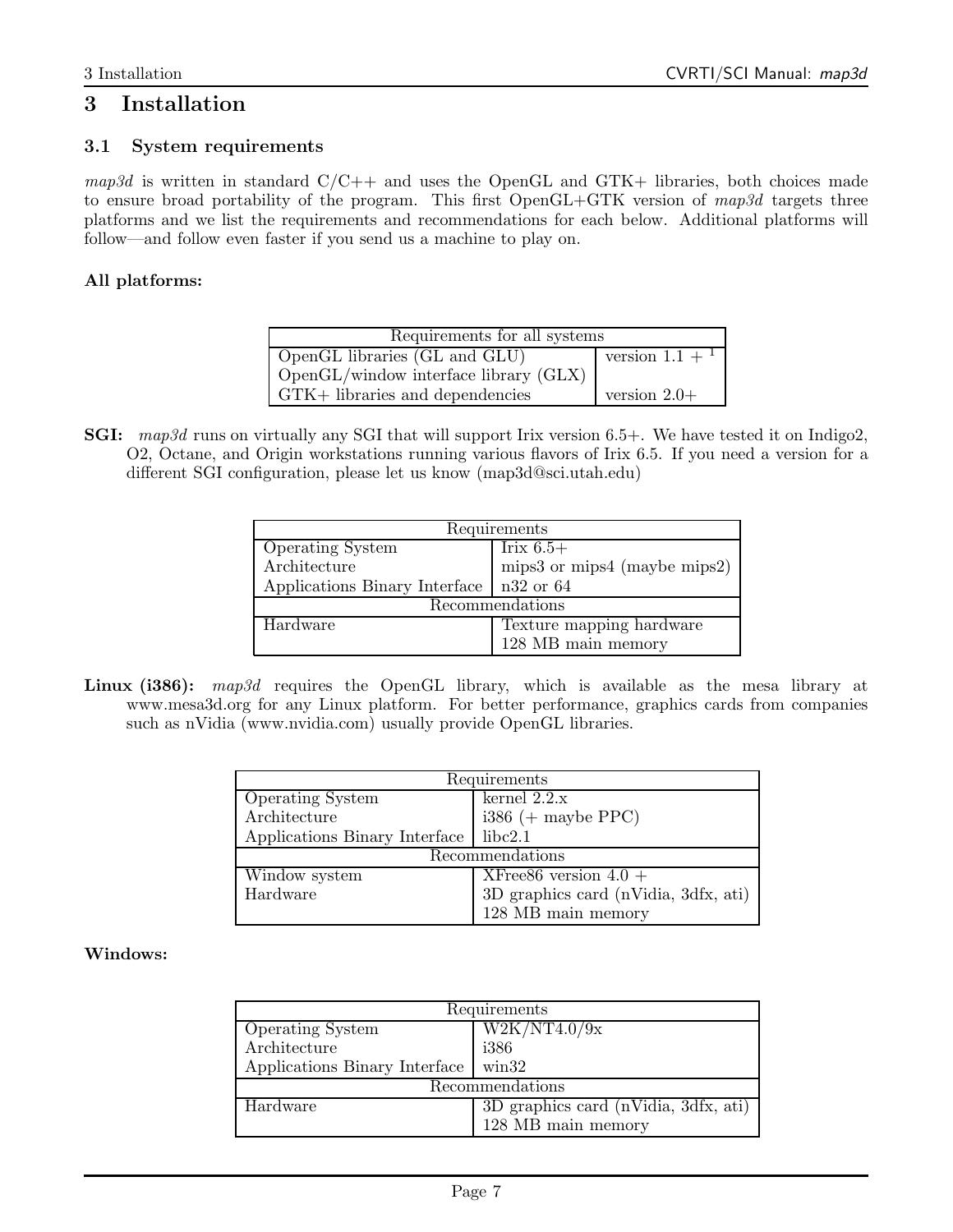#### 3.2 General Installation

Unfortunately, as this is the first version of  $map3d$  with  $GTK+$ , it is not as easy as other versions where you could just download and run. We hope to be able to do that again in the future, but for now we will attempt to make it as easy as possible for you. Simplified instructions will be in a README file which comes with each package, and are also listed below:

To download the software, use this URL www.sci.utah.edu/software/map3d.html, and click on the "Download" button. You'll need to sign into the SCI archive. For each of the installation instructions below, you can grab those file from this page.

To test the installation, use the test files that accompany this distribution. Each has some script files included that show how to call and execute map3d.

#### 3.3 SGI Installation Instructions

The SGI installation is relatively straightforward. You'll need to download  $map3d$ 's dependencies, then download map3d itself.

#### 3.3.1 SGI Dependencies

There are two phases to this part. First we need to get GTK+ and its dependencies. The easiest way to do this is for SGI is to run a browser with root access and go to SGI's freeware site at http://freeware.sgi.com. On that page near the bottom there should be a link to a prereq calculator. Click on that link, and in the Freeware Product box, select  $f_{w_g}$ tk2+ (make sure you don't select  $f_{w_g}$ tk+). Submit the query. You should see a list similar to this:

```
fw_atk [relnotes] [prereqs] [install]
fw_expat [relnotes] [prereqs] [install]
fw_freetype2 [relnotes] [prereqs] [install]
fw_gettext [relnotes] [prereqs] [install]
fw_glib2 [relnotes] [prereqs] [install]
fw_libjpeg [relnotes] [prereqs] [install]
fw_libpng [relnotes] [prereqs] [install]
fw_libz [relnotes] [prereqs] [install]
fw_pango [relnotes] [prereqs] [install]
fw_tiff [relnotes] [prereqs] [install]
```
To install them, click on the install link one by one (and follow the instructions in the dialog boxes).

IMPORTANT - when you install libz - it will mention something about a security library being removed. When you install libz, allow it to do this. On the subsequent libraries, it will mention that the security package conflicts with libz, on these packages, have it continue without installing the security package.

Install them in the order:

gettext expat freetype2 atk glib2 pango libjpeg libtiff libz libpng

After you've done all of these, click on the alphabetical link, and click on the install buton that corresponds to libgtk2+-2.0.6.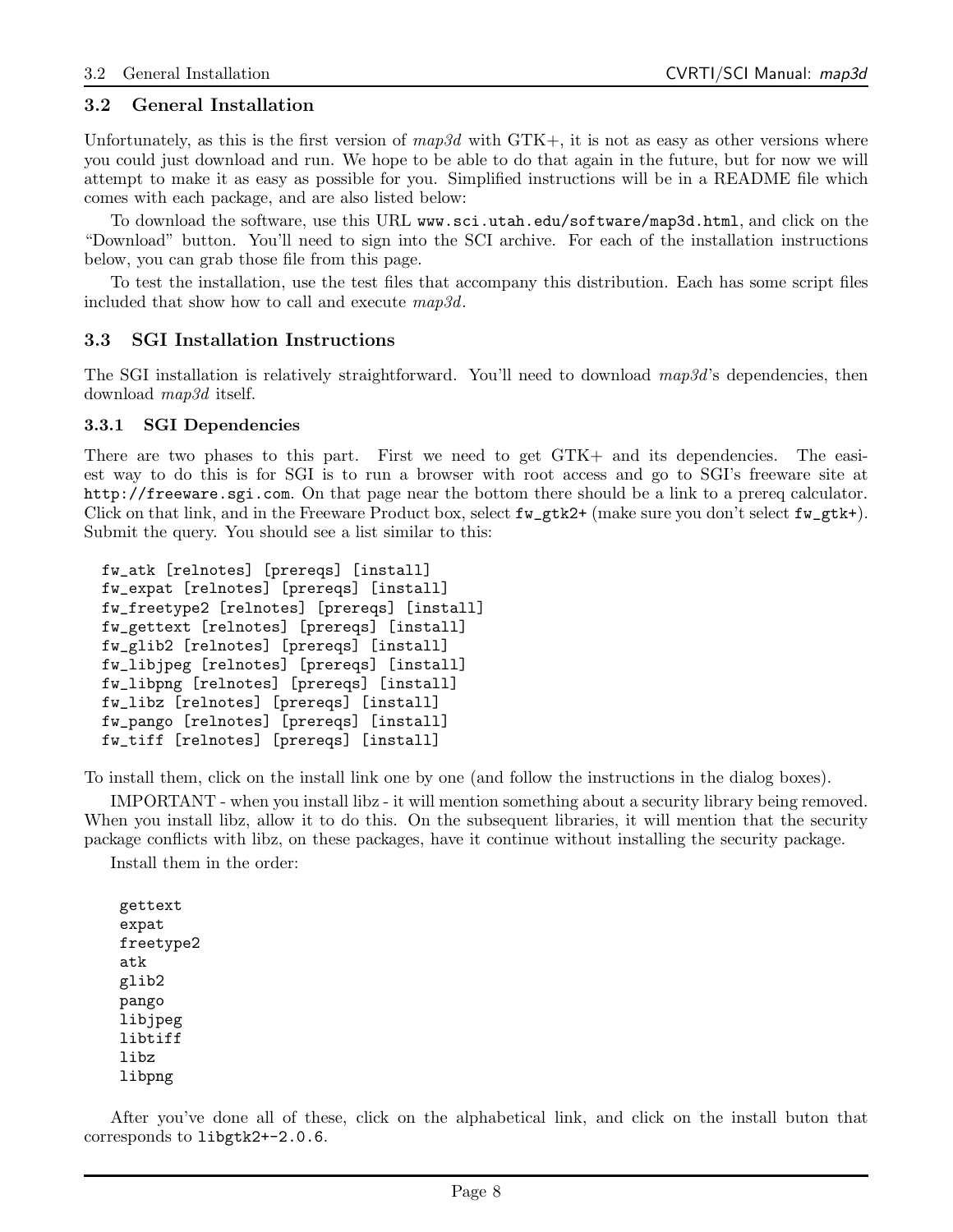If for some reason, the prereq calculator isn't there or isn't working, go to the alphabetical index and install the above in the order specified.

The next part is to download gtkglext, the library that supports OpenGL for GTK widgets. If your GTK version is 2.0.6 (you can find out by looking at gtkversion.h which will be where you installed gtk (normally /usr/freeware/include/gtk-2.0/gtk/gtkversion.h), and look for GTK\_MAJOR\_VERSION, GTK\_MINOR\_VERSION, and GTK\_MICRO\_VERSION. There will be numbers on the same lines as each of these, and if you put them together it will be something like 2.0.6). If you are using this version download  $g$ tkglext-sgi.tar.gz from the  $map3d$  download page http://www.sci.utah.edu/software/map3d.html and follow these instructions:

cd <download directory> gunzip gtkglext-sgi.tar.gz tar xf gtkglext-sgi.tar cp libgtkglext-x11-1.0.so.0 /usr/local/lib cp libgdkglext-x11-1.0.so.0 /usr/local/lib

You can copy them to some directory other than /usr/local/lib if you wish.

If this doesn't work, you will need to download the gtkglext source and compile it yourself (don't worry—if your gtk is properly set up, this will be very easy). Download the sources from Source Forge http://sourceforge.net/projects/gtkglext and follow these instructions:

```
cd <download directory>
gunzip gtkglext-1.0.6.tar.gz
tar xf gtkglext-1.0.6.tar
cd gtkglext-1.0.6
configure
make
make install
```
If you don't want these to end up in /usr/local/lib, you need to

#### configure --prefix=<dir>

where dir is where you want to put the libraries (The libraries will be in dir/lib).

#### 3.3.2 SGI Executable

Download the map3d-6.0-irix.tar.gz file from the  $map3d$  download page and unzip it to a directory of your choice. We will call that RUN-DIR. This is the directory from which you will run  $map3d$ .

To run map3d, you will need to make sure that all the libraries are in your LD\_LIBRARY\_PATH environment variable. For this we will assume that your gtk libraries are in /usr/freeware/lib32 and your gtkglext libraries are in /usr/local/lib. Do the following:

```
tcsh users:
setenv LD_LIBRARY_PATH /usr/freeware/lib32:/usr/local/lib:$LD_LIBRARY_PATH
```
or bash users:

```
export LD_LIBRARY_PATH=/usr/freeware/lib32:/usr/local/lib:$LD_LIBRARY_PATH
```
you might want to put this line in your .cshrc or .profile file to avoid having to run this multiple times.

#### 3.4 Linux Installation Instructions

The Linux installation is relatively straightforward. You'll need to download  $map3d$ 's dependencies, then download map3d itself.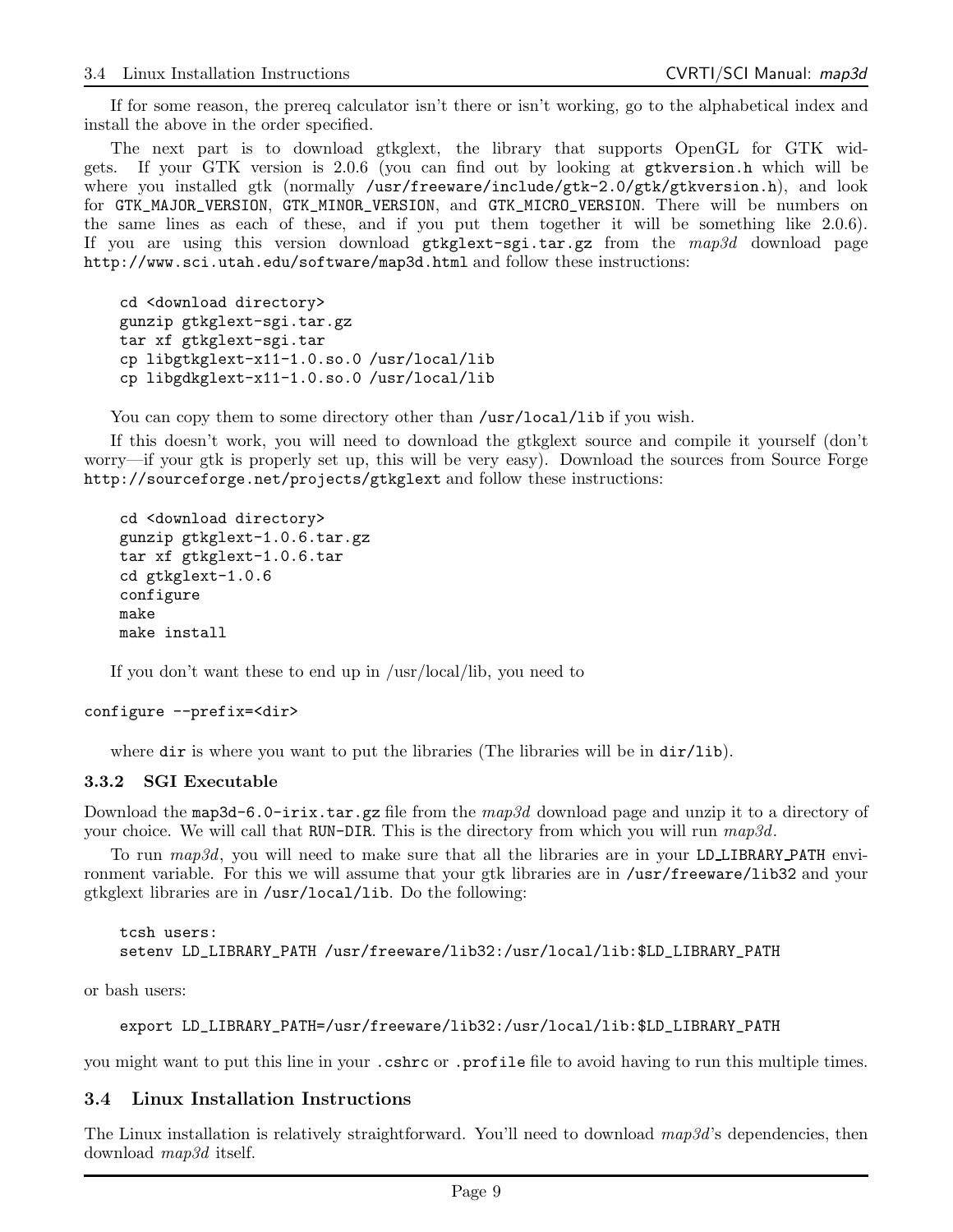#### 3.4.1 Linux Dependencies

There are two phases to this part. First we need to get GTK+ and its dependencies. The easiest way to do this is from your distribution's installation CDs, or you can download the RPMs at www.rpmfind.net.

To get the dependencies from your distribution, run the Package Manager (Add/Remove Applications, configure-packages or something of that sort). Search for gtk, and install gtk2 (if you can't find that directly, then installing the gnome environment will take care of it).

To get the dependencies from the internet, navigate your favorite browser to www.rpmfind.net, and search for gtk-2.0. Try to find one that matches your distribution (redhat, mandrake, etc.). We directly support development for  $gtk2-2.2.1$  and  $gtk2-2.0.6$ , so if you can find one of these that would be encouraged.

The next part is to download gtkglext, the library that supports OpenGL for GTK widgets. As of this release, this is not standard in most distributions. If your GTK version is 2.0.6 or 2.2.1 (you can find out by looking at gtkversion.h which will be where you installed gtk (normally /usr/include/gtk-2.0/gtk/gtkversion.h), and look for GTK\_MAJOR\_VERSION, GTK\_MINOR\_VERSION, and GTK\_MICRO\_VERSION. There will be numbers on the same lines as each of these, and if you put them together it will be something like 2.2.1). If you are using one of these versions download gtkglext-linux-2.2.1.tar.gz or gtkglext-linux-2.0.6 from the  $map3d$  download page and follow these instructions:

```
cd <download directory>
gunzip gtkglext-linux-<version>.tar.gz
tar xf gtkglext-linux-<version>.tar
cp libgtkglext-x11-1.0.so.0 /usr/local/lib
cp libgdkglext-x11-1.0.so.0 /usr/local/lib
```
You can copy them to some directory other than /usr/local/lib if you wish.

If this doesn't work, you will need to download the gtkglext source and compile it yourself (don't worry—if your gtk is properly set up, this will be very easy). Download the sources from Source Forge http://sourceforge.net/projects/gtkglext and follow these instructions:

```
cd <download directory>
gunzip gtkglext-1.0.6.tar.gz
tar xf gtkglext-1.0.6.tar
cd gtkglext-1.0.6
configure
make
make install
```
If you don't want these to end up in /usr/local/lib, you need to

```
configure --prefix=<dir>
```
where dir is where to put the libraries.

#### 3.4.2 Linux Executable

Download the map3d-6.0-linux.tar.gz file from the  $map3d()$  download page and unzip it to a directory of your choice. We will call that RUN-DIR. This is the directory from which you will run  $map3d$ .

To run map3d, you will need to make sure that all the libraries are in your LD\_LIBRARY\_PATH environment variable. For this we will assume that your gtk libraries are in /usr/lib and your gtkglext libraries are in /usr/local/lib. Do the following: tcsh users:

```
setenv LD_LIBRARY_PATH /usr/local/lib:$LD_LIBRARY_PATH
```
or bash users: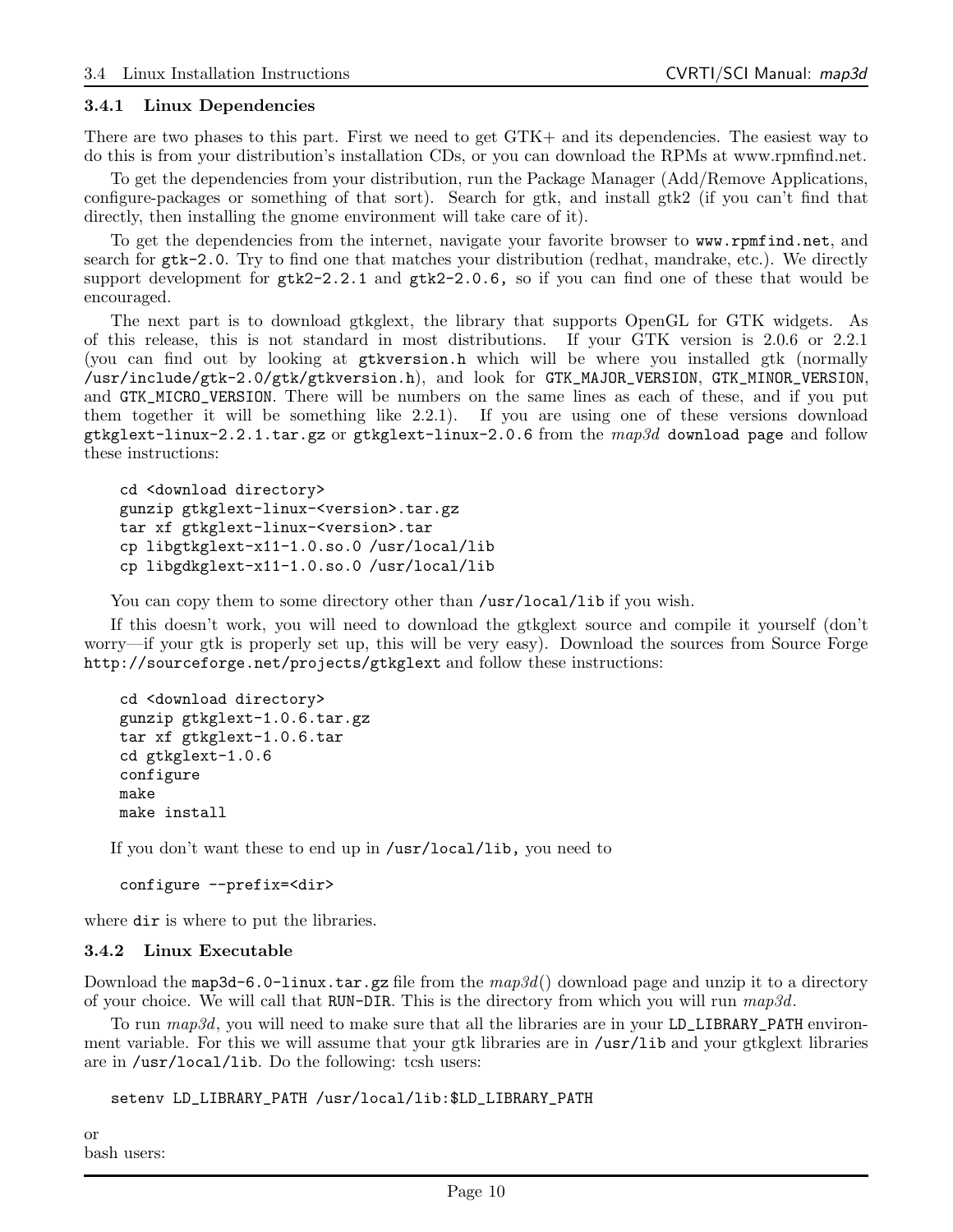#### export LD\_LIBRARY\_PATH=/usr/local/lib:\$LD\_LIBRARY\_PATH

you might want to put this line in your .cshrc or .profile file to avoid having to run this multiple times.

#### 3.5 Windows Installation Instructions

The Windows installation is relatively straightforward. You'll need to download map3d's dependencies, then download map3d itself.

#### 3.5.1 Windows Dependencies

Download the map3d-win-environment.zip file from the map3d download page and unzip it into a location of your choice - we will call that INSTALL-DIR. It will create a directory called INSTALL-DIR\map3d.

Add INSTALL-DIR\map3d\lib to your path. To do this, open the Control Panel, select System, and click on the 'Advanced' tab on the top of the screen. Click on the Environment Variables button. You should see a variable called Path or PATH in the System Variables section. Click on it, and select Edit. Go to the end of the line, add a semi-colon (;) and type INSTALL-DIR\map3d\lib.

#### 3.5.2 Windows Executable

There is an executable of map3d in the environment directory. We have also placed an executable here to facilitate future downloads, so you only have to download the environment once. If you wish, download the map3d-6.0-windows.zip file from the  $map3d$  download page and unzip it to a directory of your choice. We will call that RUN-DIR. This is the directory from which you will run  $map3d$ .

#### 3.6 Documentation

This document should have reached you either as a pdf file or via the map3d web site. If you would like more copies or the latest version, go to the same web site and look for the links under Documentation:

```
www.sci.utah.edu/software/map3d.html
```
## 3.7 Bug reporting

We want to hear your response to using  $map3d$  and especially to learn about any bugs you may find. They may be features, rather than bugs, but if so, we will be happy to hear your impressions.

To submit a bug report please send email to map3d@sci.utah.edu or point your browser at software.sci.utah.edu/bugzilla (you will need to register your e-mail address) with the following information:

- 1. Type and version of the operating system and hardware you are using.
- 2. Version of map3d.
- 3. Description of the bug/feature you encountered.
- 4. Suggestions for fixing the bug or altering the program behavior.

#### 3.8 How to reach us

We have established an email address for  $map3d$ , map3d@sci.utah.edu, and web pages within the website www.sci.utah.edu/ncrr dedicated to  $map3d$ . There is also a majordomo mailing list for  $map3d$  users called map3d-users@sci.utah.edu. To subscribe to this list, send email to majordomo@sci.utah.edu with the following in the message body

subscribe map3d-users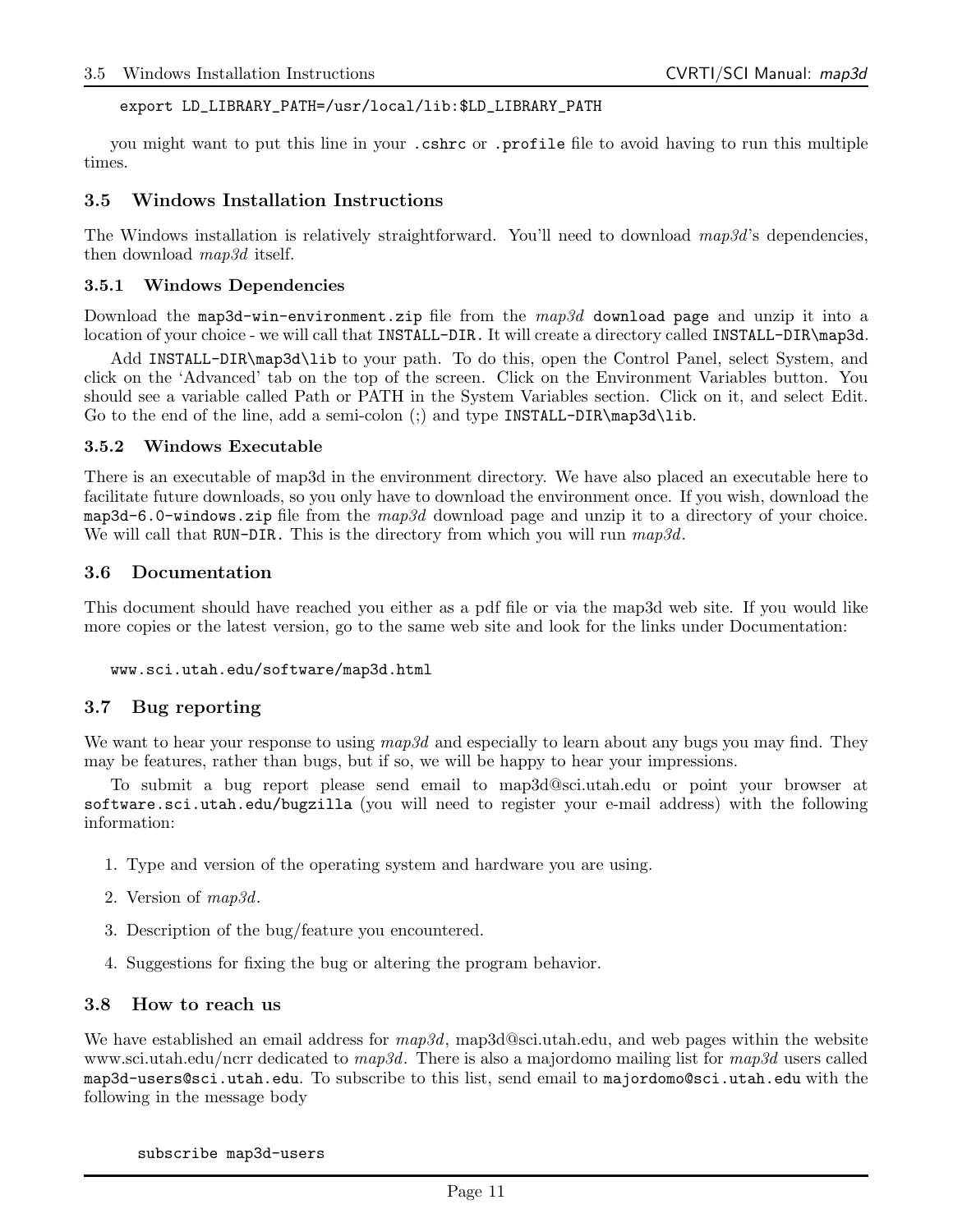Please let us know how you use  $map3d$  and how we can make it better for your purposes. We can only develop this program with continued support and the best way to achieve this is to show that others use the program and find it helpful.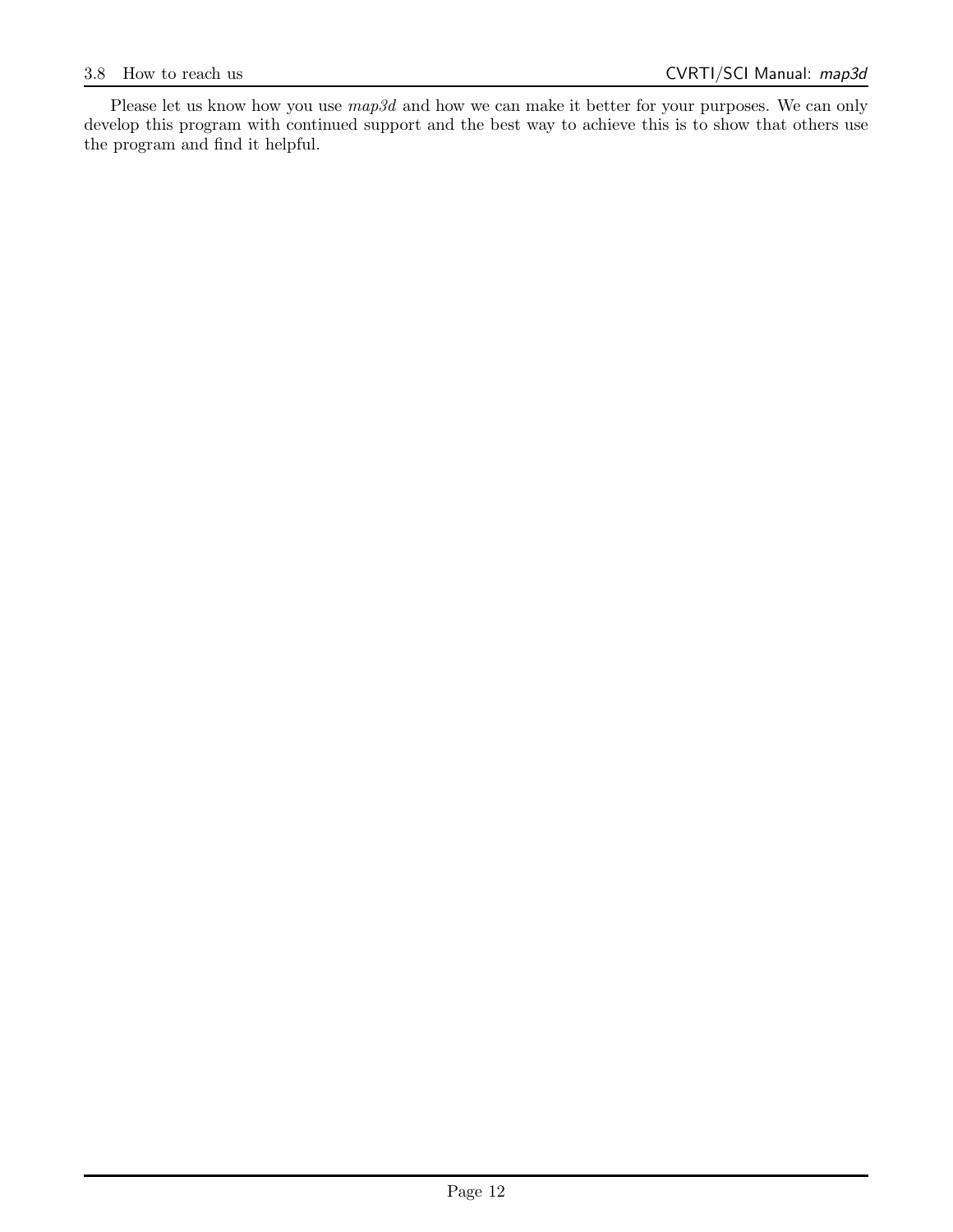## 4 Usage

This version of map3d provides two ways to load files. The first is via the command line, which is described in this section. The second is via the files window (see Section 8.5.1)

This is a subset of  $map3d$ 's usage:

```
map3d -b -nw -nv
       -f geomfilename
         -\mathbf{w}-as xmin xmax ymin ymax
         -al xmin xmax ymin ymax
         -at xmin xmax ymin ymax
         -t time-signal-number
         -c mesh colour
         -p scalar data (potentials) filename
           -s num1 num2
           -i increment
           -ph maxpotval
           -pl minpotval
           -cs contour-spacing
           -ps scaling_value
           -ch channels-filename
           -sl surfnum
         -lm landmarks-filename
         -ll leadlinks-filename
         -lh
```
## 4.1 Typical usage examples

Here are some typical examples of using map3d:

• Display the contents of a geometry file:

```
map3d
map3d -f geomfilename.pts
map3d -f geomfilename.fac
map3d -f geomfilename.geom
```
The first instance will run map3d and allow you to input files interactively (see Section 8.5.1).

The first form with arguments reads only the node points (.pts file extension) while the second form also reads the connectivities from a .fac file and displays both mesh and nodes. The third form assumes that a binary geometry file (.geom extension) exists that contains both nodes and connectivities. We describe all these forms of geometry files in Section 6.1.3.

• Map scalar values from a single time instant stored in a "pot" file (described in Section 6.3.1):

map3d -f geomfilename.fac -p datafilename.pot

• When there is a mapping required between the potentials and the geometry, e.g., when the order of values in the .pot and .pts file are not identical, we require a channels file (see Section 6.4 for details of the channels files),

map3d -f geomfilename.fac -p datafilename.pot -ch thefile.channels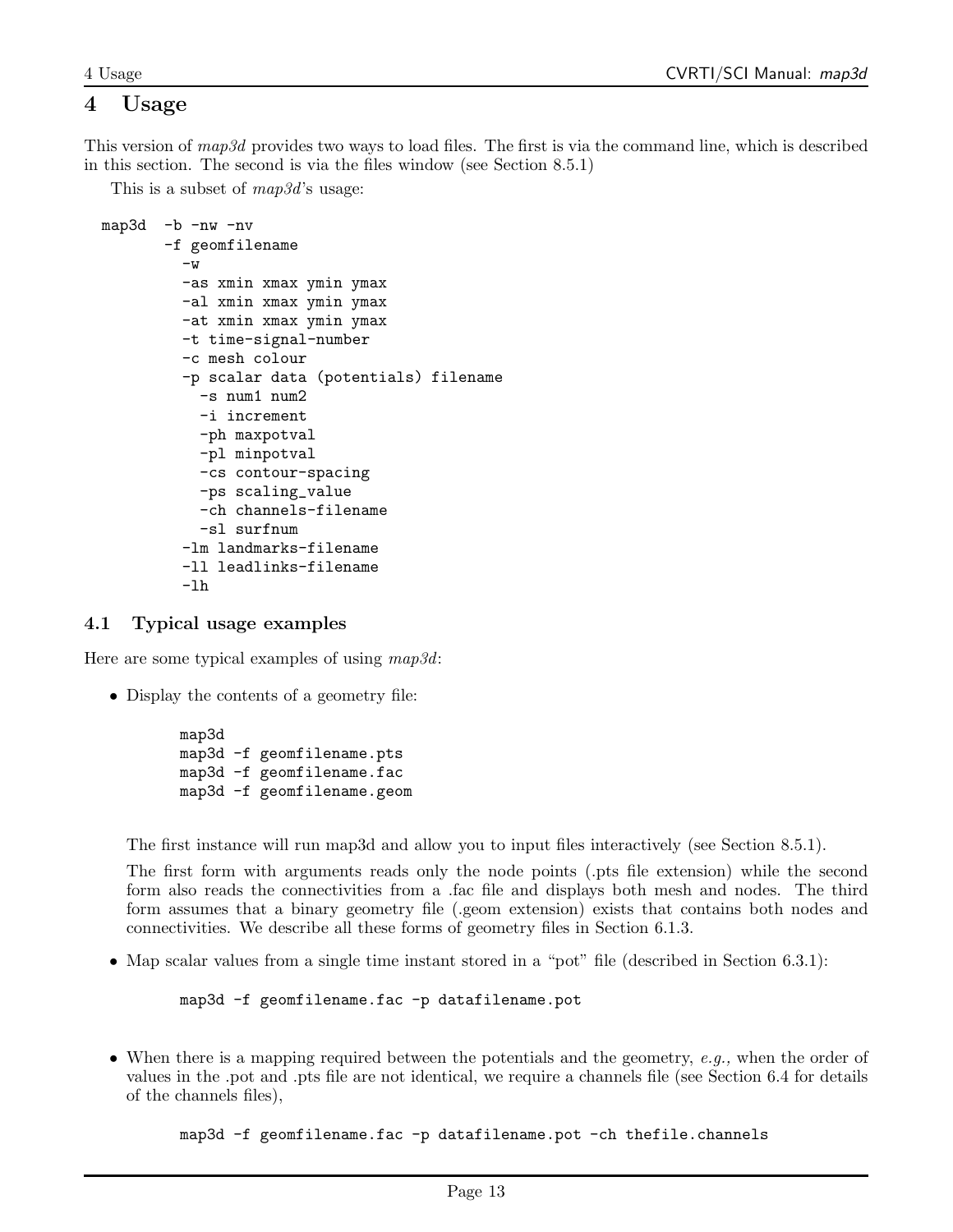• To display a *time series* of scalar values on the geometry, the basic format is the same

```
map3d -f geomfilename.fac -p datafilename.tsdf
```
with the time series stored in a datafile described in Section 6.3.2.

• Geometry can also be stored in a binary file in the CVRTI format (described in Section 6.1.3). The command format is essentially unchanged

```
map3d -f geomfilename.geom -p datafilename.tsdf
```
except that channel information is usually contained in the .geom file and thus seldom needs to be specified explicitly.

• A time series data file (.tsdf) contains a sequence of potentials, as described in Section 6.3.2. To select a subset of the time series for display, append the parameters  $-\mathbf{s}$  and, optionally,  $-\mathbf{i}$ , for example,

```
map3d -f geomfilename.fac -p datafilename.tsdf -s 1 100 -i 2
```
to select time instants 1 to 100 with an increment between instants of 2 (*i.e.*, 1, 3, 5, 7, ..., 99).

• Another way to describe a time series is through a series of .pot files that are numbered in sequence. For example to read a sequence of the files mapdata001.pot, mapdata002.pot, mapdata003.pot, ... mapdata009.pot

```
map3d -f geomfilename.fac -p mapdata -s 1 9
```
• Geometry files can contain more than one geometry so that we need to select a specific collection of nodes and connectivities for the display, by means of an "@" suffix to the geometry filename specification. Calling

```
map3d -f geomfilename.geom@2 -p datafilename.tsdf
```
will select geometry  $#2$  from the file geomfilename.geom.

• Multiple instances of -f create multiple surfaces, which by default all appear in the same window. Adding the -nw option creates a separate window for each of the surfaces. So a typical call would look like

```
map3d -f geomfile1.fac -p thedata1 -f geomfile2.fac -p thedata2
```
However, you can include all the regular features for each of the surfaces so that things can get much more complex. For multi-surface displays, it is often better to use script files (see Section 5) below.

This version of map3d provides an interactive means of specifying geometry numbers from a .geom file or time instants from a time series data file (see Section 8.5.1).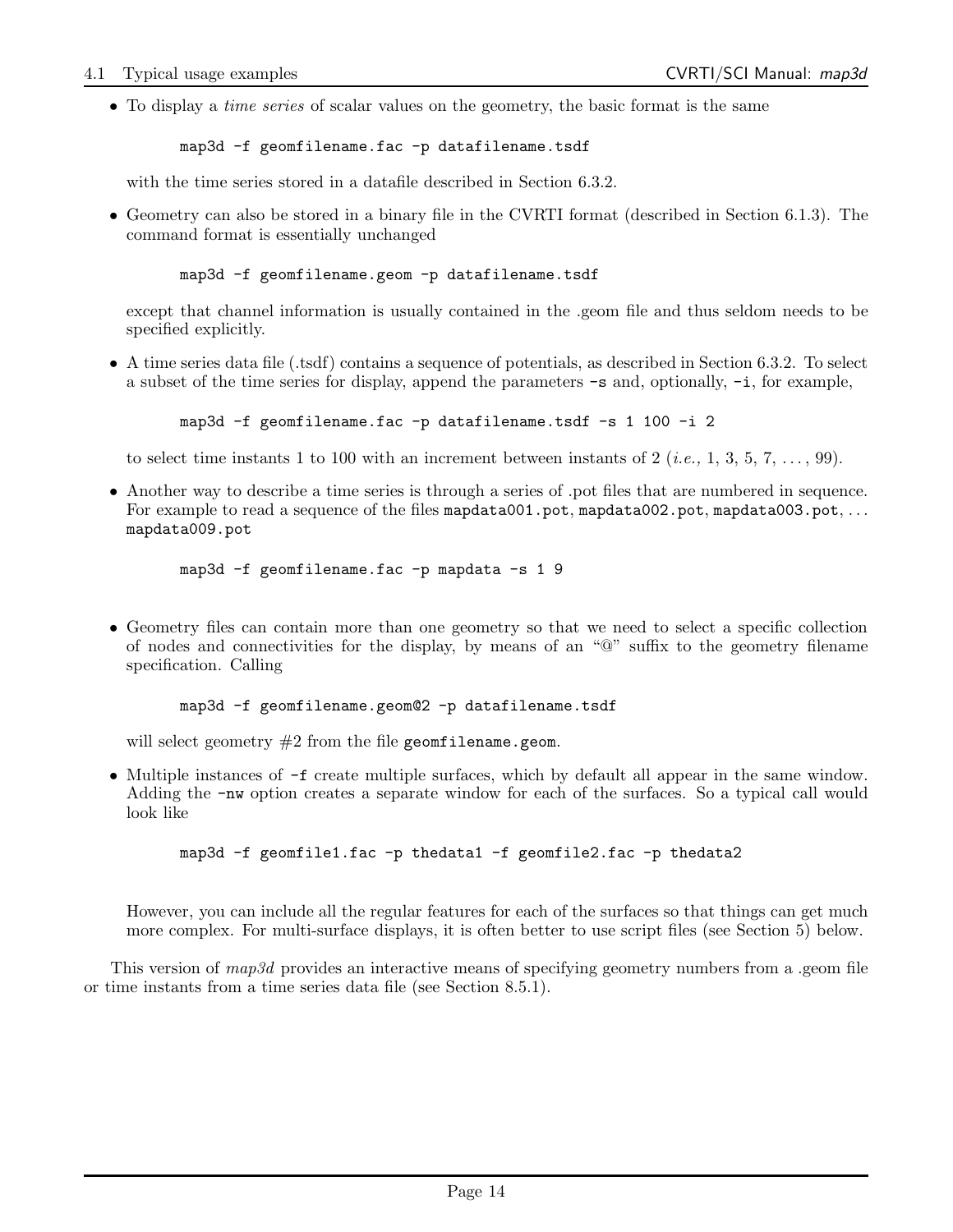### 4.2 Global Parameters

The following general parameters affect the entire display:

- -b = open each individual window without borders placed within a master window that still has the usual borders. To move or resize individual windows, hold the Alt (meta) key and use the left and middle mouse buttons, respectively. Most of these can be anywhere on the command line. Also, if you use  $-b$  without any other arguments, map3d will allow you to select the files interactively and add them to this master window.
- $-v =$  show current version of the program. If this is the only argument, the program will exit.
- $-w =$  for multiple surfaces (*i.e.*, more than one set of points and triangles), place each surface data in a new window. By default,  $map3d$  opens a single window for all surfaces.
- -nv = to NOT check validity of geometry files. This can have a large impact on startup performance if map3d needs to load large geometries.
- $-c$  default mesh colour  $=$  colour index to use on all surfaces for which there is no specific colour specification. This option must be set before any surfaces are read, since the same option sets the colors for individual surfaces.
- $-dp$  datafile pathname  $=$  directs the search for data files accessed to another directory. Using an alternate pathname, you can override the original directory specification for the files and get them from, say, an optical disk. This value can also be set with an environmental variable called MAP3D DATAPATH, which you can set at any time before executing  $map3d$ . With this option,  $map3d$ looks in datapath/filename.

#### 4.3 Geometry specifications

The basis for display in map3d is one or more geometry descriptions, which are usually in the form of surfaces, but can also be a set of line segments or tetrahedra; hence we can picture each set of nodes and connectivities as a "meta-surface", which we generally refer to as a "surface". For each such surface,  $map3d$ needs the set of node locations in three-dimensional space and usually some connectivity information that defines the (meta) surface. The geometries must exist in discrete form and be stored in files that  $map3d$ can read (see Section 6.1.3 for details of the file formats). There is no provision at present for analytically defined geometries.

To tell  $map3d$  where to look for this geometry information, each occurrence of  $-f$  in the command line indicates that beginning of a new surface. All parameters (except for global options) that follow before the next occurrence of -f refer to the current surface.

- $-f$  geometry-file = filename of the geometry file(s) containing points and connectivity information. Legal formats for the file specification are:
	- 1. nodes (.pts) file will read and display only the nodes from the geometry; no display of the potentials is possible with just this information;
	- 2. triangles/tetrahedra (.fac/.tetra) file will read **both** the connectivities and the nodes (provided both exist and share the same root filename);
	- 3. binary geometry (.geom) file contains both nodes and connectivity information and may also contain channel mapping. At present, multi-surface geometry files must include a specific indication of the desired surface ( $\text{Csurfnum}$ ); otherwise,  $map3d$  reads all surfaces in the file.

Note: by specifying a root filename without any extension,  $map3d$  will look for all valid geometry files and try and construct the most comprehensive set. (It will do the same for data files as well.) Where there are multiple, potentially conflicting files with the same root,  $e.q.$ , file.pts and file.geom,  $map3d$  will select binary over text files. See Section 6.2 for more details on the rules for specifying and reading geometry files.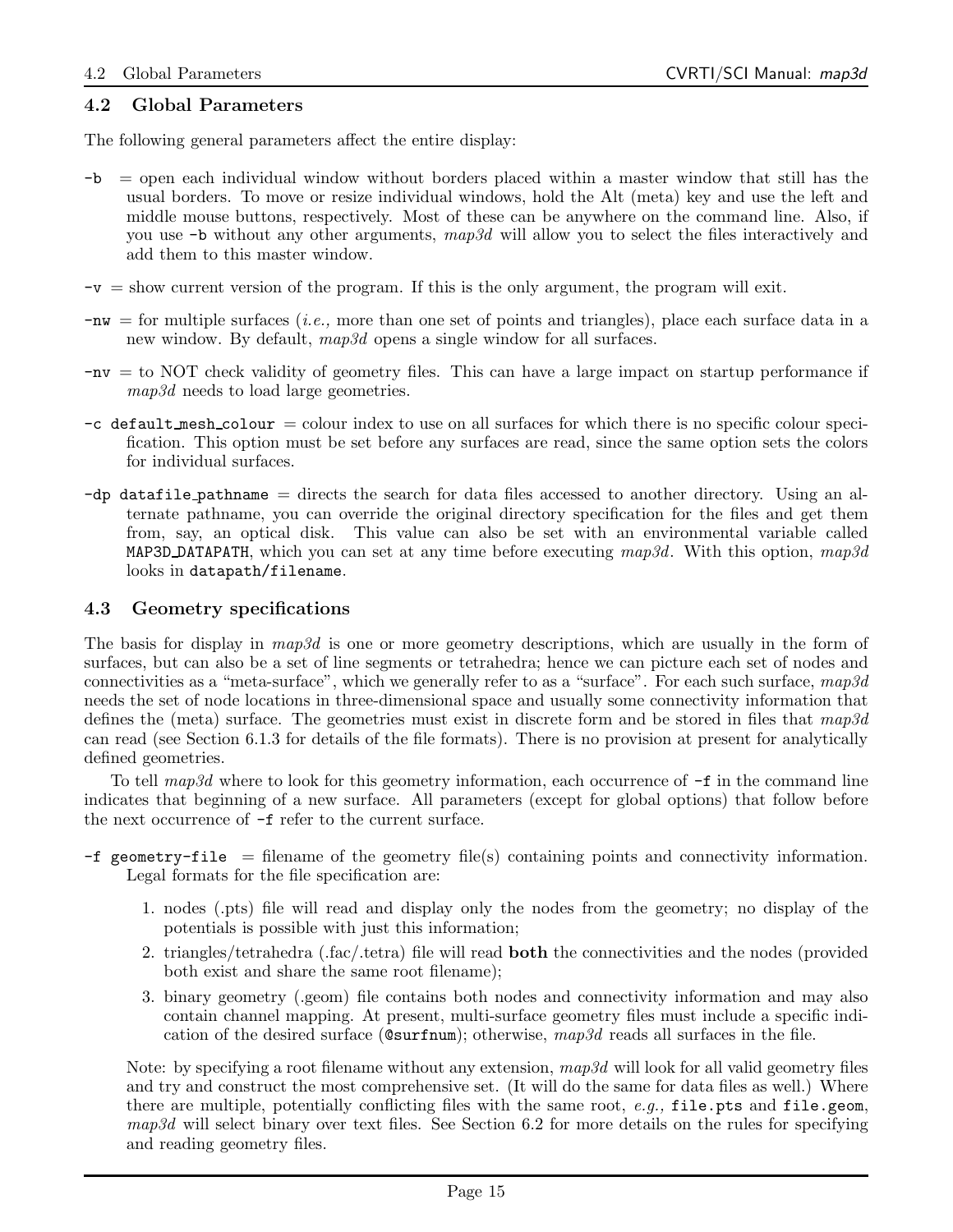- $-w =$  place this and subsequent surfaces in a new window. This option will do nothing if the  $-w$  option is set or if this is the first surface
- $-c$  colour  $=$  desired colour for the mesh of a particular surface, specified as a red, green, and blue value triplet ranging from 0 to 255. Some examples are:

| $\overline{255}00$ | red     |
|--------------------|---------|
| 02550              | green   |
| 00255              | blue    |
| $255\,255\,0$      | yellow  |
| 255 0 255          | magenta |
| 0 255 255          | cyan    |
| 255 255 255        | white   |

- $-\text{as xmin xmax ymin ymax}$  = set the absolute location in pixels of the surface window most recently defined. We assume an origin in the lower left corner of the screen and the typical full screen of an SGI workstation with a 19-inch monitor has 1280 by 1024 pixels. This option is useful for setting consistent layout of windows, especially when there are multiple surfaces, each in its own window.
- $\text{-al xmin xmax ymin ymax}$  = set the absolute location in pixels of the surface window most recently defined's colormap legend window. There will be one of these windows per surface only if a valid data file is associated with it.
- -lh = Set the most recently defined surface's colormap legend window to have a horizontal instead of vertical layout.
- $-l$ m landmark filename = read from the file landmark filename a set of coronary arteries, or any other landmark information stored as a series of points, with a radius associated with each. See section 6.5 below for details.
- $-11$  leadlinks-filename  $=$  file in *leadlinks* format containing a list of the node locations that correspond to a subset of the leads, e.g., the lead locations on the torso surface that correspond to the standard ECG leads. The point of identifying such leads is to display them with their own markings, either as spheres or with the lead number (typically not the same as the node number). For more information, see the menu options in Section 8.2.3 that determine the form of the display markings and Section 6.4 for more information on leadlinks files.

## 4.4 Scalar Data parameters

To display scalar data values on the geometry, we must specify the source of the data and how to link them to the geometry. As with the geometry, all arguments specified between two occurrences of -f in the command line refer to the currently valid surface. Within pairs of -f options, there can be only a single instance of any of the following options:

- -p potfilename = base filename for the potential and current data files. For pot files (see Section 6.3.1 for details of the format), if the  $-\infty$  option is used, map3d will append a number and the extensions .pot to this base filename (see -s option). For binary time series (.tsdf) files, the -s option specifies the start and end frame numbers to be read from the file. With no  $-\mathbf{s}$  option, map3d searches for a single .pot file named potfilename.pot or for a time series file named potfilename.tsdf and will read in all time instants from the file. Note also that if you omit the extension, as with geometry files, it will try to match a .pot or .tsdf extension for you.
- $-$ s num1 num2 = range of frame numbers to read. If we are reading data from .pot or .grad files, map3d appends each of the numbers between num1 and num2 to the value of potfilename to make complete pot filenames.

eg.,  $-p$  good-map -s 1 3 expands to: good-map001.pot good-map002.pot good-map003.pot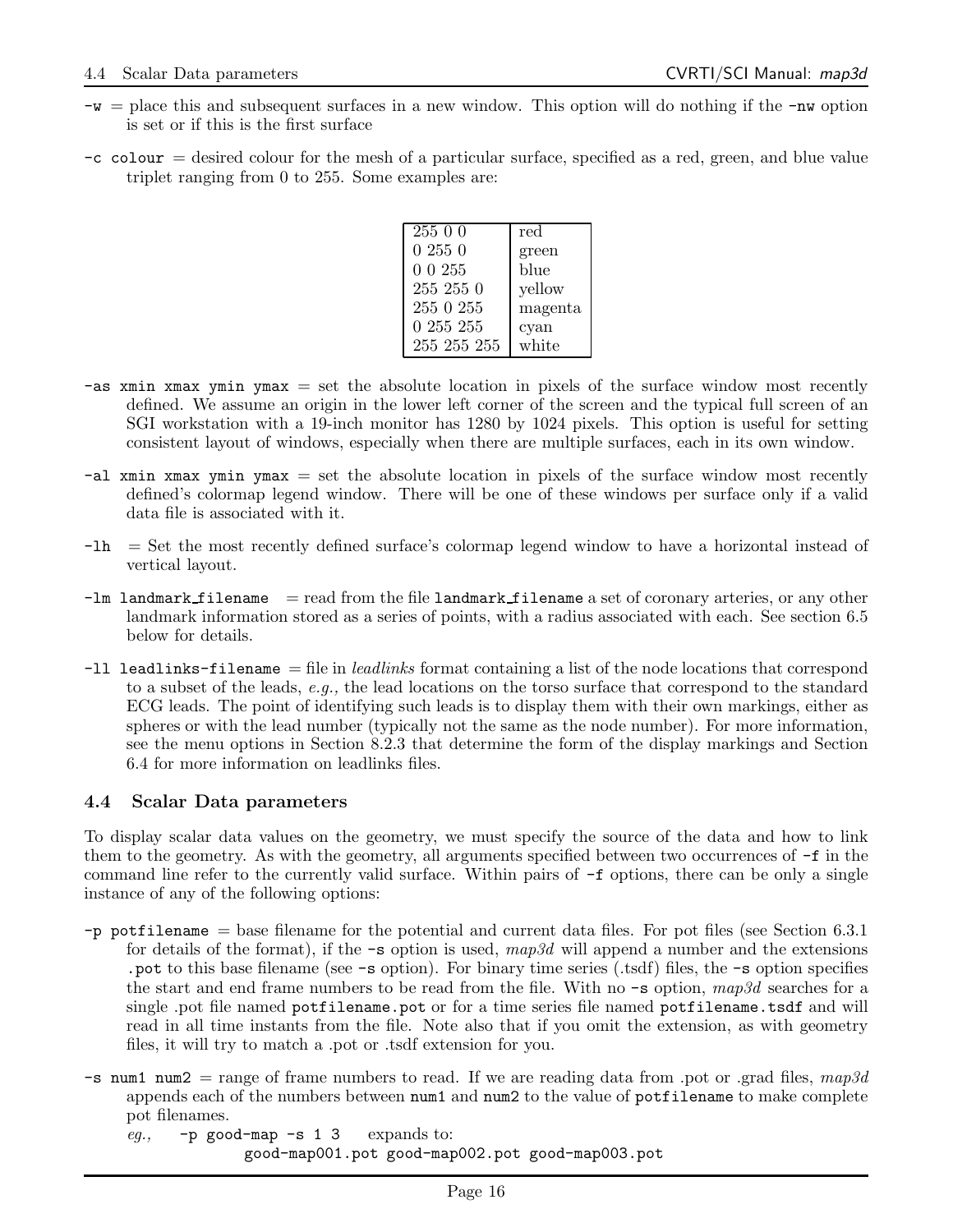If we are reading from a time series (.tsdf) data file,  $map3d$  will read frames num1 to num2 from the file.

- $-i$  increment = difference between each frame number (initially). Regardless of how the data file(s) are read in, all frames are read in (or if the -s option is specified, all frames between the two points are read in). This enables the user to change the interval between frames while  $map3d$  is running.
- -ph maxpotval = maximum data value in "user" scaling mode. This sets one option for setting the range used in scaling the data value to colours and contours. You can select other ranges from the menu and can select this one again with Scaling-¿Range-¿Command-line specified range.
- $-p1$  minpotval = minimum data value in "user" scaling mode.
- -cs contour-spacing = spacing between contours set by the user. This provides a menu option for selecting contours by setting a constant spacing rather than deriving the spacing from the desired number of contours and the range of data values. Note that the spacing will not always be a the command-line set value - map3d will divide the range by the specified value and set the number of contours as that number, and then determine the contour values by using that number of contours with the currently- selected scaling function. You can select other numbers of contours from the menu and can select this again with Contours-¿Number of Contours-¿Command-line spacing
- -ps scaleval = scaling value by which  $map3d$  multiplies each potential value as it reads from the file(s). This option tries to make use of any unit information available in a time series data file and alters the unit value available to  $map3d$  for display. The resulting scaling of the data is permanent for the current instance of map3d.
- $-\text{ch}$  channels-filename  $=\text{file}$  in *channels* format containing an entry for each node in the geometry which points to the associated location in the data array. The value of this pointer is also the number that is written next to node locations when channel numbers are displayed. See section 6.4 for more information on the channels file format.
- $-\mathsf{Im}$  landmarks-filename = file in landmarks format containing a set of landmark segments, divided into categories. Each category has a word depicting the landmark type. Each lines within the categories contains three points (x,y,z) and an associated radius, which may have a different effect based on the type of landmark.
- -sl surfnum = surface number to which the scaling for this surface is to be slaved. The idea here is to have surfaces locked in the way they scale and display the data; in this way, one can compare colors across surfaces to determine relative values of the local scalar data.
- $-t$  timesignal-lead-number  $=$  number of the node to be used for the display of a time signal in its own window. The number refers to either a node number in the geometry or, if a leadlinks file is present, the lead number. This command is optionally used in conjunction with the -at command, to specify a node and place its window accordingly. If the -at option is not present, map3d will choose a default window location. Multiple invocations of this option are possible for each surface, providing the option to open several windows per surface. At any time during the operation of the  $map3d$  the user can select a new node via the pick mode menu item and have the time signal from that node displayed (see Section 8.6 for details).
- $-\text{at } x$  xmin xmax ymin ymax = set the absolute location in pixels of a time signal window associated with the current surface. As with the -as option, the origin is in the lower left corner of the screen and the full screen resolution of an SGI screen with 19-inch monitor typically supports 1280 by 1024 pixels. This command is optionally used in conjunction with the -t command, to specify a node and place its window accordingly. If the -t option is not present, map3d will choose a default node (the first node in the geometry). Multiple invocations of this option are possible for each surface, providing the option to open several windows per surface.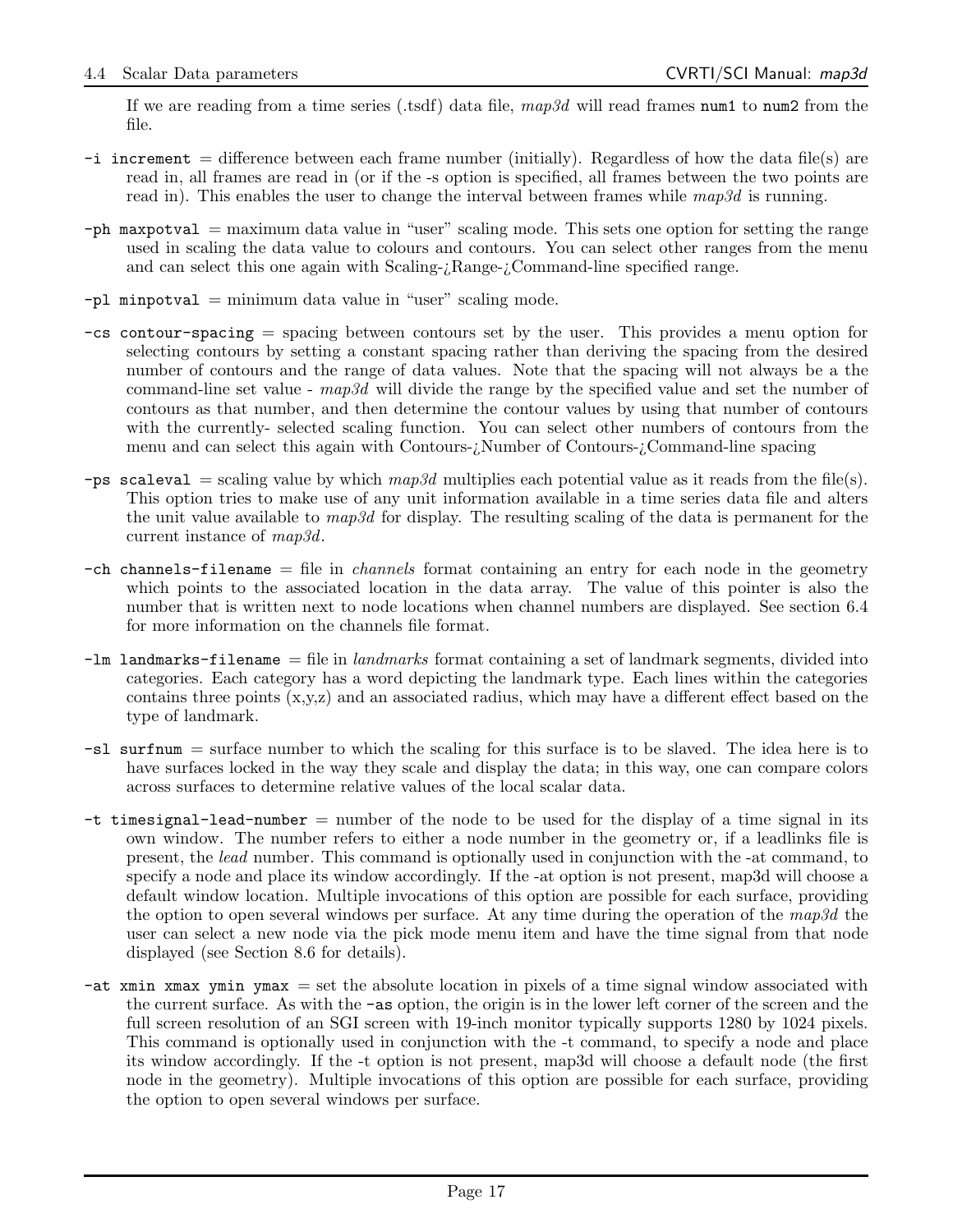## 5 Script Files

Using script files to control map3d has numerous advantages, for example:

- 1. complex layouts and specifications can be created and then held for later reuse,
- 2. execution of the program reduces to a single word that starts the script,
- 3. scripts are shell programs and can include logic and computation steps that automate the execution of the program; the user can even interact with the script and control one script to execute many different actions.

## 5.1 What are script files?

A script files are simple programs written in the language of the Unix shell. There are actually several languages, one for each type of shell, and the user is free to select. At the CVRTI we have decided to use the Bourne shell for script programming (and the Korn shell for interactive use) and so all scripts will assume the associate language conventions. The shell script language is much simpler to use and learn than a complete, general purpose language such as C or Fortran, but is very well suited to executing Unix commands; in fact, the script files consist mostly of lists of commands as you might enter them at the Unix prompt. Even more simply, a script file can consist of nothing more than the list of commands you would need to type to execute the same task from the system prompt.

## 5.2 How to make script files

Script files are simple text files and so are usually created with an editor such as emacs. You can, however, also generate a script file from a program, or even another script. But all script files can be read and edited by emacs and this is the way most are composed.

To learn about the full range of possibilities in script files requires some study of a book such as "Unix Shell Programming" by Kochan and Wood but the skills needed to make  $map3d$  script files are much more modest; any book on Unix will contain enough information for this. The instructions and examples below may be enough for many users.

Here are some rules and tips that apply to script files:

Use a new line for each command This is not a requirement but makes for simpler files that are easier to read and edit. If the command is longer than one line, then use a continuation character " ", e.g.,backslash

```
map3d -f geomfilename.fac \
      -p potfilename.data \
     -cl channelsfilename
```
Make sure that there are no characters (even blank spaces) after the continuation character!!! This has to be the most frequent error when the script file fails to run or stops abruptly.

Make script files executable Script files can be executed by typing . scriptfile but the simplest thing is to make then executable files so that they work simply by typing their names. To do this, use the chmod command as follows:

#### chmod 755 script\_filename

Use the .sh extension for scripts This convention makes it easy to recognize shell scripts as such, but also invokes some editor help when you edit the file in emacs. The mode will switch to shell (much like Fortran or C mode when editing programs with .f and .c extensions) and has some automatic tabbing and layout tools that can be helpful.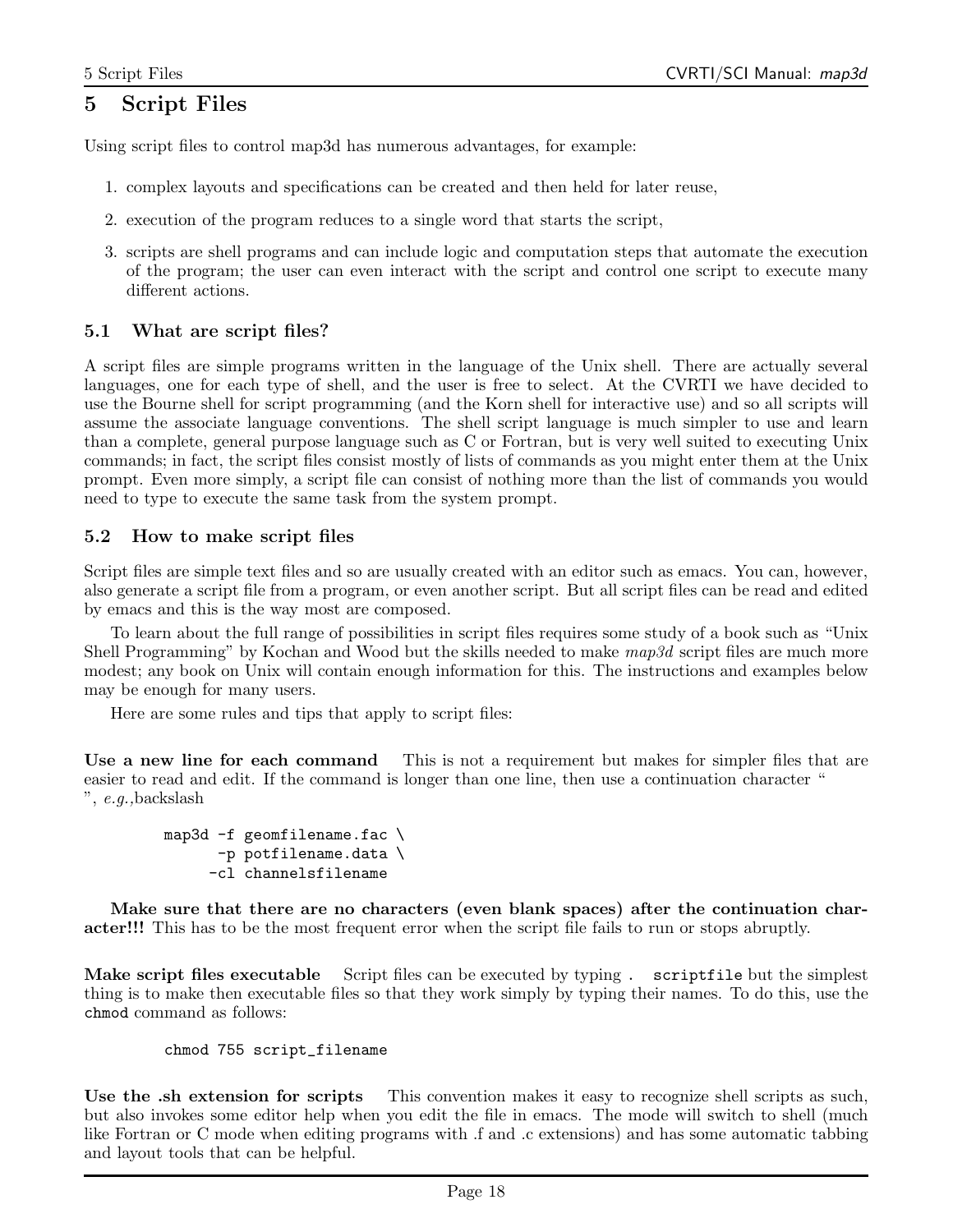Variables in scripts The shell script is a language and like any computer language there are variables. To define a variable, simply use it and equate it to a value, e.g.,

varname=2 varname="some text" varname=a\_name

Do not leave any spaces around the "=" sign or the command will fail and set the variable to an empty string.

Once defined, the variables can be used elsewhere in the script as follows:

```
geomdir=/u/macleod/torso/geom
geomfile=datorso.fac
datafile=dipole.data
map3d -f ${geomdir}/${geomfile} -p $datafile
```
The curly braces are required when the variable name is concatenated with other text of variable names but is optional otherwise. To concatenate text and variables you simply write them together  $(e.g.,)$  $geomdir/g$  comfile.pts concatenates the two variables with a "/" and the extension ".pts".

Environment variables in scripts All the environment variables are available and can be set in the script. For example:

mydir=\${HOME}

sets the variable \$mydir equal to the user's home directory. Likewise,

MAP3D\_DATAPATH=/scratch/bt2feb93/ export MAP3D\_DATAPATH

defines and "exports" the environment variable used by map3d to find .pak files.

#### 5.3 Examples

Below are some sample scripts, from simple, to fairly complex:

#### Set the geometry, data, and window size and location

```
map3d -f ${HOME}/torso/geom/dal/daltorso.fac \
      -as 100 500 300 700 \
      -p ${HOME}/maprodxn/andy3/10feb95/data/cooling.data \
      -s 1 1000
```
map3d-tank1.sh, included with this distribution

```
MAP3D=../map3d
GEOM=../geom/tank
DATA=../data/tank
$MAP3D -nw -f ${GEOM}/25feb97_sock.fac \
        -p ${DATA}/cool1-atdr_new.data@1 -s 1 1000 \
        -ch ${GEOM}/sock128.channels \
        -f ${GEOM}/25feb97_sock_closed.geom \
        -p $\{DATA\}/cool1-atdr_new.data@2 -s 1 1000\-ch ${GEOM}/sock128.channels
```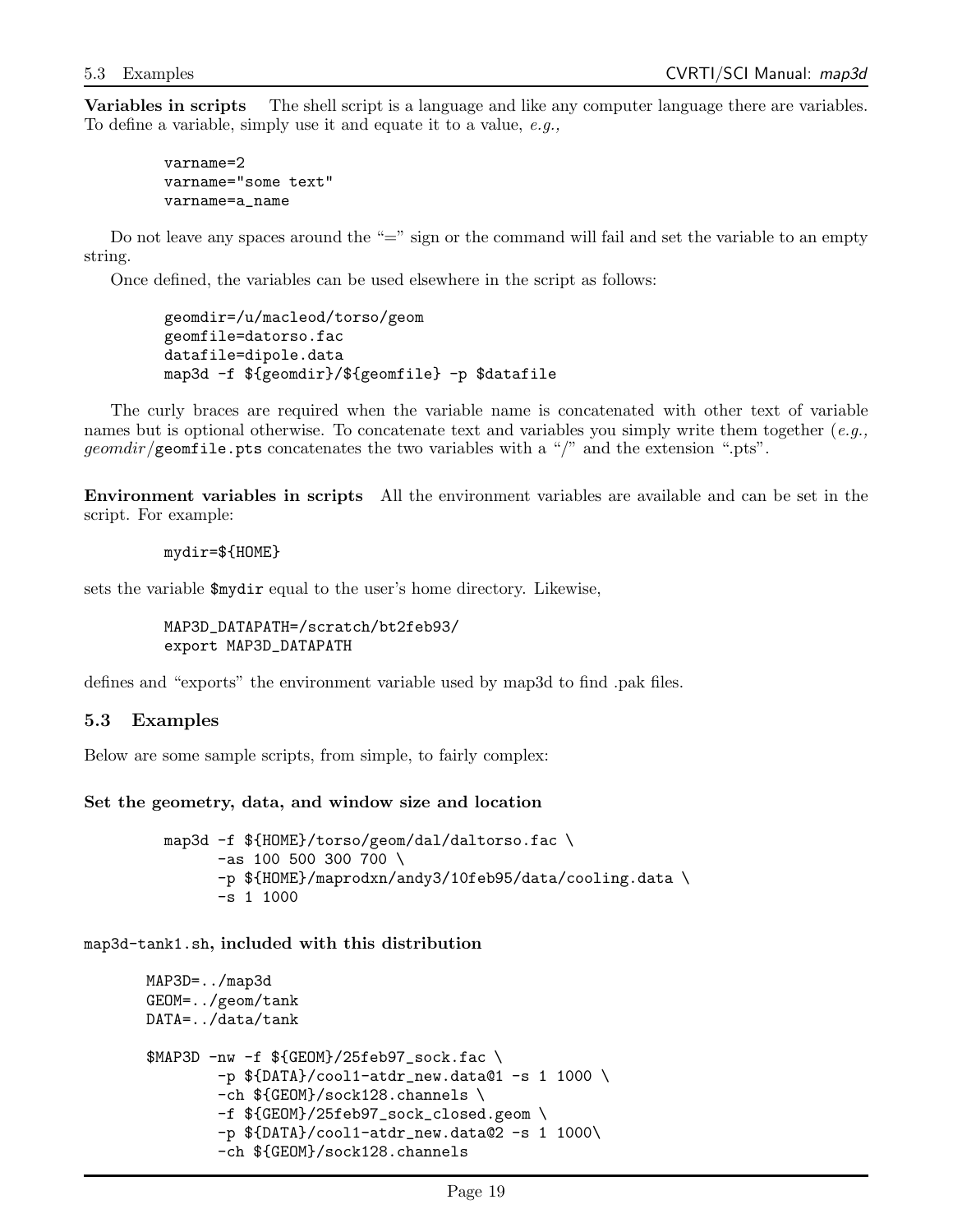map3d-tank2.sh, included with this distribution

```
MAP3D=../map3d
GEOM=../geom/tank
DATA=../data/tank
$MAP3D -nw -f ${GEDM}/25feb97 sock.fac \
        -as 200 600 400 800 \
        -p $\{DATA\}/cool1-atdr_new.data@1 -s 1 476 \-at 200 600 200 420 -t 9\
        -ch ${GEOM}/sock128.channels \
        -f ${GEOM}/25feb97_sock_closed.geom \
        -as 590 990 400 800 \
        -p ${DATA}/cool1-atdr_new.data@2 -s 1 476 \
        -at 590 990 200 420 -t 126 \
        -ch ${GEOM}/sock128.channels
```
map3d-torso1.sh, included with this distribution

```
MAP3D=../map3d
GEOM=../geom/torso
DATA=../data/torso
$MAP3D -f ${GEOM}/daltorso.geom -p ${DATA}/dipole2.data -s 1 6
```
map3d-torso2.sh, included with this distribution

```
MAP3D=../map3d
GEOM=../geom/torso
DATA=../data/torso
$MAP3D -f ${GEOM}/daltorsoepi.geom@1 \
        -p ${DATA}/p2_3200_77_torso.data -s 1 200 \
        -f ${GEOM}/daltorsoepi.geom@2 \
        -p ${DATA}/p2_3200_77_epi.data -s 1 200
```
Set some environment variables, then layout the whole display

```
#!/bin/sh
# A script for the spmag 1996 article
#
######################################################################
map3d=/usr/local/bin/map3d
map3d=${ROBHOME}/gl/map3d/map3d.sh
MAP3D_DATAPATH=/scratch/bt26mar91pack/
export MAP3D_DATAPATH
echo "MAP3D_DATAPATH = $MAP3D_DATAPATH"
basedir=/u/macleod/maprodxn/plaque/26mar91
\frac{m}{2}ap3d -b -nw
        -f $basedir/geom/525sock.geom \
        -as 150 475 611 935 \
        -at 150 475 485 610 -t 237 \
        -p $basedir/data/pace-center.data@1 \
        -s 65 380 \
```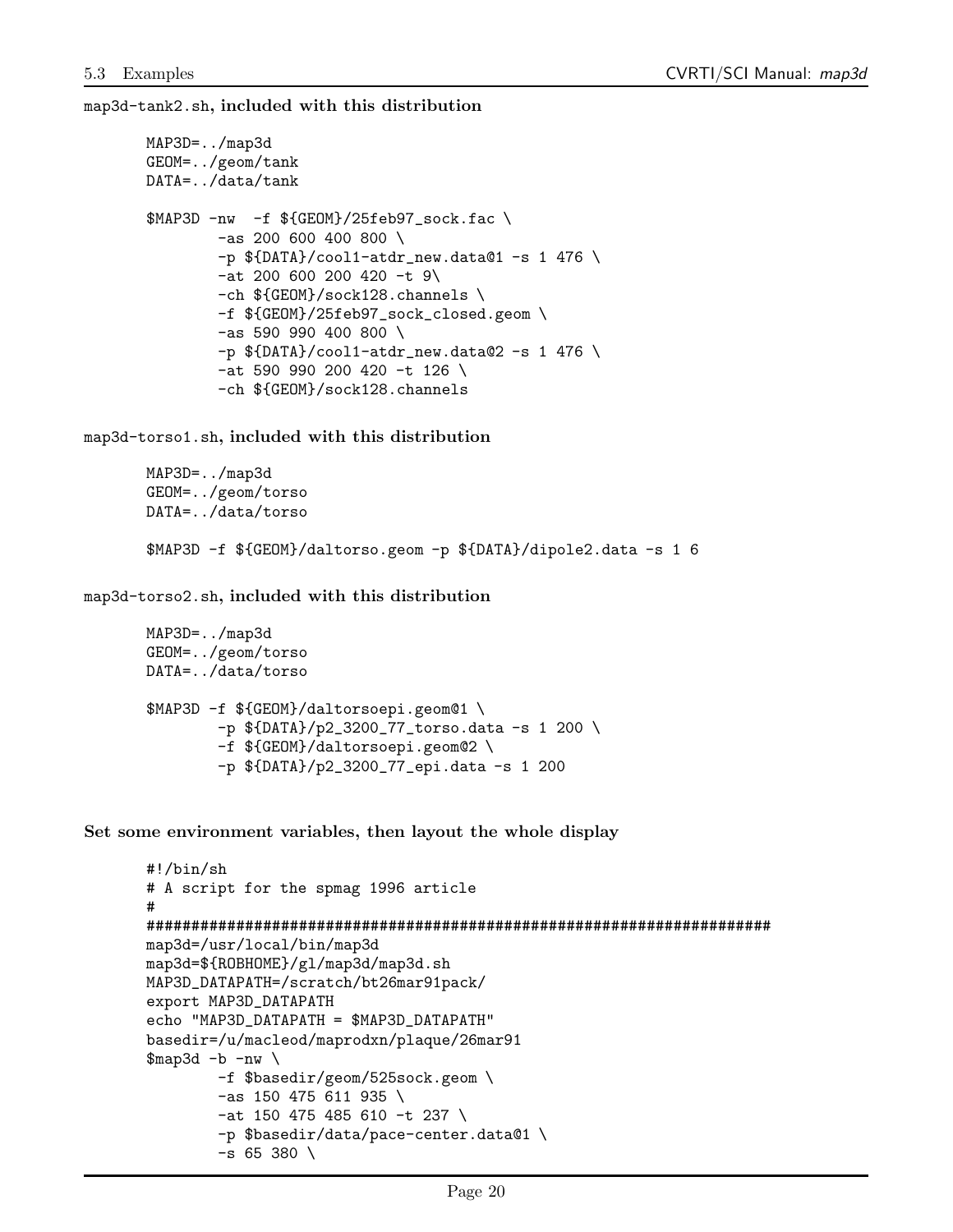-f \$basedir/geom/525sock.geom \ -as 476 800 611 935 \ -at 476 800 485 610 -t 237 \ -p \$basedir/data/pace-center.data@1 \ -s 65 380 \ -f \$basedir/geom/525sock.geom \ -as 150 475 176 500 \ -at 150 475 50 175 -t 237 \ -p \$basedir/data/pace-center.data@1 \  $-s$  65 380 \ -f \$basedir/geom/525sock.geom \ -as 476 800 176 500 \ -at 476 800 50 175 -t 237 \ -p \$basedir/data/pace-center.data@1 \ -s 65 380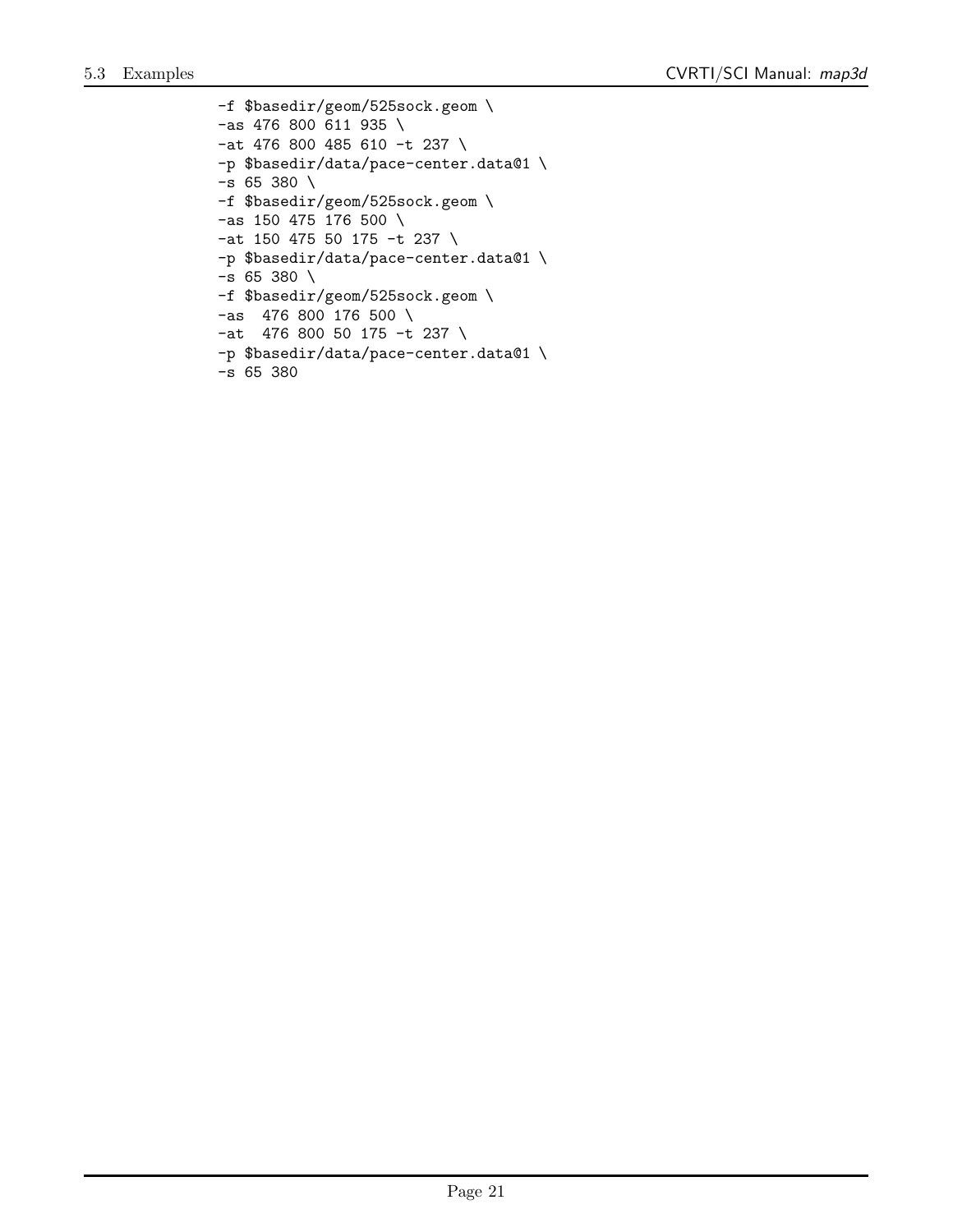## 6 Input files

In this section, we describe the contents and formats of all the input files that  $map3d$  uses to get geometry, data, and much more.

## 6.1 Geometry input files

The input of geometric data may occur via a family of simple ASCII files used to describe geometry. These include the points or nodes of the geometry—stored in a file with the extension .pts—and the connectivities that described polygonal links between nodes—stored as line segments (.seg files), triangles (.fac files), and tetrahedra (.tetra files). To satisfy a need for more comprehensive and compact storage of geometry information, we have developed a binary file format and created the graphicsio library to manage these files. Below, we describe each of these files and how  $map3d$  uses them.

## 6.1.1 Points (.pts) file

The characteristics of a .pts file are as follows:

- 1. ASCII file, no special characters permitted;
- 2. Each line contains one triplet, ordered as x, y, and z values; one or more spaces between values, which are assumed to be real, floating point numbers;
- 3. Each line may also optionally contain a group number as a fourth element (although at present, map3d does not use this group information);
- 4. the order of points in the file is the implicit order of the nodes in the geometry; connectivities are based on this ordering.

## 6.1.2 Triangle (.fac) files

The characteristics of a .fac file are as follows:

- 1. ASCII file, no special characters permitted;
- 2. Each line contains a triplet of integer values pointing to the nodes of the geometry. Node numbers begin at 1 not 0!;
- 3. The order of triangle vertices (nodes) is not strictly controlled, however, it is recommended that order reflect a common convention in graphics—a counterclockwise sequence of vertices when viewed from the outside of the triangle;
- 4. Each line may contain an optional fourth values which is the group number for the triangle (not used by  $map3d$ ;
- 5. Order of triangles in the file is not meaningful except for internal bookkeeping; user will notice ordering only when a triangle is picked for interrogation.

## 6.1.3 Binary (.geom) geometry files

At the CVRTI we have developed a binary file system for efficient storage of complex geometry and associated attributes, a part of the graphicsio library. Extensive documentation of this format is available from Rob MacLeod (macleod@cvrti.utah.edu) (www.cvrti.utah.edu/˜macleod/docs) and from the CVRTI web site under the heading *graphicsio library* at www.cvrti.utah.edu/computing.shtml.

Briefly, each graphicsio geometry file contains one or more sets of node locations and, optionally, connectivities for polygonal elements composed from those nodes. It is possible in graphicsio files to associate scalar, vector, and tensor values to nodes or elements, the most relevant example of which are channel pointers, stored as a set of scalar values associated with the nodes of the geometry. Each graphicsio geometry file can contain any number of sets of geometries, each with different nodes and connectivities.

map3d is capable of reading surface geometry from either single surfaces or from all surfaces contained in a multi-surface geometry file. Command line arguments controls the selection, as we describe in the next section.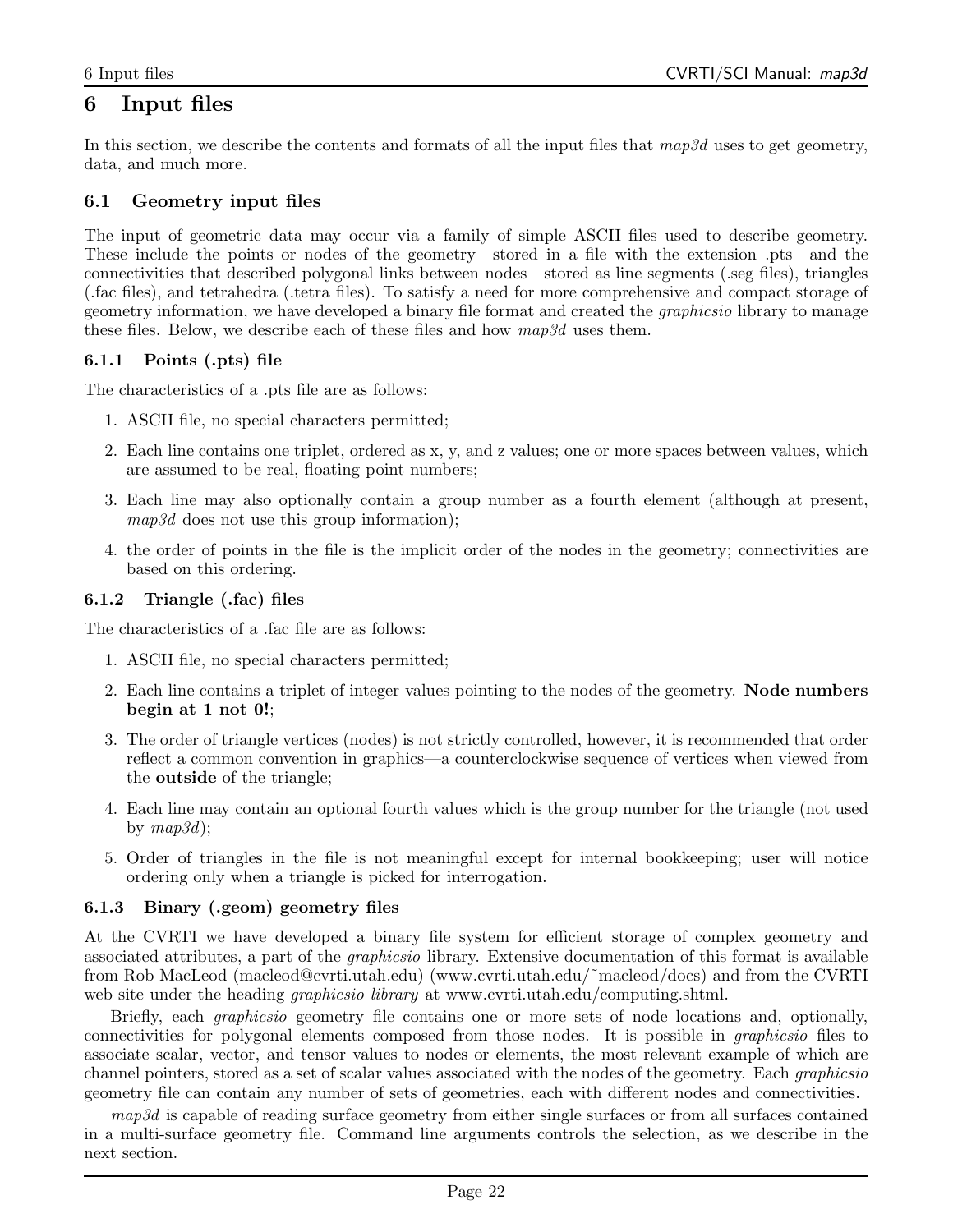## 6.2 Command line control of geometry files

In map3d the -f option determines in which files the geometry is to be found. Starting from the filename that follows -f, which may or may not include a file extension, the program looks for all possible candidate geometry files and queries the user for resolution of any ambiguities. Thus, with the arguments map3d -f myfile,  $map3d3d$  looks for myfile.geom, myfile.pts, myfile.fac, etc, and tries to resolve things so that a valid geometry description is found. It is possible to direct this process by typing the geometry filename with an extension according to the following rules:

| Extension | <b>Effect</b>                                                    |  |  |  |  |
|-----------|------------------------------------------------------------------|--|--|--|--|
| none      | look for files with the extensions .pts, .fac, .tetra, and .geom |  |  |  |  |
|           | and if an incompatible set are present $(e.g., both.pts and)$    |  |  |  |  |
|           | .geom), ask user which to take                                   |  |  |  |  |
| .pts      | take only the pts file and ignore any connectivity or geom       |  |  |  |  |
|           | file                                                             |  |  |  |  |
| .fac      | take pts and fac and ignore any geom files present.              |  |  |  |  |
| .geom     | take the .geom file and ignore any others present.               |  |  |  |  |

A further way to read geometry into  $map3d$  is to use the geometry filename that can be optionally contained within the time series file (see Section 6.3) that contains the potentials. This requires that the .tsdf file be created with the geometry filename included; adding this after the fact is difficult. Note that even if a geometry filename is found in the .tsdf file, it can be overridden by the geometry file name specified in the argument list of map3d.

## 6.3 Scalar data files

There are two ways of storing scalar values (typically electric potential in our applications) so that  $map3d$ can recognize and read them. One is a simple ASCII file and the other a binary format developed at the CVRTI.

## 6.3.1 .pot files

One way to package the scalar data values that are assigned to the points in the geometry is the .pot file. In the default condition, the scalar values in the .pot files are ordered in the same way as the node points in the geometry file with simple one-to-one assignment. With a channels file, it is possible to remap this assignment, as described in Section 6.4).

The rules for .pot files are:

- 1. Each line of the files contains one scalar data value, assumed to be a real number in single precision floating point format.
- 2. The order of the values within the file must either agree with that of the associated set of nodes or a channels file must be supplied to redirect the links between potential value and nodes.
- 3. Each .pot file must end with a blank line.
- 4. A single .pot file can contain only the data values associated with a single surface at a single instant in time. To represent a sequence of time steps (frames) requires a sequence of files, typically with filenames ending in a three-digit series,  $e.g.,$  mapdata001.pot, mapdata002.pot, mapdata003.pot, .... Section 4.4 explains how to specify such a series of pot files to map3d and Section 4.1 shows examples.
- 5. The extension .pot must be used.

## 6.3.2 CVRTI data (.tsdf) format files

The more efficient and flexible way to store scalar values is by means of the time-series data file format developed at the CVRTI, also as part of the graphicsio library. These files (.tsdf files) are capable of holding an entire sequence, or time series of scalar data in a single file, along with information about the contents, type, units, and temporal fiducials from the time series. For more details on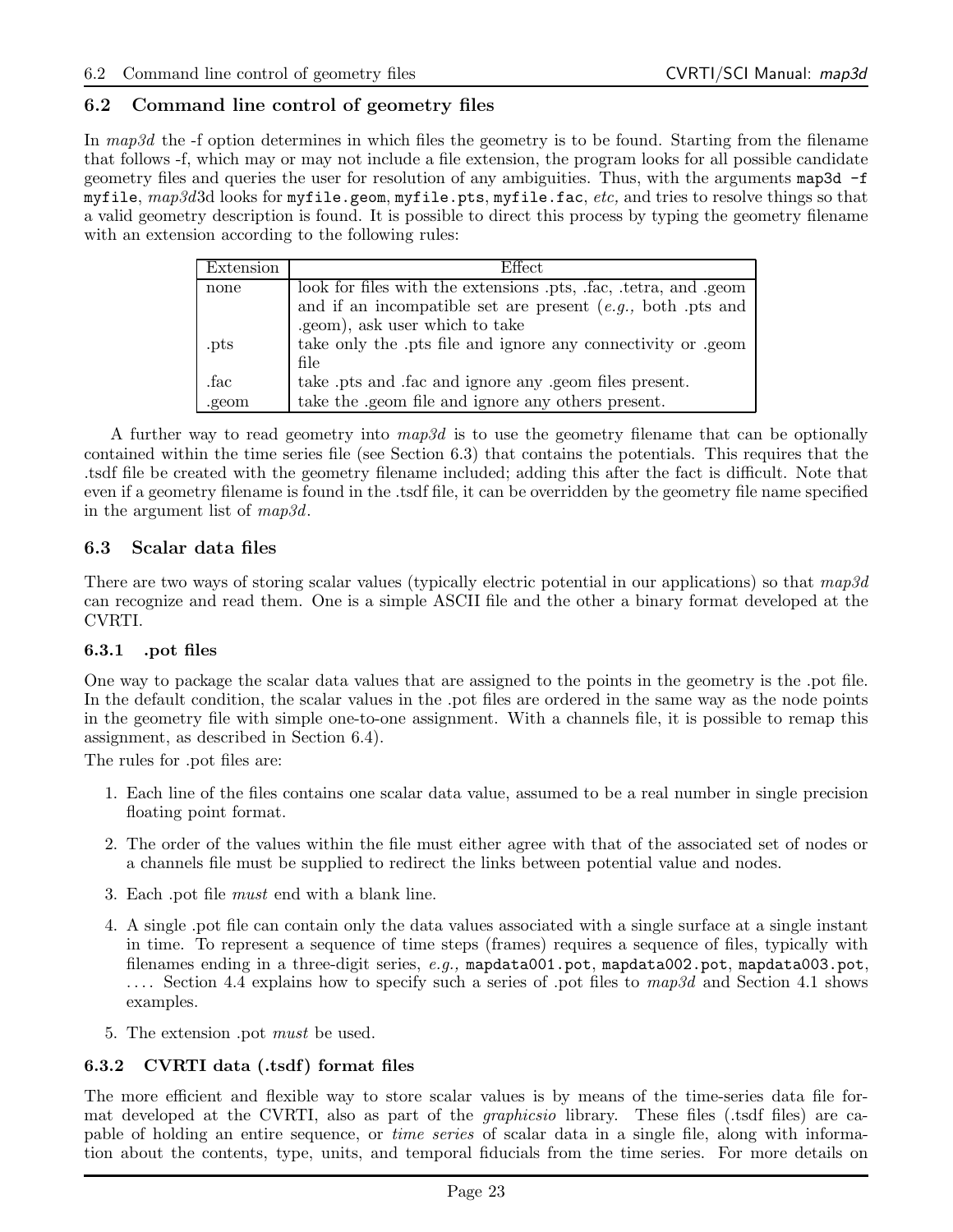this file format see www.cvrti.utah.edu/ $\check{\ }$ macleod/docs or the information under the *graphicsio library* at www.cvrti.utah.edu/computing.shtml.

Here are some concepts of the time series data file structure that are relevant to the different modes of operation described in this manual.

- Links to geometry The links between the channels of data in the .tsdf file and the nodes of the surface[s] over which they are displayed is established via channel array information, which is available stored as associated scalars to the nodes in the geometry file (see Section 6.1) or in explicit channels files (see Section 6.4).
- Frames By frames of data, we mean instants in the data stream representing single moments in time. For each frame, there is a set of values that for a spatial distribution or map and  $map3d$  needs to know what subset of frames are to be included in the display. To explicitly specify frame numbers, use the -s and -i options described in Section 4. As an example, the command line

```
map3d -w -f geomfile.geom@1 -p datafile.tsdf -s 10 130 -i 2
```
specifies that surface 1 from the geometry file geometrie.geom should be used to display frames 10 to 130, taking every second frame, from run 2 of the time series data file datafile.tsdf.

**Time series container files:** The *graphicsio* library also defines a container file format that can describe a set of time series data (.tsdf) files, and can contain parameters extracted from the associated time series. At present,  $map3d$  does not read such container files, but this will change soon...

## 6.4 Channels and leadlinks

#### 6.4.1 Description of leadlinks and channels information

Channels and leadlinks files, and the arrays they contain, are identical in structure, but they have important functional differences. A run of map3d may require both, either, or neither of these, depending on the structure of the data files and geometries. The basic function of both channels and leadlinks information is to offer linkages between nodes in the geometry and the data that is to be associated with those nodes. The first file type, the channels file, links the nodes in the geometry to specific time signals in a data file; without channel mapping, the only possible assumption is that each node  $i$  in the geometry corresponds to the same time signal  $i$  in the data file. Any other linkage of geometry and data channel requires there to be channel information, typically either from a separate .channels file or stored with the binary .geom file as an associated scalar value for each node.

Leadlinks are purely for visualization and describe the connection between "leads", a measurement concept, with "nodes", a geometric location in space. In electrocardiography, for example, a lead is the algebraic difference between two measured potentials, one of which is the reference; "unipolar" leads have a reference composed of the sum of the limb electrode potentials. It is often useful to mark the locations of these leads on the geometry, which often contains many more nodes than there are leads. The most frequent use to date has been to mark the locations of the standard precordial ECG leads within the context of high resolution body surface mapping that uses from 32–192 electrodes. Another common application is to mark subsets of a geometry that correspond to measurement sites (values at the remaining nodes are typically the product of interpolation). In summary, leadlinks allow  $map3d$  to mark specific nodes that may have special meaning to the observer.

Figure 1 shows an example of lead and channels information and their effect on  $map3d$ . See the figure caption for details.

map3d handles this information in the following manner:

channels The channels information links nodes in the geometry to individual channels or time series in the data file. For example, the data values associated with node  $k$  in the geometry are located in the data location specified by the channel array value channels(k). If channels(k)  $< 0$ , then there is no valid data for node k.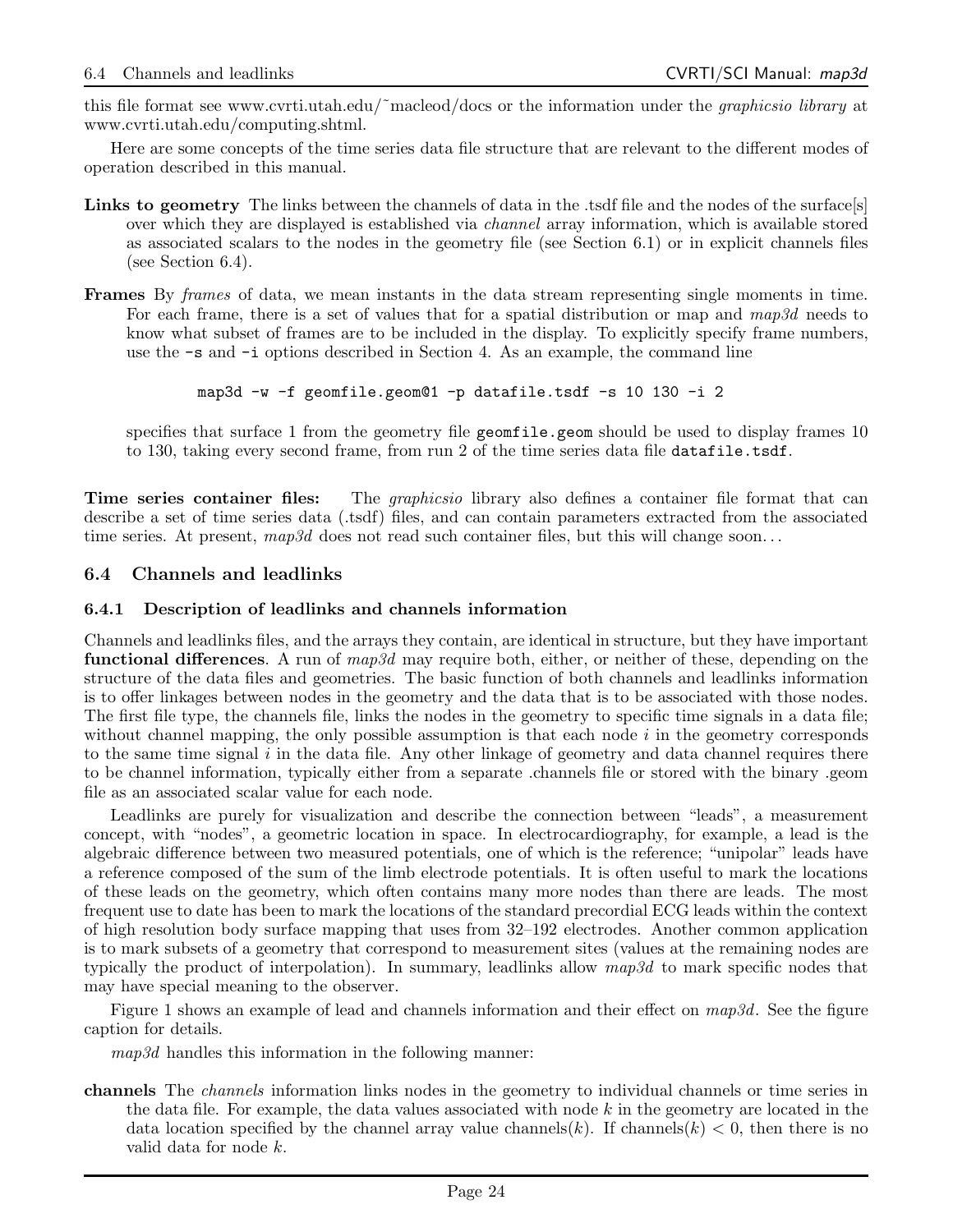

## **Indirections in map3d**

Figure 1: Example of the indirection possible in map3d through the use of leadlinks channels, and channellinks. Lead number 4 points, via the leadlinks array to node number 22. This, in turn, points via the channels array to location 92 in the multiplexed data buffer, which causes the values at time signal 92 to be loaded into location 22 in the internal data array (and displayed by  $map3d$ ). In a separate, *channellinks* array, shown below the leadlinks array, the entry in lead 4 says that that lead should actually be labeled " $V_1$ ".

Note that *map3d* uses the channels arrays when loading scalar data into the internal storage arrays! Hence, the action of the channel mapping is not reversible. Should geometry nodes and data channels match one-to-one, there is no need for a channels array. It is also possible to define via a channels array the situation in which a single data channel belongs to two (or more) nodes in the geometry. The most frequent example of this occurs when three-dimensional geometries are "unwrapped" into surfaces in which what was a single edge is split and thus present at both ends of the surface.

leadlinks The *leadlinks* information is primarily used to identify and mark measurement lead specific within the geometry. The typical use is to select a subset of the nodes to identify the measurement sites—values at other sites might be interpolated or otherwise computed. Leadlinks also provide a means to renumber the labels on the nodes of the geometry in order to, for example, reproduce the numbering scheme used in an experimental setup.

In the leadlinks array each entry refers, by its location in the array, to a particular lead  $\#$ ; the value at that location in the array gives the number of the node in the geometry file to be associated with this lead. For example if lead 4 has a leadlinks entry of 22 (leadlinks(4) = 22), then  $map3d$  will display node 22 in the geometry as "4", not "22" whenever node marking with *leads* is selected).

channellinks There is an extension of the basic scheme which includes a further level of redirection for giving the leads explicit text labels. Channel links are stored as a array of strings, one for each node of the geometry. The channellinks file is organized similarly to a leadlinks file, with each line containing information for one node. However, each line consists of two values, 1) the number of the associated channel and 2) the text string to be used as the label when  $map3d$  marks the nodes with channel numbers.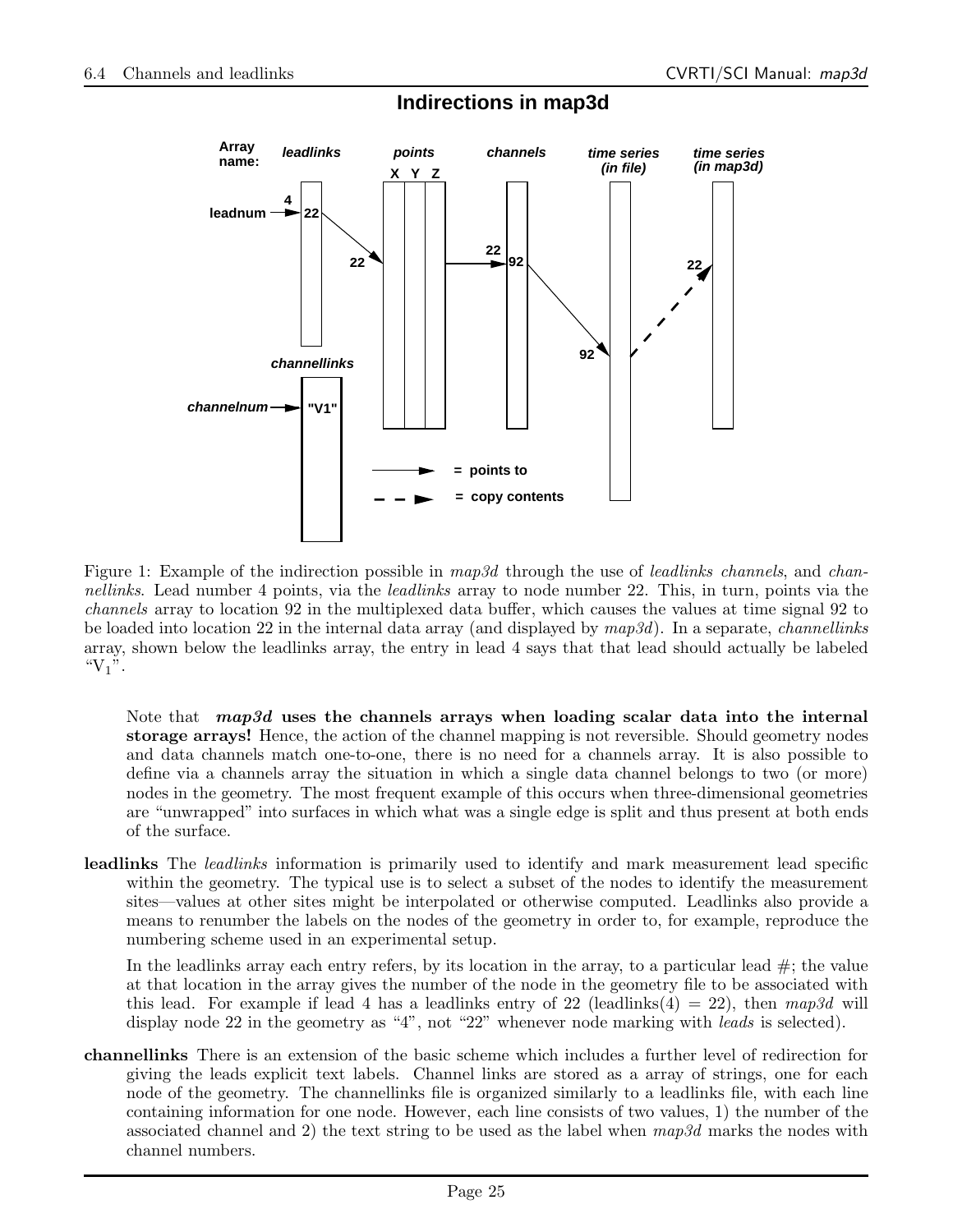Hence we have the situation of a node number  $K$  in the geometry displaying time signals from channel L in the scalar data, but labeled with string "XXX".

#### 6.4.2 Source of leadlink and channel information

The sources of channels, leadlinks, and channellinks information are files, or parts of files, as outlined in the following paragraphs.

In .geom files Information for the *channels* array is stored as an associated scalar with the information in the standard .geom files. At present, there is no leadlinks array stored in the .geom file but this could change in the future.

In .leadlinks files A .leadlinks file is an ASCII file, the first record of which contains a line nnn leads, where nnn is the number of leads to be described in the file (and also one less than the total number of lines in the file). Each following record contains two integer values:

- 1. the first number is the number of the lead, as it should appear in any labeling of the associated node.
- 2. the second entry in each row is the value of the associated node number in the geometry.

For example, the file for a surface which reads:

|                              | 32 Leads                 |                                                       |  |  |  |  |  |  |
|------------------------------|--------------------------|-------------------------------------------------------|--|--|--|--|--|--|
| $1 \quad 1$                  |                          |                                                       |  |  |  |  |  |  |
|                              | 2 42                     |                                                       |  |  |  |  |  |  |
|                              | 4 31                     |                                                       |  |  |  |  |  |  |
|                              | 7 65                     |                                                       |  |  |  |  |  |  |
| $\sim$ 100 $\sim$ 100 $\sim$ |                          |                                                       |  |  |  |  |  |  |
| $\sim$ $\sim$ $\sim$         |                          |                                                       |  |  |  |  |  |  |
| $\ddot{\phantom{0}}$         | $\overline{\phantom{a}}$ |                                                       |  |  |  |  |  |  |
|                              | 32 11                    | <---- 32nd entry in the file, at line 33 of the file. |  |  |  |  |  |  |

indicates that there are 32 leads to be linked (the geometry can, often does, contain more than 32 nodes), and that lead  $\#1$  is called lead "1" and is node 1 in the geometry file. Lead  $\#2$  is at node 42, lead  $\#3$  is called "4" and is found at node 31. Likewise, lead  $#4$  is called "7", and is located at node 65, and so on, up to lead  $#32$ , called "32", at node 11.

Nodes listed in a *leadlinks* file that is passed to  $map3d$  with the  $-11$  option can be marked in a number of ways, described more fully in Table 10 in Section 8.2.3.

In .channels files A *channels* file is an ASCII file, the first record of which contain a line nnn nodes, where nnn is the number of nodes to be described in the file (and also one less than the total number of lines in the file). There is one line in the file for each node of the geometry to which we wish to associate scalar data. Each following record contains two integer values:

- 1. the first number is simply a running counter that indicates the node number with which to associated the second value in the row.
- 2. The second value in each row is the *channel* number for that node; a negative number signifies a node to which there is no data associated.

For example, the file for a surface which reads: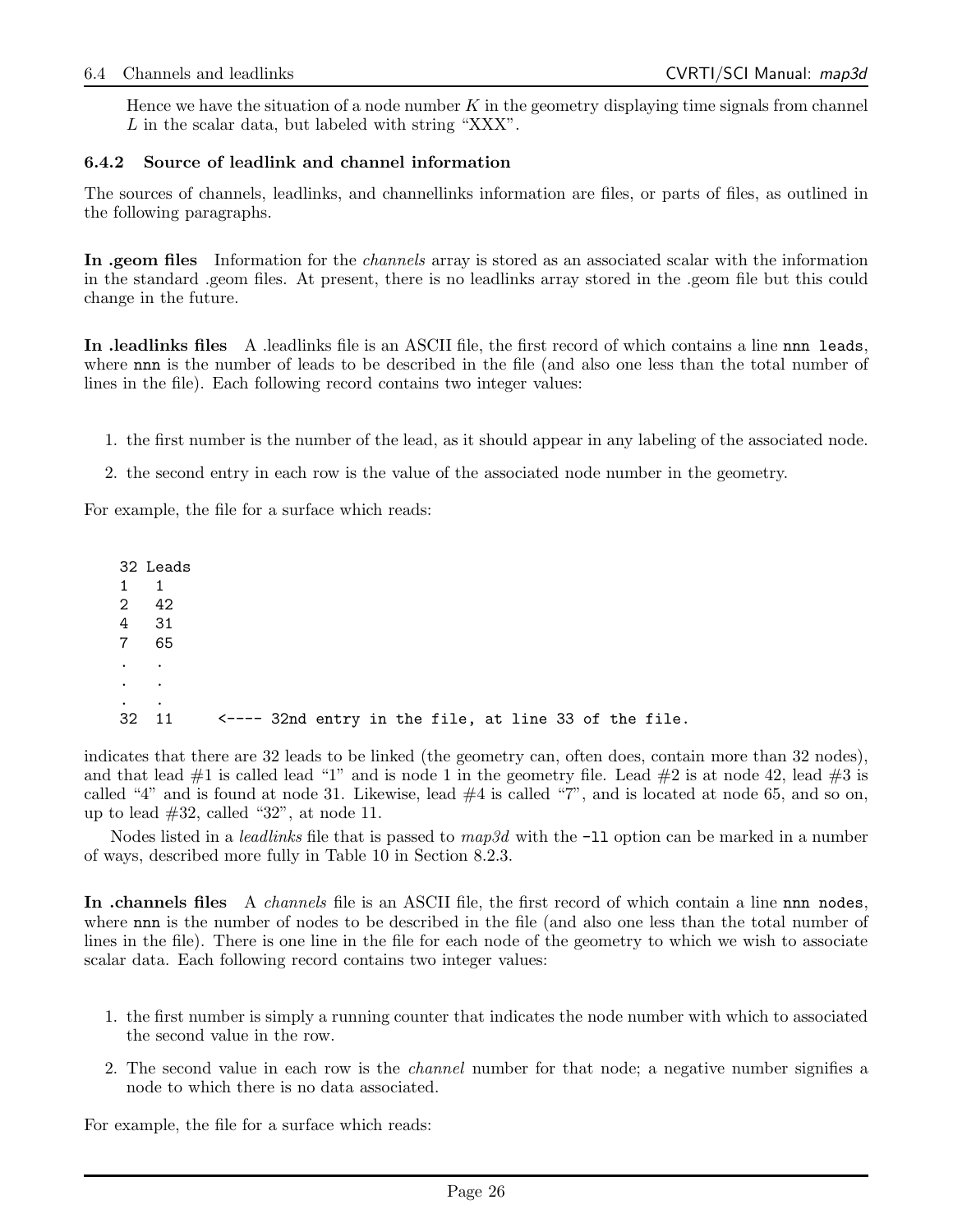352 Nodes 1 123 2 632 . . . .  $22 - 1$ 23 432 . . . . 352 12

indicates that there are 352 leads to be linked, and that the data value for the first node is located at location 123 of the data file. For node 2, the data value is to be found at location 632, and so on. Node 22 does not have any scalar data associated with it.

## 6.4.3 Display of lead/channel information

To see how map3d can display the node and lead information, see Sections 7.7 and 8.

## 6.5 Landmark files

Landmark files contain information for visual cues or landmarks that map3d can draw over the surfaces in order to aid and orient the viewer. Initial use was primarily for coronary arteries, but the idea has expanded to incorporate a number of different orientation landmarks. The original coronary artery class of landmarks requires only that each can be described as a series of connected points, with a radius defined for each point. The coronary landmark is then displayed as a faceted "pipe" linearly connecting the points at the centre, with a radius, also linearly interpolated between points, determining the size of the pipe. The landmark file can contain numerous, individual segments of such pipe-work, each of which is drawn separately.

Other classes of landmarks are described below, but all of them can be described in a file with the following general format:

| Line number    | $\text{Contents}$      | Comments                                        |  |
|----------------|------------------------|-------------------------------------------------|--|
|                | nsegs                  | number of landmark segments in the file         |  |
| $\overline{2}$ | 1 type negpts seglabel | segment number $(1)$ , type, number of points,  |  |
|                |                        | label_number                                    |  |
| 3              | X, Y, Z, radius        | point location and radius of point 1            |  |
|                | X, Y, Z, radius        | point location and radius of point 2            |  |
|                |                        |                                                 |  |
|                |                        |                                                 |  |
| nsegpts $+2$   | X, Y, Z, radius        | point location and radius of last point in seg- |  |
|                |                        | ment 1                                          |  |
|                | 2 type negpts seglabel | segment number $(2)$ , segment type, number of  |  |
|                |                        | points, and label                               |  |
|                | X, Y, Z, radius        | point location and radius of point 1            |  |
|                | X, Y, Z, radius        | point location and radius of point 2            |  |
|                |                        |                                                 |  |
|                |                        |                                                 |  |
|                | X, Y, Z, radius        | point location and radius of last point in seg- |  |
|                |                        | ment 2                                          |  |
|                |                        |                                                 |  |
|                |                        |                                                 |  |
|                |                        |                                                 |  |
|                |                        |                                                 |  |

The landmark types defined to date are the following: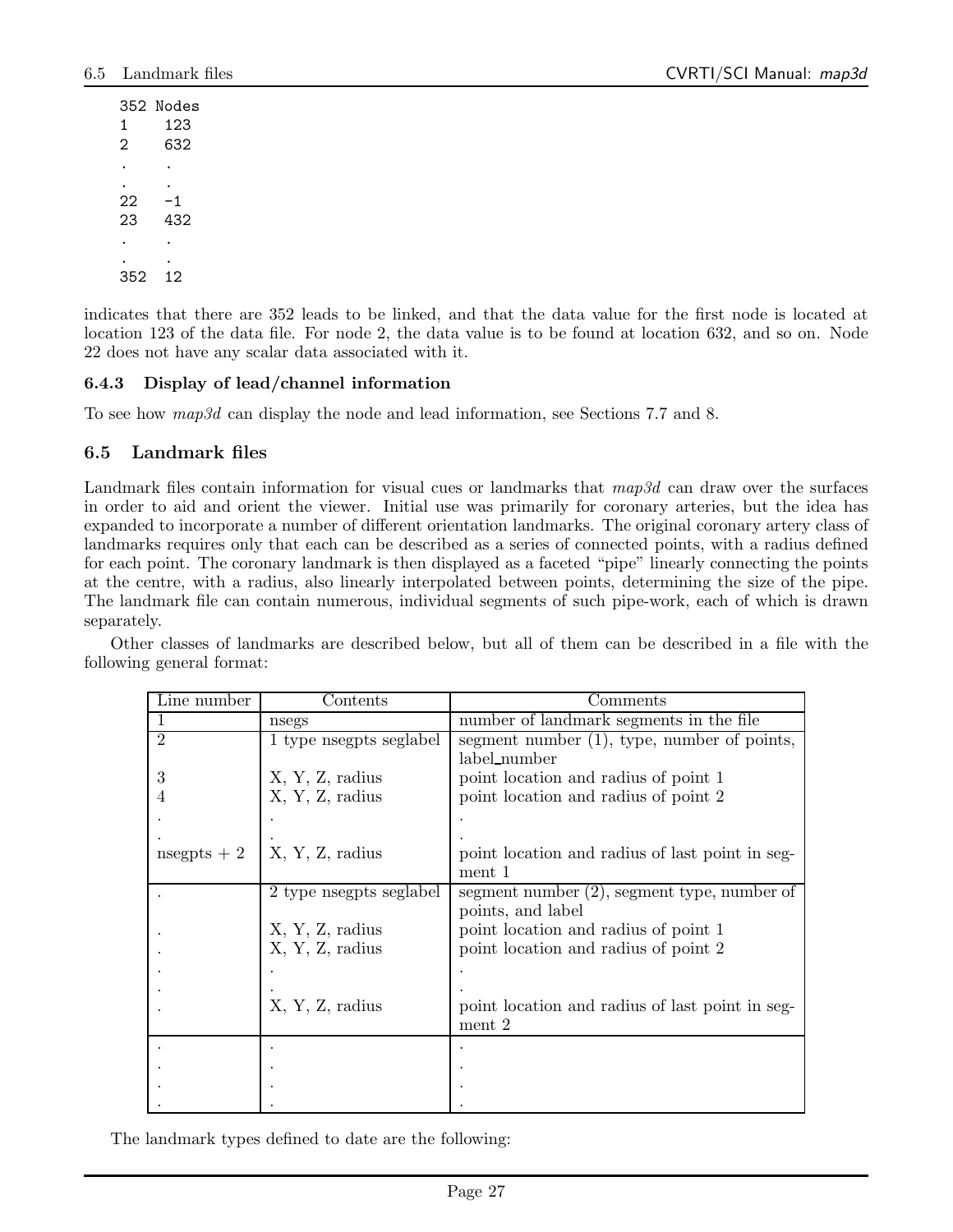| Name       | Graph. object           | Description                                             |
|------------|-------------------------|---------------------------------------------------------|
| Artery     | faceted pipe            | a coronary artery/vein segment                          |
| Occlusion  | coloured sphere         | an experimental occlusion that could be open and        |
|            |                         | closed                                                  |
| Closure    | coloured sphere         | a permanent occlusion that cannot be opened             |
| Stimulus   | coloured sphere         | a stimulus site                                         |
| Lead       | coloured sphere         | a particular electrode or lead location                 |
| Plane      | rectangular parallolop- | a visible (but not functional) cutting plane through    |
|            | iped                    | the geometry (Note: do not confuse this with the cut-   |
|            |                         | ting planes that $map3d$ provides for slicing through   |
|            |                         | the geometry).                                          |
| Rod        | lines                   | rod inserted into needle track to digitize needle elec- |
|            |                         | trode locations.                                        |
| PaceNeedle | sphere                  | location of a pacing needle entry point                 |
| Cath       | faceted pipe            | location of catheter in a vessel                        |
| Fiber      | arrow                   | local fiber direction indicator                         |
| RecNeedle  | sphere                  | location of recording needle entry point                |
| Cannula    | tube                    | coronary vessel cannulus                                |

Specifying snare, closure, and stimulus requires a single point in the landmarks file, and the resulting sphere is coloured according to a set of values defined in the drawsurflmarks.c routine. At present, the values used are:

| Occlusion | cyan   |
|-----------|--------|
| Closure   | blue   |
| Stimulus  | yellow |

and they are not (yet) adjustable by the user, except by using the "regular" trick of playing interactively with the colour map with the cedit program (only works with older versions of  $map3dGL$ ).

To specify a plane landmark requires three "points"

| Point | X.Y.Z                 | Radius                 |
|-------|-----------------------|------------------------|
|       | First point of plane  | Radius of the plane    |
| 2     | Second point of plane | Thickness of the plane |
| 3     | Third point of plane  | not used               |

The plane is drawn as a polygon with the number of sides controlled by a program variable.

Filename conventions: The standard extension of a landmark file is . Imarks and the filename is specified by the  $-\text{lm}$  parameter for each surface.

Control of landmark display: for details of how to control the display of landmarks, see Section 8.7.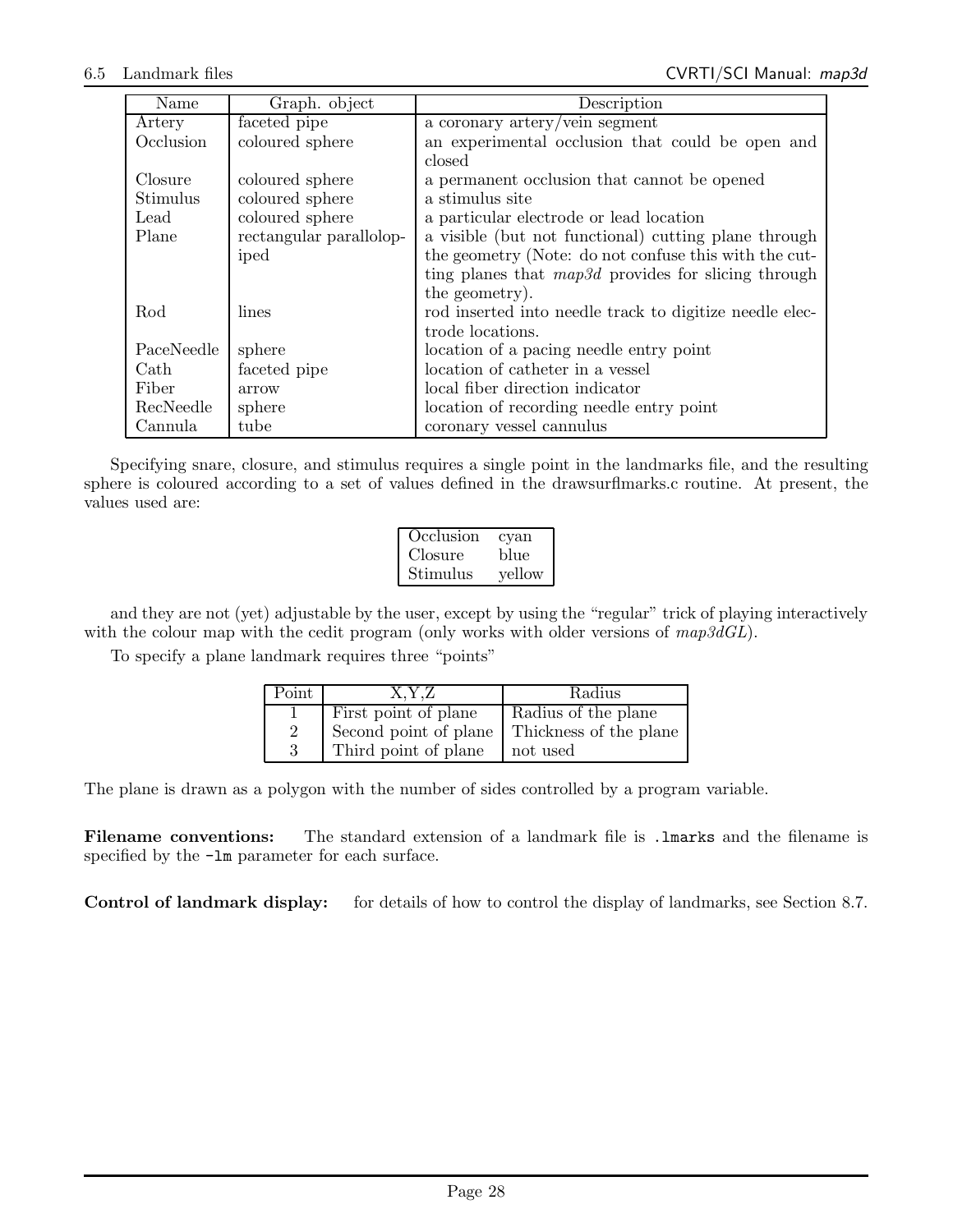## 7 Display features

This section describes the displays that  $map3d$  generates and what they mean; for specific information on how to control  $map3d$  and the displays, see Section 8.

## 7.1 Multiple surfaces

The idea of map3d has always been to display multiple sets of data on multiple surfaces; the limitation has been how much flexibility to include in a single invocation of the program. This version of map3d, as opposed to previous versions, can now handle multiple windows each with multiple surfaces. Surfaces can be moved between windows (see Section 8.5.1) When map3d displays multiple surfaces, each can exist in its own full window with its own border and window title bar, or, map3d can build a single main window with multiple sub-windows inside the main window. The user can reposition and resize each of these sub-windows using the Alt(Meta) key and the left and middle mouse buttons respectively. To create this layout of main window and frameless sub-windows, use the -b (borderless windows) option when launching map3d as described in Section 4.3.

## 7.2 Surface display

The basic forms of display of the surfaces are

- nodes or points from each surface
- connectivity mesh
- shaded surfaces based on either the geometry or the associated scalar values, with a number of different rendering options.
- landmarks superimposed on the surface display

## 7.3 Mesh Rendering

Often the purpose of  $map3d$  is to render a geometry consisting of nodes and connectivities and there are several basic modes of rendering this information.

Points: display just the nodes of the geometry as dots or marked with spheres.

Connectivities: display the connectivity information for the mesh as lines joining the nodes.

- Elements: treat each polygon in the mesh as an element and render it in a way that shows its surface; for triangles, simple render each triangle surface; for tetrahedra there is no specific rendering in this version of  $map3d$ .
- Elements and connectivities:  $map3d$  also supports a hybrid mode of rendering that shows outward facing triangles (using the convention of counterclockwise ordering) as elements but backwards facing triangles as connectivities.

map3d also has the ability to render all elements with a lighting model. This is especially useful for displaying the elements of the mesh. Additional controls to note are depth cueing, which can reveal the depth relationships between elements of the mesh.

## 7.4 Surface Data Display

The main use of map3d is to display scalar data associated with geometry and there are numerous options and controls to facilitate this. The two basic ways of conveying scalar value information are as shaded surfaces and contour lines and map3d supports each separately, as well as in combination. For surface shading, there are several basic rendering modes: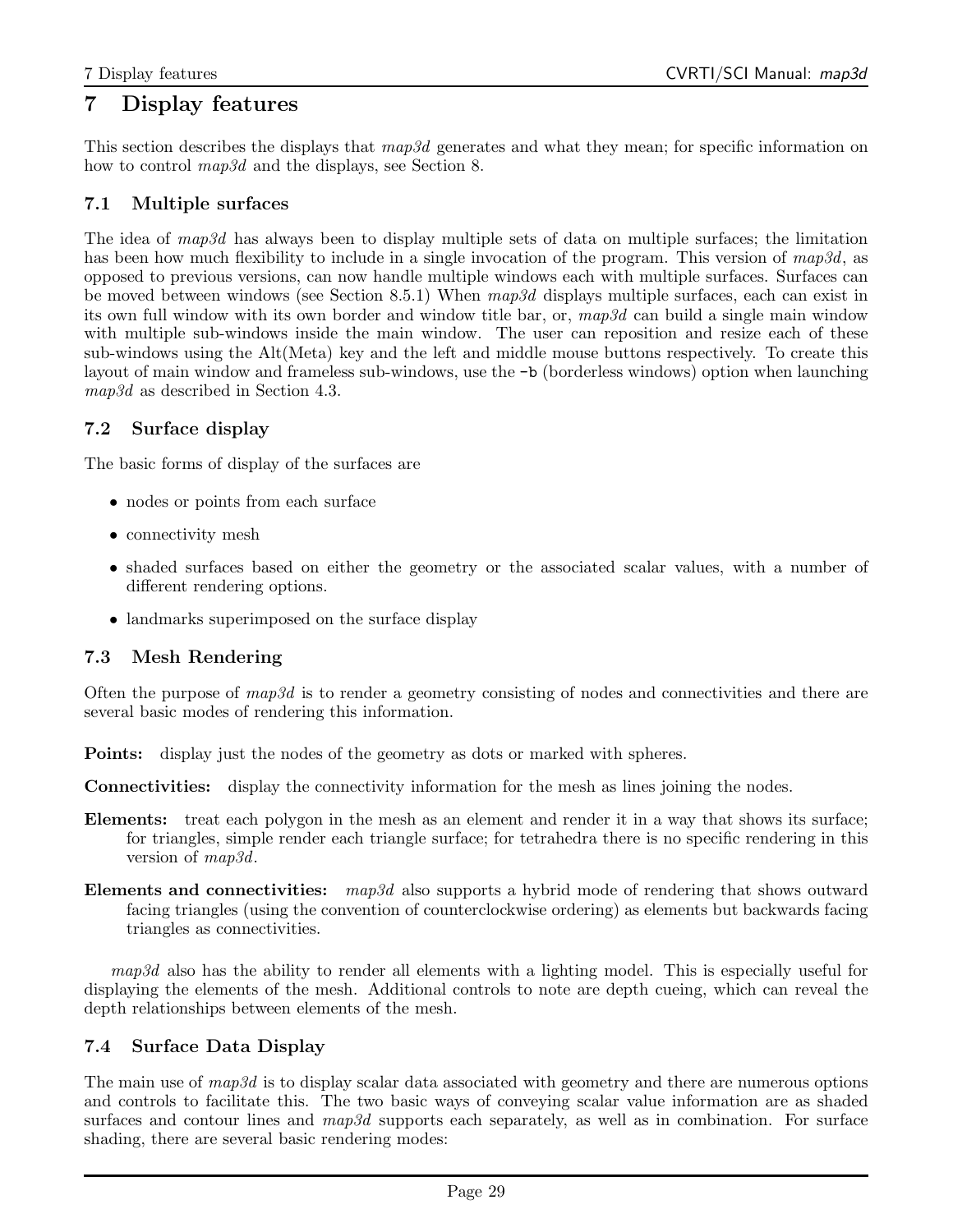- Flat: each triangle received a single color that depends on the mean value of the scalar value over that triangle.
- Gouraud: the colour of each triangle values linearly with the value at each of the vertices
- Banded: the regions between contour lines have a constant color, even if the contour lines are not visible.
- Contours: this can be a separate rendering mode, or combined with any of the three modes above. Contours are lines that trace iso-values over the surface of the geometry.

#### 7.4.1 Data scaling

There is a wide variety of options available for mapping scalar values to colour and contour levels. One can picture the process as based on four facets:

- Extrema: the extrema of the data and the selected colour maps determine the basic parameters of how value maps to color.  $map3d$  maintains a detailed list of data extrema organized both by time signal, time instant and by surface. Thus it is possible to determine extrema based on just the most local of conditions—a particular frame and surface—or by more global conditions—the full range of frames or the full set of surfaces.
- Scaling function: the mapping between value and color occurs according to some mathematical function, the simplest of which is linear. The scaling function uses the selected extrema and describes a complete mapping between value and color.
- Mapping: by scale mapping, we mean how the translation from value to color treats positive and negative values. We may choose to map uniformly between the extrema or to apply different extrema or functions to the positive and negative values.
- Color maps: the color displayed for a particular scalar value depends on the actual range of colors and their order in the color map.

map3d can adjust all four facets of the scaling to create a wide range of displays. We chose to limit some of these options, however, in an effort to create reproducible displays that reflect standard within the field. Of course, we chose our field, electrocardiography, as the basis, a fact for which we make no apologies and simply encourage others to make similar choices for their own field and implement  $map3d$ accordingly. Subsequent versions of map3d will support this flexibility.

Below are the specific choices that  $map3d$  offers to control data scaling and display

- **Scale range**  $map3d$  supports several selections of range over which to look for extrema. In *local* range, only the data presently visible are scanned for extrema—this is the default. In the full global range, all the data in the entire dataset are used, even those not presently visible on the display. In between these cases, one can have global in time and local in space, i.e., we scale each surface separately but use all time values for that surface. Or one can select local in time and global in space, in which  $map3d$  scans all surfaces for the data extrema, but for each time instant separately The user scaling scope uses the current user-selected values for maximum and minimum for the scaling (see  $-p1$  and -ph input parameters in Section 4). The user can also select group scaling, where he assigns surfaces to groups and the range is based on the group min/max (either local in time or global). Groups are assigned by the menu. The user can also do slave scaling, where he assigns one surface (slave) to another's (master) range. The slave surfaces are currently only set through the command line, by placing a -sl num (where num is the surface number of the master) after declaring the slave surface. See Section 8.2.3 and Section 'refsec:scalarparams for details.
- Scale function The scale model describes the way in which scalar data are mapped to colours (or contours). The present choice is linear, but the next version of  $map3d$  will include: **linear** model, which simply maps the data to a range of colours in a completely linear fashion, *i.e.*, colour =  $K\phi$ ; the logarithmic model, which highlights the lower level data values at the cost of poorer resolution at the higher levels *i.e., colour* =  $A \log(\phi) + B$ ; and the **exponential** model, which does the opposite,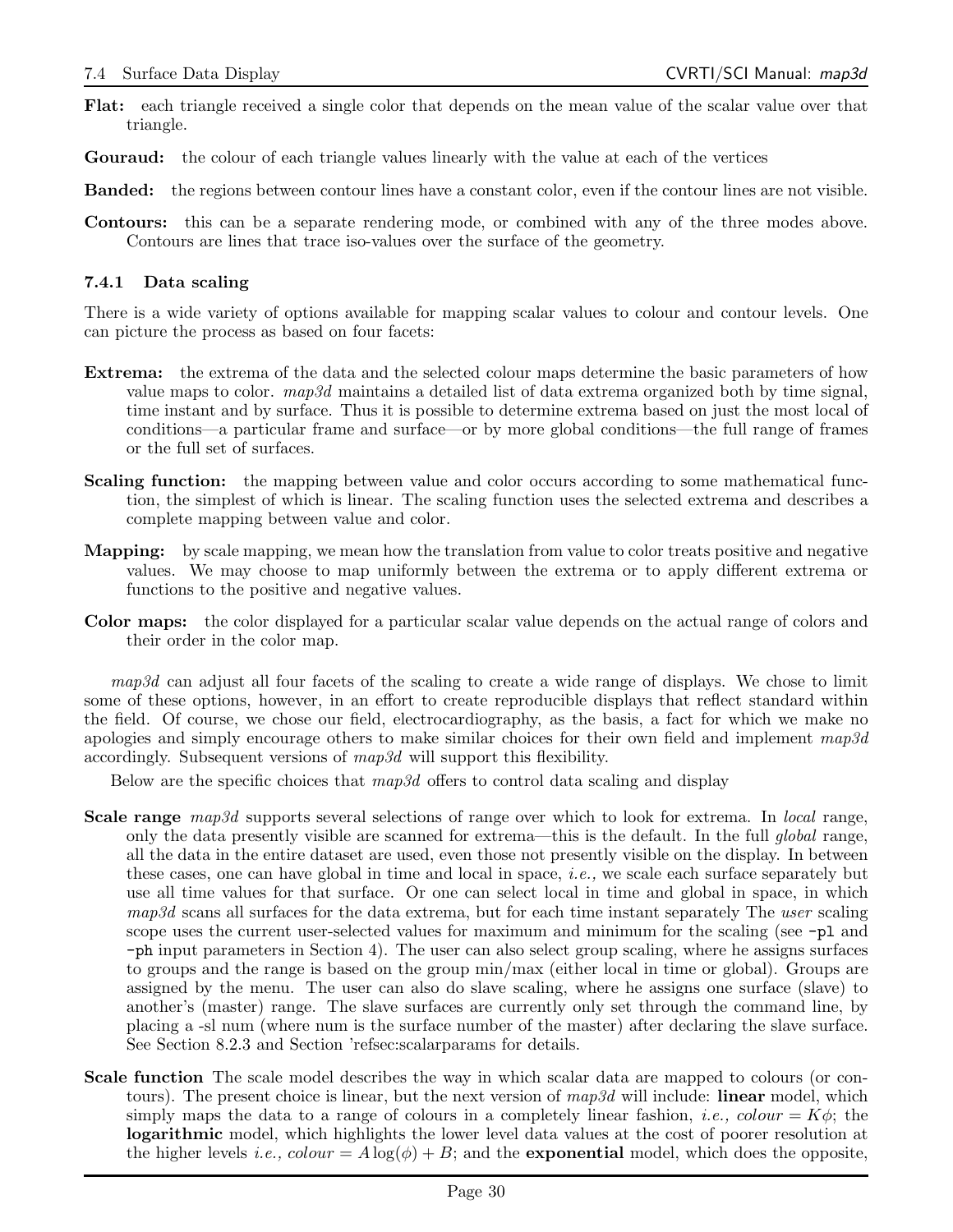compressing the smaller levels and expanding the higher ones to span a wider colour range, *i.e.*,  $colour = Ae^{B\phi}.$ 

The two schemes with fixed numbers of contours, log/7-levels and log/13-levels both map the upper decade ( $\phi_{max}$  to  $\phi_{max}/10$ .) of the potential data range into a fixed set of logarithmically spaced values. These values are composed of a mantissa from the standard E6 (1.0, 1.5, 2.2, 3.3, 4.7, 6.8, and 10.) and E12 (1.0, 1.2, 1.5, 1.8, 2.2, 2.7, 3.3, 3.9, 4.7, 5.6, 6.8, 8.2, and 10.) number series, and an exponent such that the largest mantissa falls into the range 1.0 to 10. Hence as long as the extrema is known, it is possible to read absolute values from the individual contour lines.

- Scale Mapping There are several different ways to manage the way positive and negative data are treated in the scaling transformations in  $map3d$ . The current version supports the simplest, or true mapping, in which the data are used as they are with no consideration of positive or negative values—the color map spreads evenly across the range of the extrema. Subsequent versions will support the symmetric scale mapping, which sets the positive and negative extrema symmetrically—the larger (in the absolute value sense) determines both maximum and minimum data values. Also to appear in the net version is the *separate* scale mapping, in which the positive and negative extrema are treated completely separately—'half' the colours (and contours) are used for the positive values, half for the negative values. This is equivalent to producing maps with the same number of contours for both positive and negative values, even when the positive data have a different absolute maximum value than the negative data.
- Colour Map There are four different colour maps presently implemented with every chance of more to come. The user can select which colour map to use. The choices currently implemented are:
	- Rainbow map Colours range in rainbow fashion from dark blue (for negative extrema) through greens (near zero) to red (positive extrema).
	- $\text{Red } (+)$  to Green  $(-)$  Largest negative value is coloured bright green, dark grays are for the region near zero, and positive values appear red.
	- **Black**  $(+)$  to White $(-)$  Grey shades from black for small values to white for large ones.

Note that for each color map, the direction of the mapping to value can be inverted,  $e.g.,$  in the default directions, blue indicates small or negative values and red indicates large or positive values. Inverted, this map uses red for small values and blue for large values.

Contour spacing the contour values are a function of the data and the user selection of scale range, model, and mapping (see following items). Fundamentally, the user selects between contour spacing based on the number of contours selected or based on fixed spacing between contours. The actual result depends, in turn, on the range of data values and the desired mapping between value and colour.

## 7.5 Landmarks

Landmarks provide a means to include visual icons and markers in the surface display in  $map3d$ . They are not meant to render realistically but simply to be cues to assist the user in identifying perspective or features of the surfaces. The list of support landmarks reflects our current usage for bioelectric field data from the heart but many of the landmark types are general purpose and hence useful in other contexts.

Section 6.5 describes the currently support landmark types and the files that contain them. Display of each landmark type depends on the type and user controlled options (see Section 8 for details on controlling the display).

## 7.6 Clipping Planes

Clipping planes allow you to remove from view certain parts of the display so that you can better see what is left. So everything on one side of the clipping plane is visible and everything on the other is not.

We have two clipping planes in  $map3d$  and their position and alignments are adjustable as well as their relation to each other—we can lock the clipping planes together so they work like a data slicer, always showing a slice of constant thickness.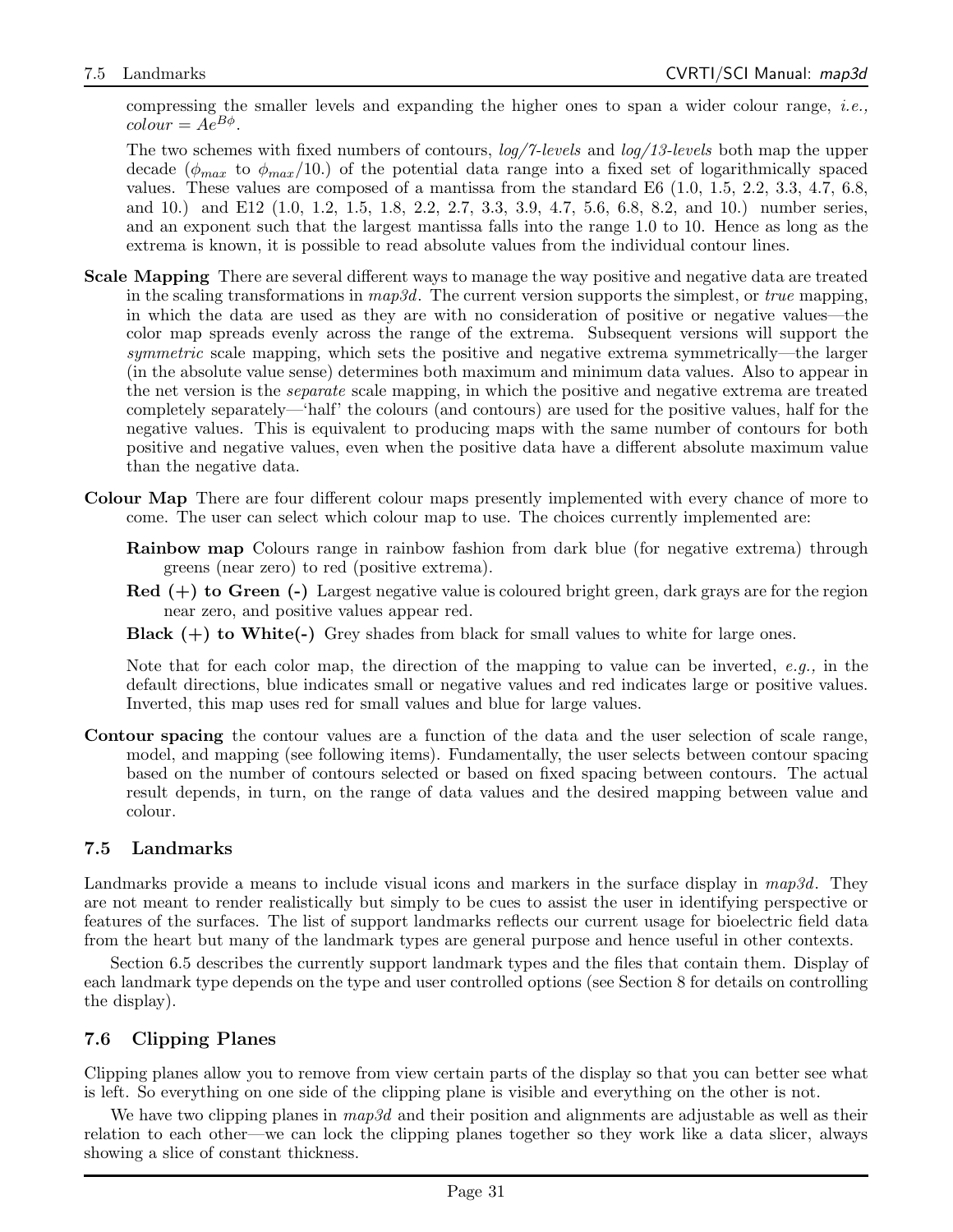The controls for clipping planes are adjustable from the menus (see Section 8.2.3) and also via keyboard controls (see Section 8.2.2. The basic controls turn the two clipping planes on and off, lock them together, and lock their position relative to the objects in the surface display. By unlocking the last control, you can select that part of the display you want to clip; the default clipping planes are along the z-axis of the object (up and down). To control position of the planes along their normal direction, just keep hitting the bracket keys ( $\lceil \rceil$  and  $\lceil \rceil$ ).

## 7.7 Node marking

Node markings are just additional information added to the display of the nodes. This may be as simple as drawing spheres at the nodes to make them more visible, or as elaborate as marking each node with its associated scalar data value. Section 8.2.3 describes these options in detail.

## 7.8 Time signal display

Display option for the time signal are very modest in this version of  $map3d$ . This will change...

Figure 2 shows the layout and labeling of the scalar window. Font sizes adjust with the window size and the type of units may be explicit if the time series data (.tsdf) files contain this information.



Figure 2: Time signal window layout. Vertical line indicates the frame currently displayed in the surface plot. Text annotations can vary with the data content and mode settings.

For directions on how to control the time signal window, see Section 8.3.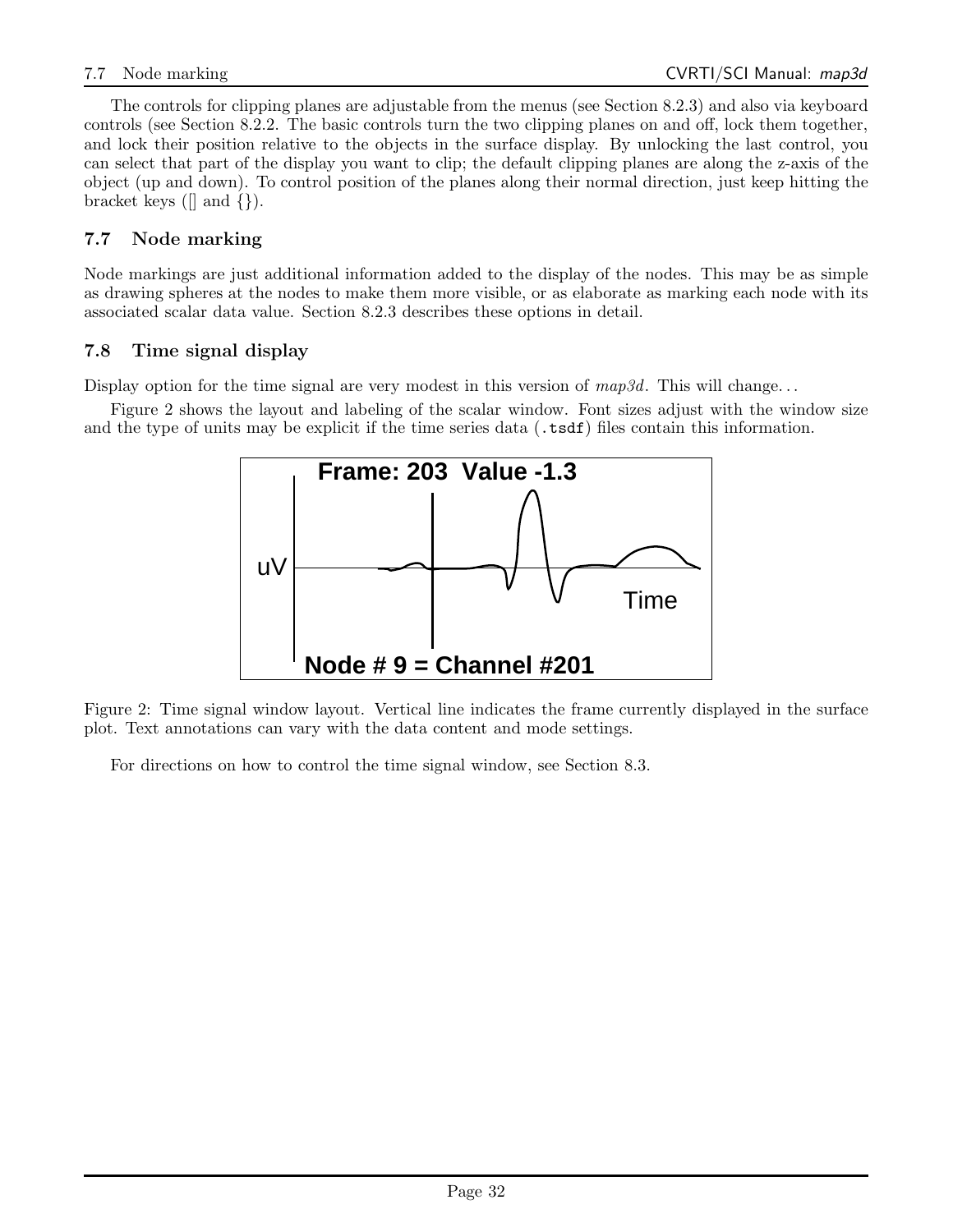## 8 Control of map3d

This section describes all the means of controlling the function of  $map3d$ , at least all the ones we are willing to tell you about.

## 8.1 Control by surface

There is an ever growing number of parameters that the user can alter for displaying the surfaces in  $map3d$ . Some of the more important (and stable) include the following:

- Visibility: of points, mesh, potentials, vectors, etc, can all be controlled individually by using the appropriate function key (see Section 8.2.2),
- Lead markings: of the nodes in the geometry according to their node number, channel number, lead number or even value,
- Scaling: scaling of value to colour and to contour line values,
- Landmarks: appearance of the landmarks on the surface.

Since this level of control is provided for each surface, it is possible to have points showing on one surface, mesh on another, and rendered potential shading on a third, and so on.

#### 8.1.1 Selecting which surface to control

To control the display of each surface, be that a surface in its own window or sharing a single window with other surfaces, a user must select that surface. Otherwise, display options will affect all the surfaces. There are two different multi-surface situations and each has its own method of selecting the surface:

| Selecting surfaces for display controls |                                                                                    |  |  |
|-----------------------------------------|------------------------------------------------------------------------------------|--|--|
| Multi-surface layout                    | Selection method                                                                   |  |  |
| One surface per window                  | Mouse location establishes currently active                                        |  |  |
|                                         | window.                                                                            |  |  |
|                                         | Several surfaces in one window $\vert$ Up/down arrows selects the surface. Hitting |  |  |
|                                         | the up-arrow key after selecting the last sur-                                     |  |  |
|                                         | face selects all surface.                                                          |  |  |

Note that in the surface window, the lock icons in the lower left corner indicate if parameter settings act on all surface (locks visible) or just single surfaces (locks invisible). Each lock controls a different aspect of map3d:

- General Lock: is represented by the yellow (or first) lock icon. When this lock is active, menu items and keyboard commands pertain to all surfaces. To turn this lock off and on use the up and down arrow keys.
- Transformation Lock: is represented by the red (or second) lock icon. When this lock is active, rotation and translation pertain to all surfaces. To turn this lock on and off, use the "t" key.
- Frame Lock: is represented by the blue (or third) lock icon. When this lock is active, frame advancing, retreating, and resetting pertain to all surfaces. To turn this lock on and off, use the "f" key or select from the menu under Frame Controls.

Note: in the case where all surfaces are in the same window, unlocking the general lock by means of the up or down arrow keys selects the single surface to display. However, when the general lock is active and either of the other locks is disabled, the active surface mesh appears in a different color (blue by default). This identifies the selected surface and all modifications apply to this surface. To select the desired surface use the  $\left(\frac{\ }{\ }$  keys; " $\right)$ " selects the next surface and " $\right)$ " selects the previous.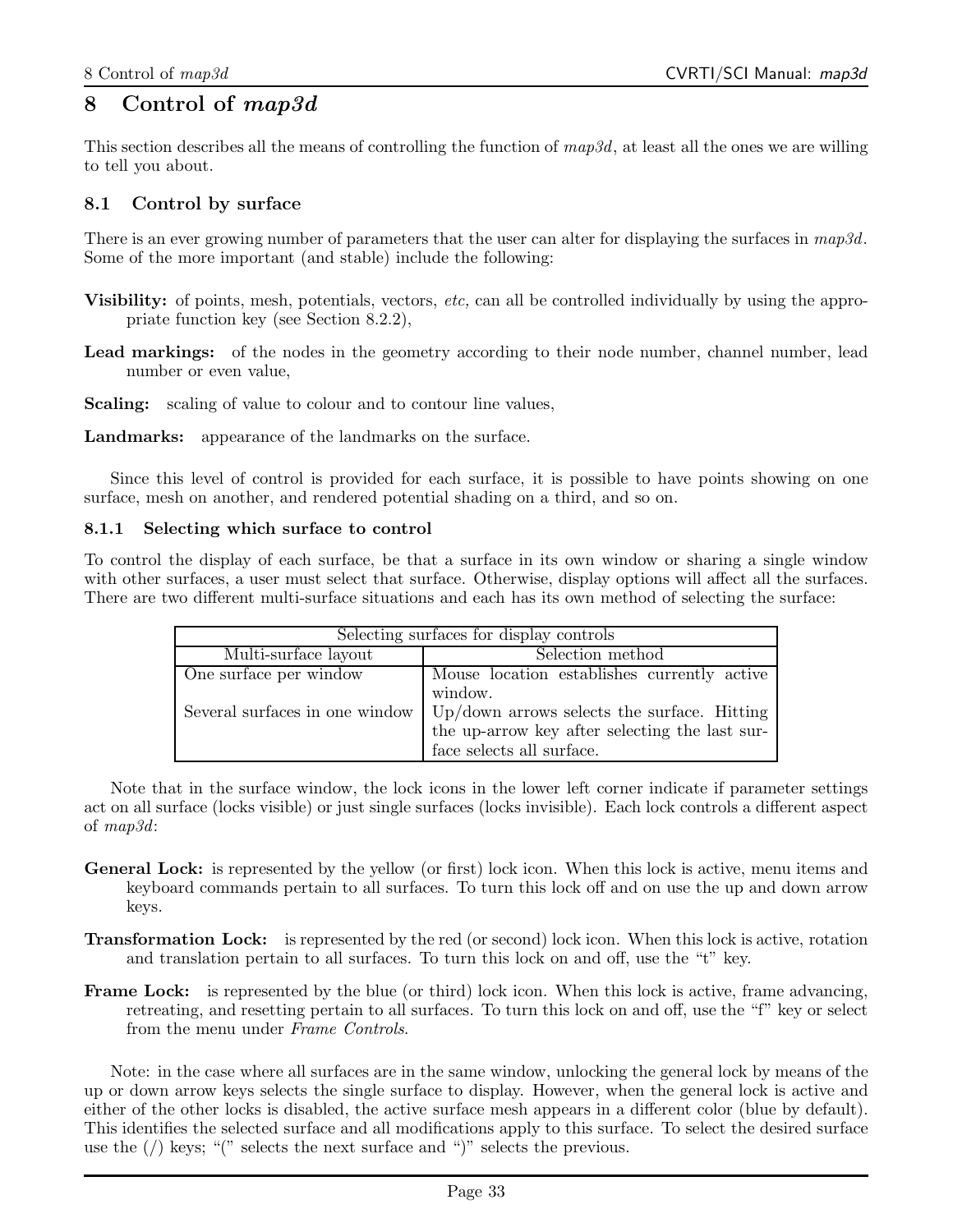## 8.2 Mouse control, keyboard mapping, dials, and menus

Direct interactive control of  $map3d$  is by the keyboard and mouse. Many option are available via the menus controlled with the right mouse button, while others can be activated or toggled with single keystrokes. Variable (non-binary) adjustments usually occur through dialogues, or by repeating keystrokes. Below are tables of all the current control devices and their function. When the program launches, the user sets one or more windows which can be resized and moved at any time. When launching the program with the -b option, the resulting borderless sub-window(s) can still be moved and resized within a main window using the Alt-key together with the left and middle mouse buttons respectively.

#### 8.2.1 Mouse control

The mouse can be used for different purposes depending on the current mode. This is especially important when picking is selected. To shift between modes requires simultaneous pressing of the various modifier keys, shift, control, alt. Figure 3 shows the various actions of the mouse buttons.



Figure 3: Mouse action for *map3d*. Picking makes intensive use of the mouse, as does moving objects in the surface window.

In surface windows: when the mouse is over a surface window, mouse buttons have the following actions:

| Mouse Actions |        |                                                  |  |  |
|---------------|--------|--------------------------------------------------|--|--|
| Control Key   | Button | Action                                           |  |  |
| None          | Left   | rotation objects                                 |  |  |
|               | Middle | scale objects (downwards increases size, up-     |  |  |
|               |        | wards decreases size)                            |  |  |
|               | Right  | activate pull-down menu                          |  |  |
| Cntrl         | Left   | pick a node (and if time series data is present, |  |  |
|               |        | select the channel to display in the time series |  |  |
|               |        | window)                                          |  |  |
|               | Middle | no action                                        |  |  |
|               | Right  | no action                                        |  |  |
| Shift         | Left   | translate objects                                |  |  |
|               | Middle | scale objects (rotates clipping planes if they   |  |  |
|               |        | are active - more info later)                    |  |  |
|               | Right  | no action                                        |  |  |

In borderless windows: when the mouse is over a surface within a borderless main window (-b option), the buttons have the following additional actions: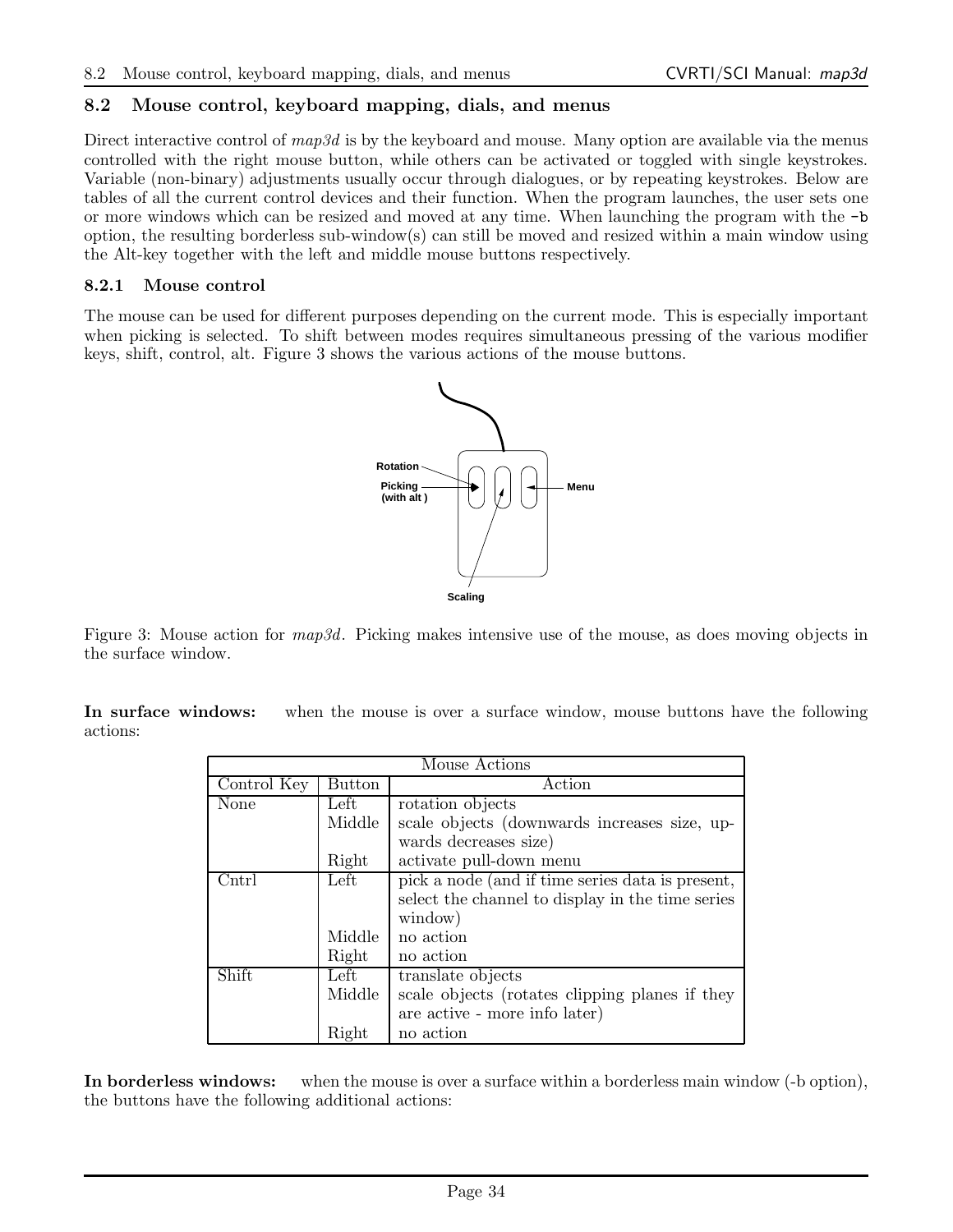| Mouse Actions      |       |                                                    |  |
|--------------------|-------|----------------------------------------------------|--|
| Control Key Button |       | Action                                             |  |
| Alt                | Left  | Move a single surface subwindow                    |  |
|                    |       | Middle Resize single surface subwindow (no indica- |  |
|                    |       | tion of change until release of mouse button).     |  |
|                    | Right | no action                                          |  |

Note: if map3d does not respond as described in these tables, it could be that your window manager is grabbing the mouse/key combinations for its own purpose or maps the keys a little differently. This will require some setting changes for the window manager. To make such changes under IRIX, examine the .4Dwmrc file; in Linux there is usually a control panel or utility application to manage all window system interactions.

#### 8.2.2 Keyboard controls

Each key of the regular keyboard, the function keys, and the keypad may be mapped to some function of the map3d. Some keyboard keys serve as toggles to change between a mode being on or off, e.g., "n" toggles the display of node markings. Others cycle through a set of choices, e.g., "m" runs through a series of display options for the mesh. A list of the keyboard keys and their functions is shown in table 1 and table 2 describes the action for each of the function and arrow keys, and table 3 the actions of the keypad keys. The keys affect action only in the Geometry Window unless otherwise specified.

#### 8.2.3 Menu layout

Access to the menus is by means of the right mouse button, as per the usual OpenGL convention. Below is a series of tables of the menu layout for map3d's Geometry Window.

Following are the controls for the menus of the Time Signal Window, Legend Window, and Main Window, respectively.

## 8.3 Controlling the time signal window

There are two ways to create a time signal window:

- 1. Specify a -at xmin xmin ymin ymax on the command line (optionally with a -t trace-lead-number to specify the channel to use).
- 2. Using picking to select a lead to show in the time signal window, when the current pick mode is time signal new-window mode or time signal refresh mode. Note that subsequent time signal picking can be set to either a) update the last time signal window to the new data channel or b) add yet another time signal window.

The format of the scalar display is fairly simple , with a vertical bar moving along the time axis as the frame number is advanced.  $map3d$  derives the time axis label from the frame numbers of the signal relative to the time series data file, not relative to the subset of frame read in, i.e., if frames (or pot file numbers) 10–20 are read in with an increment of 2, then frame number will begin at 10, and go through 12, 14, 16, 18 and end at 20 rather then beginning at 0 or 1 and going to 10 (the number of frames of data actually read).

#### 8.3.1 Adjusting the frame marker

In order to facilitate rapid movement through large datasets, the user can control the frame number being displayed by interacting with the scalar window itself. If the user moves the cursor to the scalar window and pushes the left mouse button, the vertical time bar will jump to the nearest sample to the cursor location. The user can then hold the left button down and slide the time marker left and right and set a desired frame. Once the mouse button is released,  $map3d$  updates the map display. The left and right arrow keys also shift the frame marker back and forth. The only other command allowed when the cursor is within the scalar window is the "q"-key, to shut down just the scalar window, the "f" key, to toggle the frame lock, or the "p" key, to toggle the display mode. Any other attempt at input will not be accepted.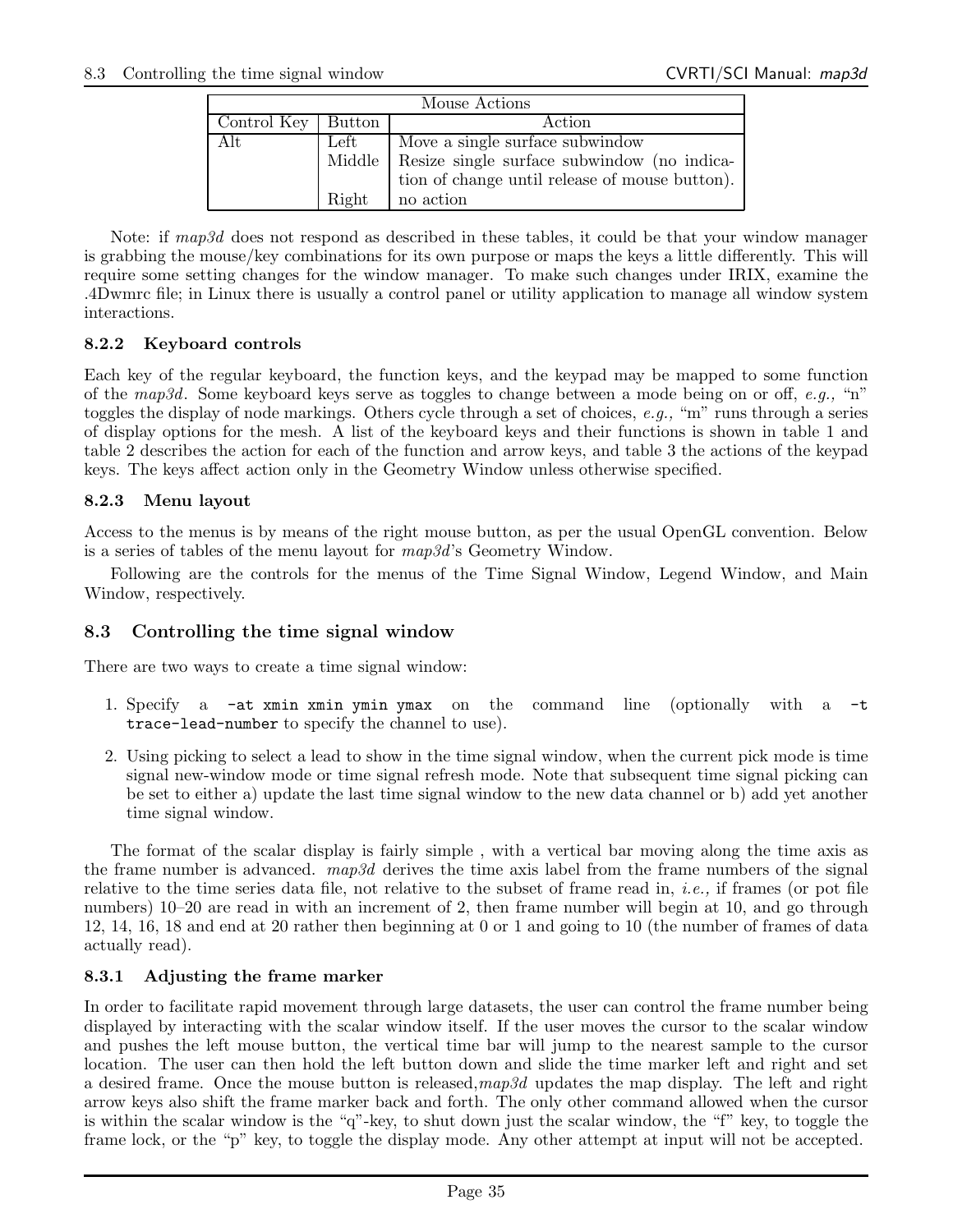| Regular keyboard                     |                                                                |  |  |  |
|--------------------------------------|----------------------------------------------------------------|--|--|--|
| $a/A$ -key                           | Switch colour tables                                           |  |  |  |
| c-key                                | Toggle contour draw                                            |  |  |  |
| d-key                                | Toggle depth cueing                                            |  |  |  |
| f-key                                | Toggle frame lock (also in Time signal window)                 |  |  |  |
| <i>i</i> -key                        | Toggle "direction" (invert) of color table                     |  |  |  |
| $l$ -key                             | Toggle use of lighting                                         |  |  |  |
| $\rm m/M$ -key                       | Step through mesh/node drawing options                         |  |  |  |
| n-key                                | Toggle display of node labels (some node marking must be       |  |  |  |
|                                      | selected)                                                      |  |  |  |
| $p$ -key                             | Toggle information in time signal (pick) window (also in Time  |  |  |  |
|                                      | Signal Window)                                                 |  |  |  |
| $q$ -key                             | Quit or destroy a sub-window - Legend Window and Time          |  |  |  |
|                                      | Signal Window only (Escape quits the whole program)            |  |  |  |
| r-key                                | Reset to startup conditions                                    |  |  |  |
| R-key                                | Reset shading model (to wireframe rendering)                   |  |  |  |
| $s/S$ -key                           | Cycle through the various surface data draw options            |  |  |  |
| $t$ - $key$                          | Toggle transformation lock                                     |  |  |  |
| x-key                                | Draw axis                                                      |  |  |  |
| Escape                               | Quit the program, if pressed in a Geometry Window, or De-      |  |  |  |
|                                      | stroys a Time Signal Window if pressed there.                  |  |  |  |
| $+/-$ key                            | Increases/Decreases size of of currently-selected object (see  |  |  |  |
|                                      | Section $8.4.3$ )                                              |  |  |  |
| $\left(\frac{\ }{\ }{\ }\right)$ key | Changes which susrface inside a window will be affected when   |  |  |  |
|                                      | the general lock is on but the transform or frame lock is off  |  |  |  |
|                                      | (see Section $8.1.1$ )                                         |  |  |  |
|                                      | <b>Clipping Controls</b>                                       |  |  |  |
| $\overline{\text{<}$ -key            | Toggle front clipping plane                                    |  |  |  |
| $>$ -key                             | Toggle rear clipping plane                                     |  |  |  |
| $\sqrt{ 1-\text{key} }$              | Move front clipping plane in (initially) $+z/-z$ direction re- |  |  |  |
|                                      | spectively                                                     |  |  |  |
| $\{/\}$ -key                         | Move rear clipping plane in (initially) $+z$ direction respec- |  |  |  |
|                                      | tively                                                         |  |  |  |
| $,$ -key                             | Lock/Unlock clipping plane rotation with object rotation       |  |  |  |
|                                      | (when unlocked, shift-Middle-click rotates clipping planes)    |  |  |  |
| $-$ key                              | Lock/Unlock clipping planes from each other. When active,      |  |  |  |
|                                      | clipping planes move together                                  |  |  |  |

Table 1: Keyboard controls for Geometry Window in map. When control contains both lower and upper cases of a letter, one cycles through a parameter in one direction and the other in the reverse direction. Note that when clipping is active, the screen information disappears.

| Arrow Keys      |                                                            |  |  |
|-----------------|------------------------------------------------------------|--|--|
| Left Arrow Key  | Retreat by current frame step (Also in Time Signal Window) |  |  |
| Right Arrow Key | Advance by current frame step (Also in Time Signal Window) |  |  |
| Up Arrow key    | Select next surface                                        |  |  |
|                 | Down Arrow Key   Select previous surface                   |  |  |

Table 2: Control of map3d via the arrow keys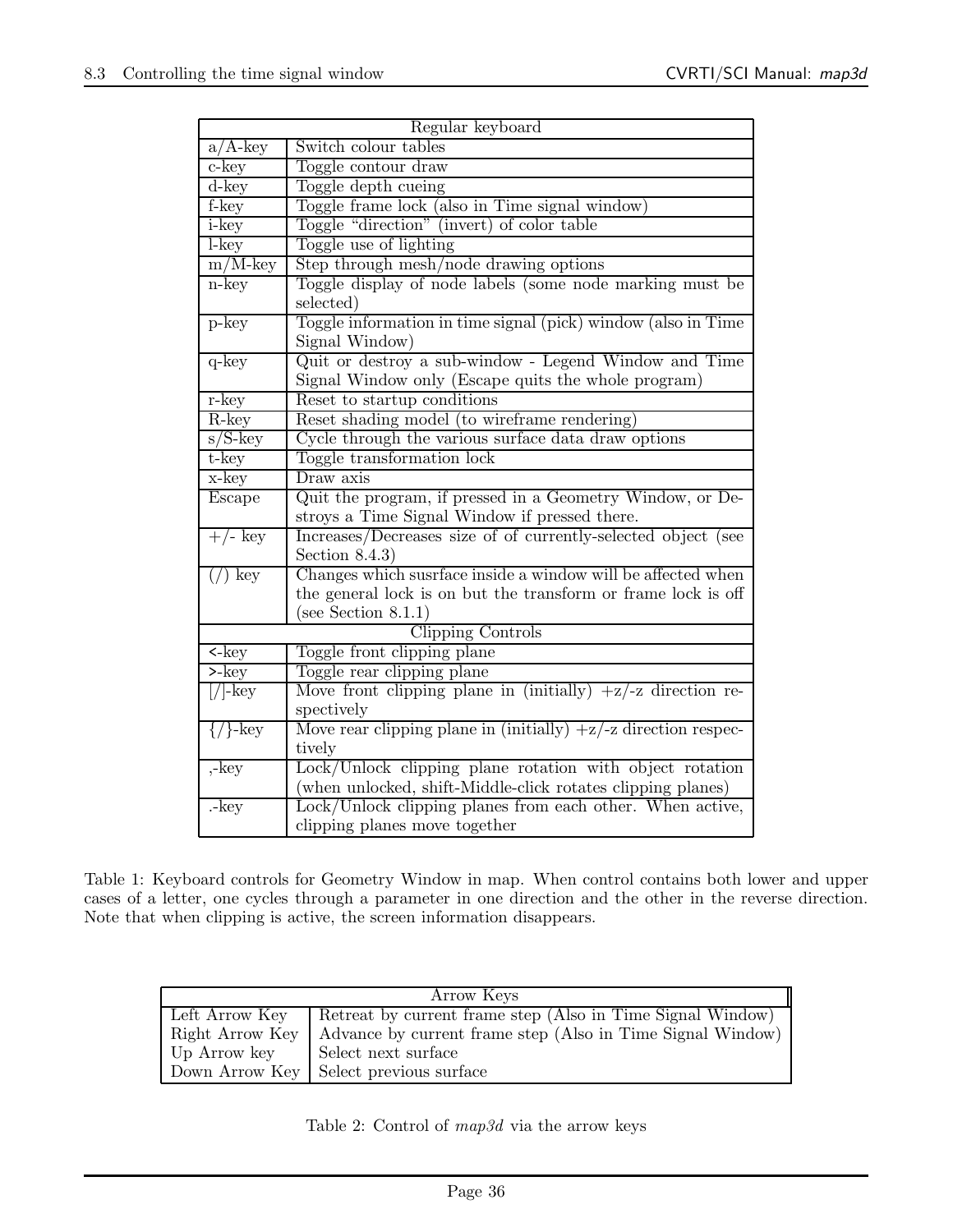| Keypad Keys            |                   |                                                                          |                                          |  |  |  |  |
|------------------------|-------------------|--------------------------------------------------------------------------|------------------------------------------|--|--|--|--|
| Ctrl-Keypad Left-arrow | Y-axis rotate,    | Ctrl-Keypad Right-arraow                                                 | $\overline{Y}$ -axis rotate, CCW (right) |  |  |  |  |
|                        | $CW$ (left)       |                                                                          |                                          |  |  |  |  |
| Ctrl-Keypad Up-arrow   | X-axis<br>rotate, | Ctrl-Keypad Down-arrow                                                   | $\overline{X}$ -axis rotate, CW (up)     |  |  |  |  |
|                        | $CCW$ (down)      |                                                                          |                                          |  |  |  |  |
| Ctrl-Keypad Home       | Z-axis<br>rotate, | Ctrl-Keypad PgUp                                                         | $\overline{Z}$ -axis rotate, CW          |  |  |  |  |
|                        | <b>CCW</b>        |                                                                          |                                          |  |  |  |  |
| Ctrl-Keypad End        | Zoom down         | Ctrl-Keypad PgDn                                                         | Zoom up                                  |  |  |  |  |
| Alt-Keypad Left-Arrow  | -X-translation    | Alt-Keypad Right-Arrow                                                   | $+X$ -translation (right)                |  |  |  |  |
|                        | (left)            |                                                                          |                                          |  |  |  |  |
| Alt-Keypad Down-Arrow  | -Y-translation    | Alt-Keypad Up-Arrow                                                      | $+Y$ -translation (up)                   |  |  |  |  |
|                        | (down)            |                                                                          |                                          |  |  |  |  |
| Alt-Keypad Home        | $-Z$ -translation | Alt-Keypad PgUp                                                          | $+Z$ -translation (towards)              |  |  |  |  |
|                        | (away)            |                                                                          |                                          |  |  |  |  |
| Plus/Minus key         |                   | Increase/Decrease size of currently-selected object. (see Section 8.4.3) |                                          |  |  |  |  |

Table 3: Keypad controls in  $map3d$  - have NUM-Lock off for these to work properly. Again, based on how you have your keys mapped, you might have to use the non-keypad keys, but something should work for you for each key.

| Overview of Geometry Window menus |                                                                |  |  |
|-----------------------------------|----------------------------------------------------------------|--|--|
| Surface Data                      | display features of the scalar data displayed on the mesh      |  |  |
| Scaling                           | links between data values and color                            |  |  |
| Mesh                              | display features of the mesh                                   |  |  |
| Contours                          | number or spacing and display features of the contours         |  |  |
| Picking                           | selecting times signals, mesh information, or other direct in- |  |  |
|                                   | teractions with the display via the mouse                      |  |  |
| Node marking                      | marking of the nodes                                           |  |  |
| Graphics                          | general display features such as lighting, clipping, and depth |  |  |
|                                   | cueing                                                         |  |  |
| Landmarks                         | features for toggling and displaying landmarks                 |  |  |
| Frame Controls                    | modifying frame controls                                       |  |  |
| Window Attributes                 | features of the windows such as color and text labels          |  |  |

Table 4: The overall menu structure of the Geometry Window

## 8.4 Color/Size Selection

It is frequently necessary to control color and size of elements of the  $map3d$  display and this, we have selection subwindows that appear as necessary and disappear upon selection. While the Color and Size Picker leave much to be desired aesthetically, they improve on past versions, and have slightly more functionality.

## 8.4.1 Color Picker

.



Figure 4: Color Picker.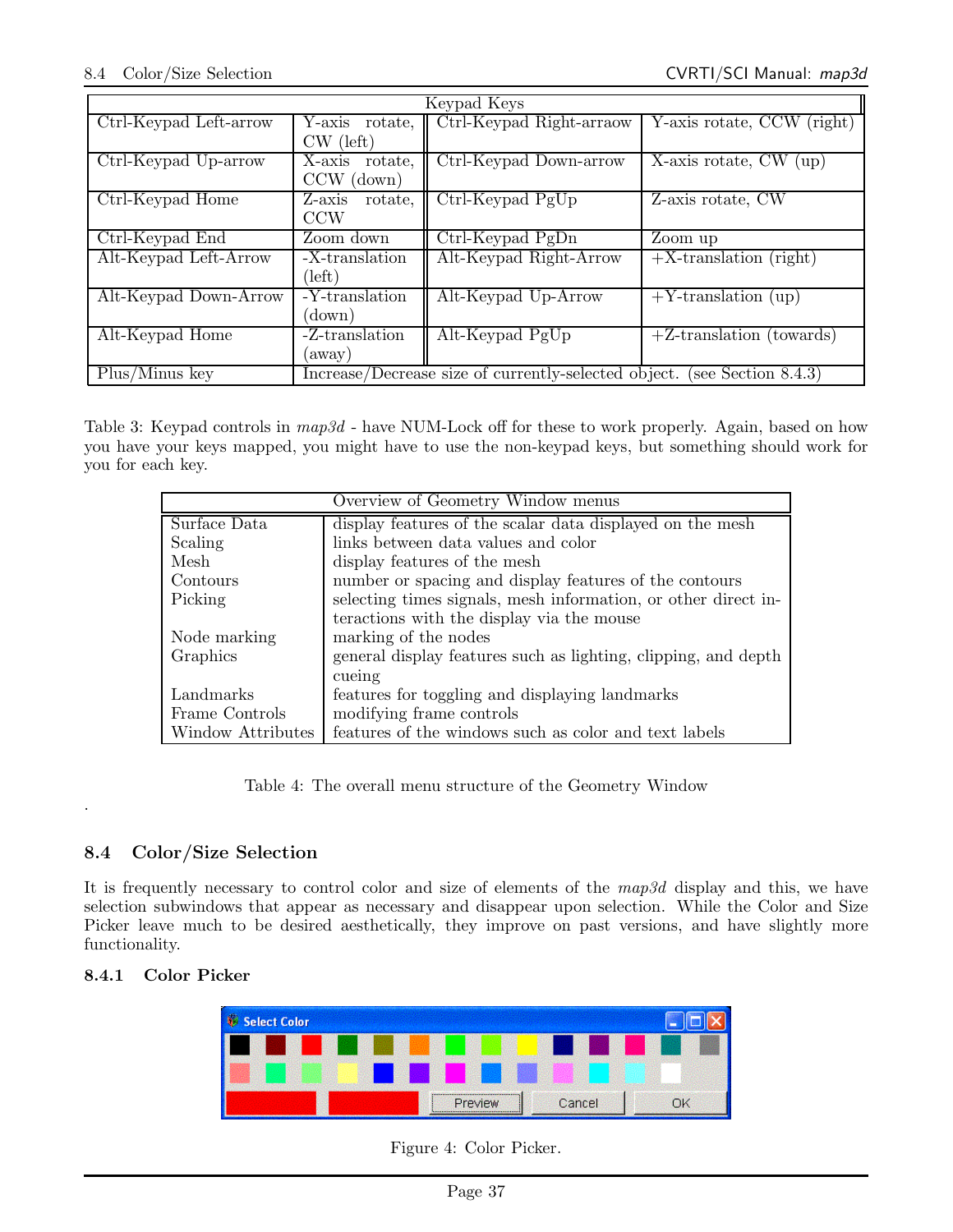| Surface Display Menus  |                                                       |                                                                                                                                                                                                                                                                                    |  |  |
|------------------------|-------------------------------------------------------|------------------------------------------------------------------------------------------------------------------------------------------------------------------------------------------------------------------------------------------------------------------------------------|--|--|
| Color                  | Rainbow<br>Green to red<br>White to Black  <br>Invert | use rainbow color map to render scalar<br>values on the mesh<br>use green to red color map<br>use black and white color map<br>invert the sense of any color map, $e.g.,$<br>black becomes white and white be-                                                                     |  |  |
| Render style           | None<br>Flat<br>Gouraud<br><b>Banded</b>              | comes black<br>Turn Shading off<br>colour each mesh element in a con-<br>stant color according to the mean<br>value of scalar data over the vertices<br>shade each polygon using linear inter-<br>polation<br>draw the regions between contour lines<br>as bands of constant color |  |  |
| Toggle surface display |                                                       | toggle display of the scalar data on the mesh (without changing other settings)                                                                                                                                                                                                    |  |  |

Table 5: Submenus to control the display of scalar data on the mesh.

The Color Picker shows a number of colors to select from. There are only a limited number of colors so that the color selection can be easily reproduced on subsequent runs. When you open up the Color Picker, the current (original) color will be in a small box on the bottom left, whereas the box next to it will show the color that was most recently selected. There is a new "Preview" button which will change the color and let you see what it would do, but will also allow you to push the "Cancel" button and return to the original color, shown in the bottom left.

#### 8.4.2 Size Picker



Figure 5: Size Picker.

The Size Picker shows 10 sizes to select from, currently (to change later) represented by the size of boxes, where the width of the box represents the selectable size. When you open up the Size Picker, the current (original) size will be represented in a box on the bottom left, whereas the box next to it will show the size that was most recently selected. There is a new "Preview" button which will change the size and let you see what it would do, but will also allow you to push the "Cancel" button and return to the original size, shown in the bottom left.

#### 8.4.3 Interactive Size Control

Rather than having to open the Size Picker over and over, map3d provides a few options that can be changed by a single keystroke. To do this, open the menu in the Geometry Window and select "Mesh-¿Use  $+/-$  to select" and then select a feature you wish to dynamically adjust. Then press  $+$  or  $-$  to adjust the size. However, most of these only have 10 possible sizes.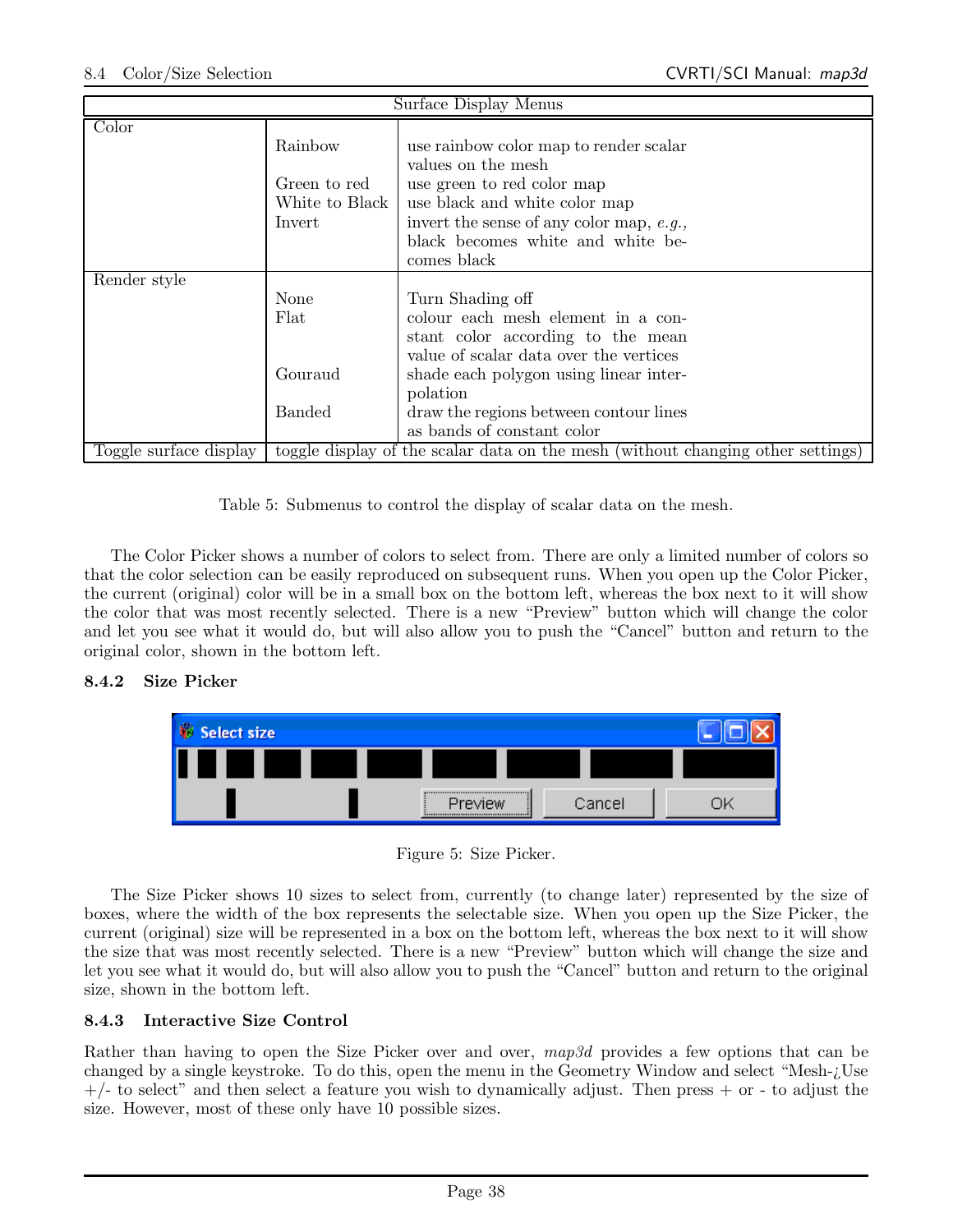|          | <b>Scaling Menus</b>                                |                                                 |
|----------|-----------------------------------------------------|-------------------------------------------------|
| Scaling  | opens up the scaling dialog. (see Section $8.5.3$ ) |                                                 |
| Range    |                                                     |                                                 |
|          | Local                                               | scale based on the local extrema for each sur-  |
|          |                                                     | face and time instant                           |
|          | Global over all frames in one surface               | scale based on the extrema over the full times  |
|          |                                                     | series                                          |
|          | Global over all surfaces in one frame               | scale based on the extrema over each surface    |
|          |                                                     | for the local time instant                      |
|          | Global over all surfaces and frames                 | scale based on the extrema over all surfaces    |
|          |                                                     | and all time instants                           |
|          | Scaling over groups in one frame                    | scale based on the extrema over each surface    |
|          |                                                     | in specified group for the local time instant   |
|          | Scaling over groups in all frames                   | scale based on the extrema over each surface    |
|          |                                                     | in a specified group for all time instants      |
|          | Slave Scaling over one frame                        | scale based on the extrema over each surface's  |
|          |                                                     | master surface (set with -sl in command line)   |
|          |                                                     | for one time instant                            |
|          | Slave Scaling over all frames                       | scale based on the extrema over each surface's  |
|          |                                                     | master surface (set with -sl in command line)   |
|          |                                                     | for all time instants                           |
|          | Command-line specified range                        | scale based on the extrema set in -ph/-pl op-   |
|          |                                                     | tions                                           |
| Function |                                                     |                                                 |
|          | Linear                                              | linear mapping between value and color          |
|          | Logarithmic                                         | color changes as $log(value)$                   |
|          | Exponential                                         | color change as exp(value)                      |
|          | Lab standard                                        | color reflects lab standard                     |
|          | Lab 13 standard                                     | color reflects lab 13 standard                  |
| Mapping  |                                                     |                                                 |
|          | True                                                | use true extrema                                |
|          | Symmetric about zero                                | take largest of absolute values of extrema to   |
|          |                                                     | determine scaling                               |
|          | Separate about zero                                 | scale positive and negative portions of the     |
|          |                                                     | scale independently                             |
| Grouping |                                                     |                                                 |
|          | Move to group $#$                                   | Select a group to place the current surface     |
|          |                                                     | (make sure the general (yellow) lock is off, or |
|          |                                                     | all surfaces will be placed in that group)      |

Table 6: Menu for scaling, the mapping from data value to color for rendering.

## 8.5 Interactive GUIs - File Selection, File Saving, and Scaling Options

This version of map3d adds new GUI support. The most noticeable new addition is the "map3d Files" window, allows you to interactively select filenames, data windows, etc. The others are for saving files, and for quick scaling changes.

#### 8.5.1 Files Window

The " $map3d$  Files" window can be accessed by the "Mesh- $i$ -Files..." menu entry. This window displays one row for each surface, where each row shows the surface number, the window the surface appears in, the geometry filename, the geometry number, the data filename, the start frame number, the end frame number, a graph of the RMS curve, and a button to show other files. Most of these columns can be modified at any time. If you click on the "New Surface" button, an empty row will pop up, allowing you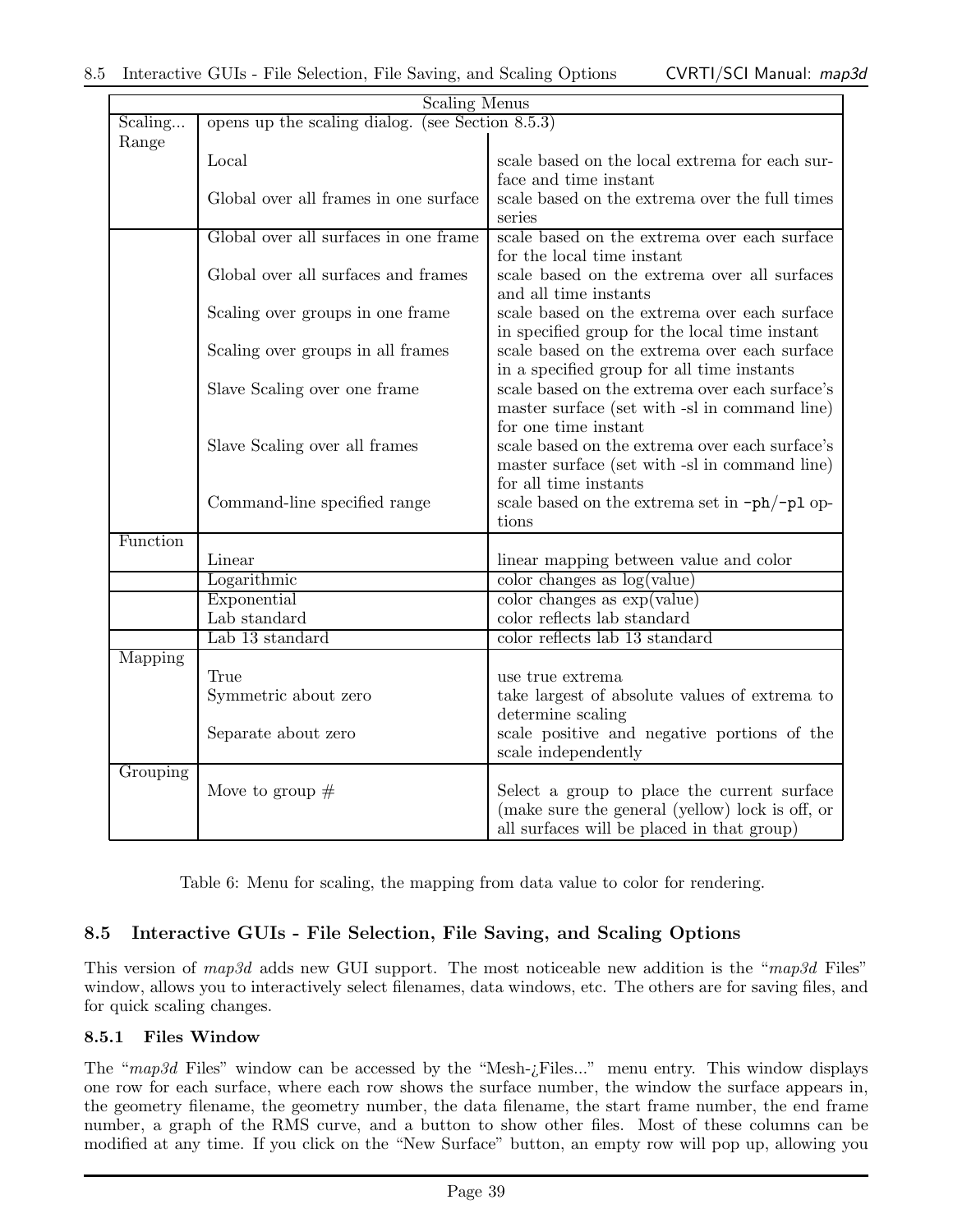|             |  |                 |  |                        |  |                             | $ \Box$ $\times$ |
|-------------|--|-----------------|--|------------------------|--|-----------------------------|------------------|
| Surf        |  | Win# Geom File  |  | Geom# Time Series File |  | Start Frame End Frame Graph |                  |
|             |  | daltorso fac    |  | p2_3200_77_torso.data  |  | $= 96$                      | Other Files      |
|             |  | dalegi fac      |  |                        |  |                             | Other Files      |
|             |  | datorsoepi.geom |  | p2_3200_77_torso.data  |  | 0 96                        | Other Files      |
|             |  | datorsoepi.geom |  | p2_3200_77_epi.data    |  | 596                         | Other Files      |
| New Surface |  |                 |  |                        |  |                             | Close Apply      |

Figure 6: Files Dialog for map3d.

to add a surface from scratch.

None of the changes you make will take effect until you click on the "Apply" button. If you click on the "Close" button, the window will close, but if you open it again, it will look exactly as when you closed it.

| Column description       |                                                                       |  |  |  |
|--------------------------|-----------------------------------------------------------------------|--|--|--|
| $\overline{\text{Surf}}$ | Number of the surface                                                 |  |  |  |
| $\text{Win#}$            | Number of the window that contains this surface. You can              |  |  |  |
|                          | change this number to move the surface to any open window,            |  |  |  |
|                          | or to a new window (by selecting the last number from the             |  |  |  |
|                          | drop-down menu.                                                       |  |  |  |
| Geom File                | Name of the geometry file of this surface. You may change the         |  |  |  |
|                          | geom file by clicking on the  button and finding the file you         |  |  |  |
|                          | want in the file picking window that will appear. You may             |  |  |  |
|                          | reload the current geometry by selecting the "Mesh-¿Reload"           |  |  |  |
|                          | Geometry" menu entry.                                                 |  |  |  |
| Geom#                    | Number of surface within the geometry file (see Sec-                  |  |  |  |
|                          | tion $6.1.3$ ). If there is more than one surface in the geometry     |  |  |  |
|                          | file, you may select which one you want from the drop-down            |  |  |  |
|                          | menu. If you change the geometry file, this menu will be              |  |  |  |
| Time Series File         | updated.<br>Name of the data file of this surface. You may change the |  |  |  |
|                          | data file by clicking on the  button and finding the file you         |  |  |  |
|                          | want in the file picking window that will appear. You may             |  |  |  |
|                          | reload the current geometry by selecting the "Mesh- $i$ Reload        |  |  |  |
|                          | Data" menu entry.                                                     |  |  |  |
| <b>Start Frame</b>       | Start reading data at this frame. You can also left-click in          |  |  |  |
|                          | the graph section and drag to select the correct frame and            |  |  |  |
|                          | this number will be updated.                                          |  |  |  |
| End Frame                | Finish reading data at this frame. You can also middle-click          |  |  |  |
|                          | in the graph section and drag to select the correct frame and         |  |  |  |
|                          | this number will be updated.                                          |  |  |  |
| Graph                    | Graph of the root-mean-square deviation of each node for              |  |  |  |
|                          | each time instance. You can left- or middle-click in this graph       |  |  |  |
|                          | to select your data window, (and the number in start frame            |  |  |  |
|                          | or end frame will update).                                            |  |  |  |
| Other Files              | This button will pop open another window in which you can             |  |  |  |
|                          | view/modify the channels, leadlinks, or landmarks file to use         |  |  |  |
|                          | with this surface.                                                    |  |  |  |

Also note that this window allows you to run  $map3d$  without any arguments. If you do so, or if  $map3d3d$ determines that none of the geometry files were valid, the files window will pop up with an empty row waiting for input. If you try to close this window without any input, map3d will treat is as though you were exiting the program.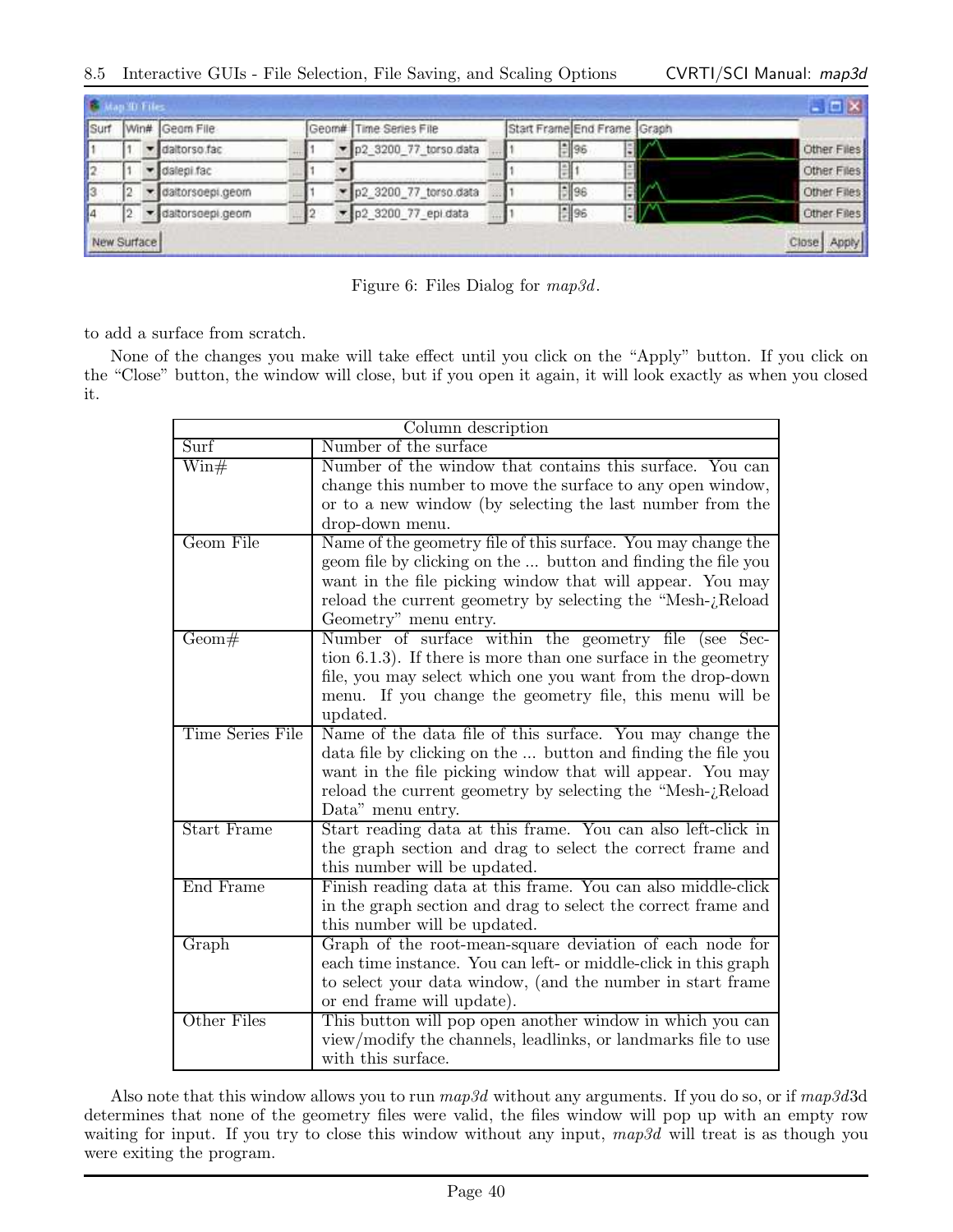#### 8.5 Interactive GUIs - File Selection, File Saving, and Scaling Options CVRTI/SCI Manual: map3d

| Other files                                                          |          |
|----------------------------------------------------------------------|----------|
| Channels File                                                        | $\cdots$ |
| Leadlinks File                                                       | $\cdots$ |
| Landmarks File c:\Bryan\map3dstuff\map3d\geom\torso\dalepi-def.lmark | $\cdots$ |
| <br>Close                                                            |          |

Figure 7: Other Files Dialog for map3d - Select Channels, Leadlinks, and Landmarks files

| Map 3D Files  |             |                |  |                           |                             |  |                  |
|---------------|-------------|----------------|--|---------------------------|-----------------------------|--|------------------|
| <b>I</b> Surf |             | Win# Geom File |  | Geom#    Time Series File | Start Frame End Frame Graph |  |                  |
|               |             | $\cdots$       |  | $-11111$                  |                             |  | Other Files      |
|               | New Surface |                |  |                           |                             |  | Close  <br>Apply |

Figure 8: Empty Files Dialog. *map3d* will start up this way if you run without arguments.

#### 8.5.2 Saving Files

| Save     |                                          |
|----------|------------------------------------------|
| Geometry |                                          |
| Surf     | Transform?<br>Save?<br>Geom File         |
|          | 1∽<br>c:\map3d\geom\torso\daltors(<br>⊽  |
| 2        | c:\map3d\geom\torso\dalepi.f<br>⊽        |
| 3        | c:\map3d\geom\torso\daltors(<br>⊽<br>⊽   |
| 4        | c:\map3d\geom\torso\daltorsi<br>⊽<br>ш   |
|          | Save in 1 geom file<br>Save Individually |
| Image    | map3d.png<br>Save<br>Close               |

Figure 9: Saving Dialog.

The "Save..." Window will display if you select "Window Attributes-¿Save..." from the menu. The first section is to save geometry files, and the second is for images.

In the Geometry section it displays each surface number with its current geometry filename. Next to each there is a check box. If that check box is checked when you click one of the save buttons, then that surface will be one of the ones that is saved. If the second check box (labelled Transform?) is checked, then map3d will save the geometry will be saved with the current transformations (translations and rotations) applied.

Make sure to modify the filename or the current filename will be replaced (if you click on ... you can browse for a filename). If the filename ends in the extension .fac, it will save filename.fac and filename.pts. If the filename ends in .geom, it will save the file in the CVRTI binary file format (see Section 6.1.3). If Transforms is selected and there is a landmarks file, then a filename.lmark.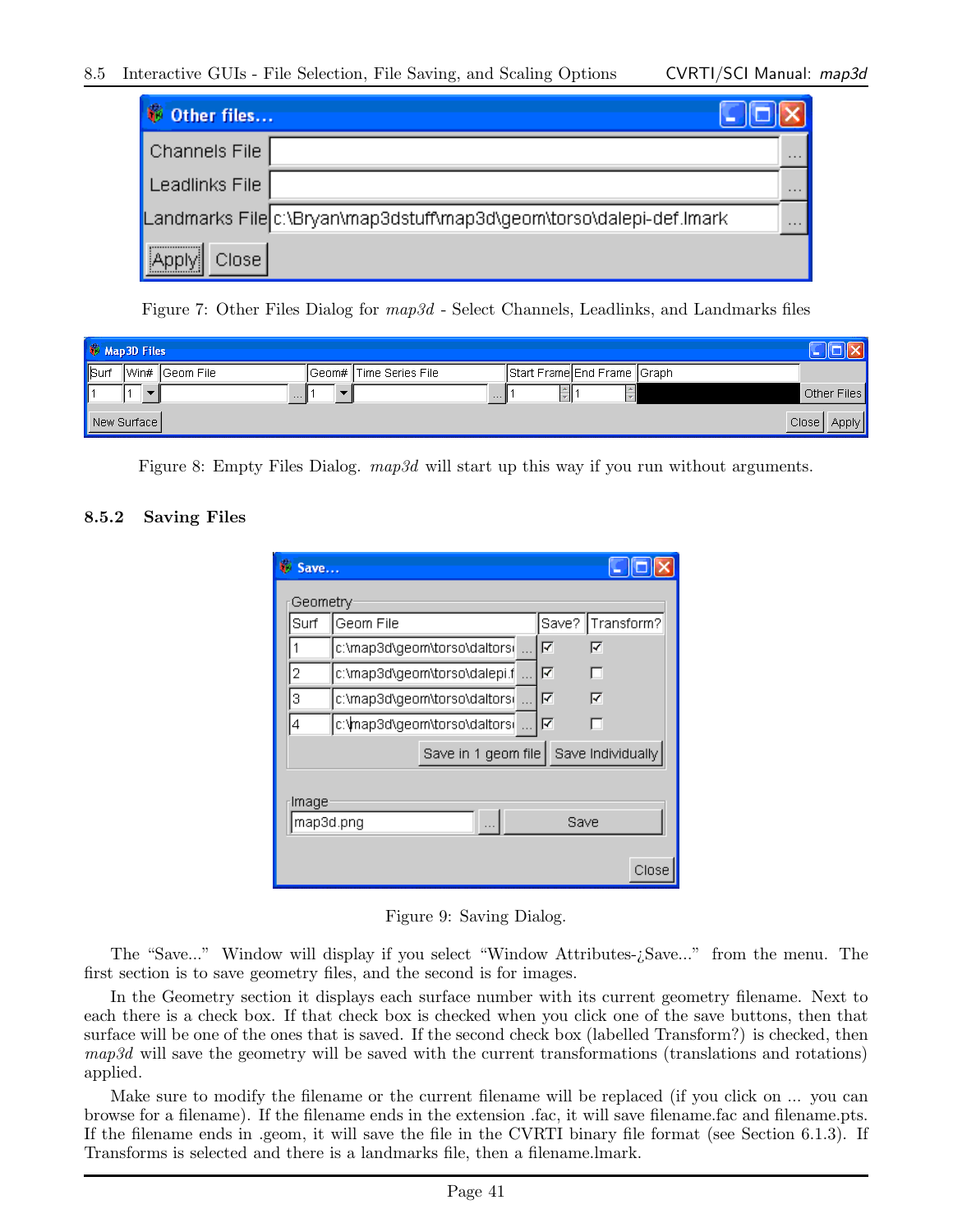Clicking on the "Save in 1 geom file" button will save all of the geometry into 1 CVRTI binary file (see Section 6.1.3), choosing the filename of the first entry, which must have a .geom extension. Clicking "Save individually" will save each in its own filename. There is currently a known bug with saving .geom files under Windows and reading them back in again.

In the image section, select a filename (you can click on ... to browse for a filename) and click save. The filename may have the extension .ppm, ,png, or .jpg to save in one of those formats. The image that will save is approximately the space that all open map3d windows cover. There is currently a known bug that on X-based systems, images will not save if your default color depth is not 24 bits.

#### 8.5.3 Scaling Options



Figure 10: The three tabs of the Scaling Dialog.

This dialog is pretty much a duplicate of the Scaling Menu in the Geometry menu, but in dialog form for convenience sake. Click on the tab at the top of the scaling type you wish to change (Range, Function, or Mapping), and click on the check box of the feature you wish to select, and  $map3d$  will update. (see Section 8.2.3, scaling menu)

## 8.6 Picking mode

By "picking" we mean selecting some piece of the display in the current window using the mouse (with buttons). map3d currently supports selection of nodes or triangles with different actions, all of which either return some information, affect the display, or even alter the geometry of the display. In version 5.4, the choices are limited to node information, triangle information, time signal displays, triangulation, triangle deletion, and triangle flipping. Note that picking is successful and the desired results occur only when there is one (no more, no less) hit. To aid in getting the one hit, you may adjust the picking aperture or activate the clipping planes. In any picking mode where your geometry is modified, you might want to save your geometry (see Section 8.5.2). To control picking, use the top-level "Picking" menu. See Table 9 for the available options.

#### 8.6.1 Time Signal (new window mode)

This mode opens up a new window and provides information about the node/channel. It tells the node number, channel number, the associated surface, the current frame number, and the value of the scalar data at the current time instance. In addition, it shows a graph of the scalar data associated with that node over time.

#### 8.6.2 Time Signal (refresh window mode)

This mode provides the same information and graph as the new window mode, but displays the information in the most-recently created window (and creates one if one doesn't exist).

#### 8.6.3 Node Information

This mode outputs information of the selected node to the console: Surface number, frame number, node number, channel number, current data value, and the X,Y,Z coordinates of the point (as read by the geometry file).

#### 8.6.4 Triangle Information

This mode outputs information of the selected triangle to the console: Surface number, triangle number, and the numbers and X,Y,Z coordinates of the 3 triangle points (as read by the geometry file).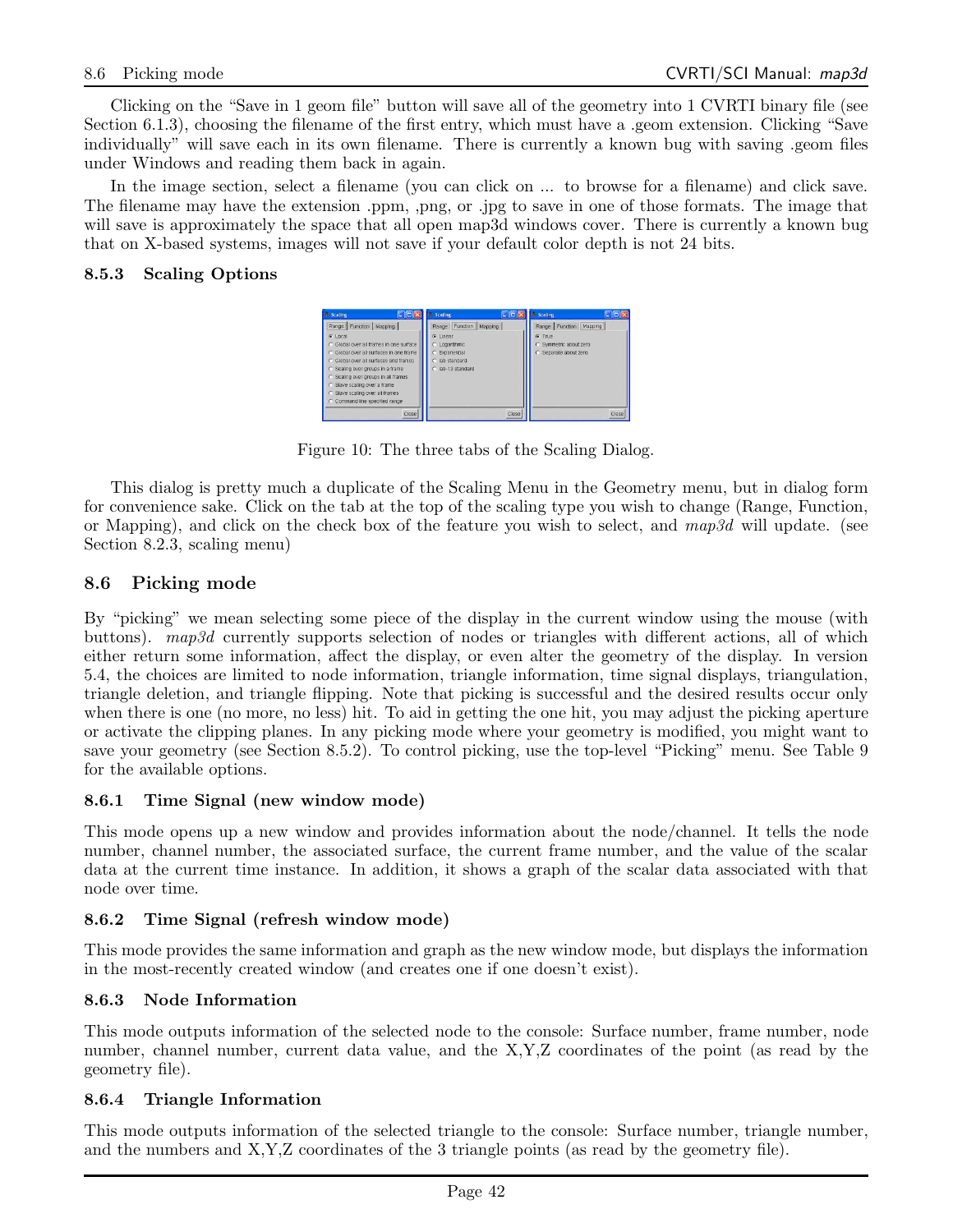#### 8.6.5 Triangle Construction (Triangulating) and Deletion

In this mode, the left mouse is used to select the nodes that you wish connected into a triangle. Note that each time you select a valid point a change is made to the geometry. The first valid point you will see a new point on the mesh. The second will be similar except there will be a line connecting the two points, and the third time will add the completed triangle to the geometry

Pushing CTRL-middle mouse button selects a triangle and kills it, removing it from the list.

#### 8.6.6 Triangle flipping

Often it is necessary to know the orientation of the triangles in the geometry. While this can be computed, there remains a 180-degree ambiguity as to which way the normal points. To resolve this, triangles nodes should be ordered in a counterclockwise direction as viewed from the "outside" of the surface to which the triangle belongs. This convention is used by OpenGL to decide which triangles to show in "hide backfacing triangles" mode. Unfortunately, it is not always possible when constructing geometric models to tell which way the triangle is to be viewed—this is still something humans do better than computers—and so we often need to edit a geometric model so that the triangles are 'flipped' the right way. Hence, the "Flip triangle" option in the "Picking" menu.

#### 8.6.7 Edit node

If your surface isn't perfect, you can edit the positions of the nodes. Select this pick mode in the Picking menu, and pick a node. A mark will appear on the node that you pick. Then use the keyboard transformation controls to translate a node (see Section 8.2.2, keypad controls). Note that keyboard rotation won't work in this mode.

#### 8.6.8 Edit landmark point

If your landmarks aren't perfect, you can edit their positions. Select this pick mode in the Picking menu, and pick a landmark point. A mark will appear on the point that you pick. Then use the keyboard transformation controls to translate it (see Section 8.2.2, keypad controls). Note that keyboard rotation won't work in this mode.

#### 8.6.9 Delete node

In this mode, any node you pick and any triangle that connects with it will be removed from the geometry.

## 8.7 Control of landmark display

There are some lighting and colour controls for the display of landmarks that are useful to know about. Table 12 describes all the specific menus mentioned here.

- Coronary/Catheter: these are controls to adjust color and visibility of the vessel type landmark, the ones we use for arteries and also for catheters. You can also switch from a rendered version of this landmark type to a wire mesh that is labeled according to segment numbers—a debugging tool when the vessels are not going where you expect.
- Points: there are a range of point types in the landmark suite and this option allows you to control them turn them off and on, adjust color, etc.
- Planes: for the plane landmark, you can set color, but also the transparency level of the plane. Default is transparent and this usually works best.
- Rods: as with points, there are different rod type landmarks and with this menu you can control their visibility and color.
- Toggle all landmarks: this is the master switch and toggling it turns all the landmarks from on to off or vice versa.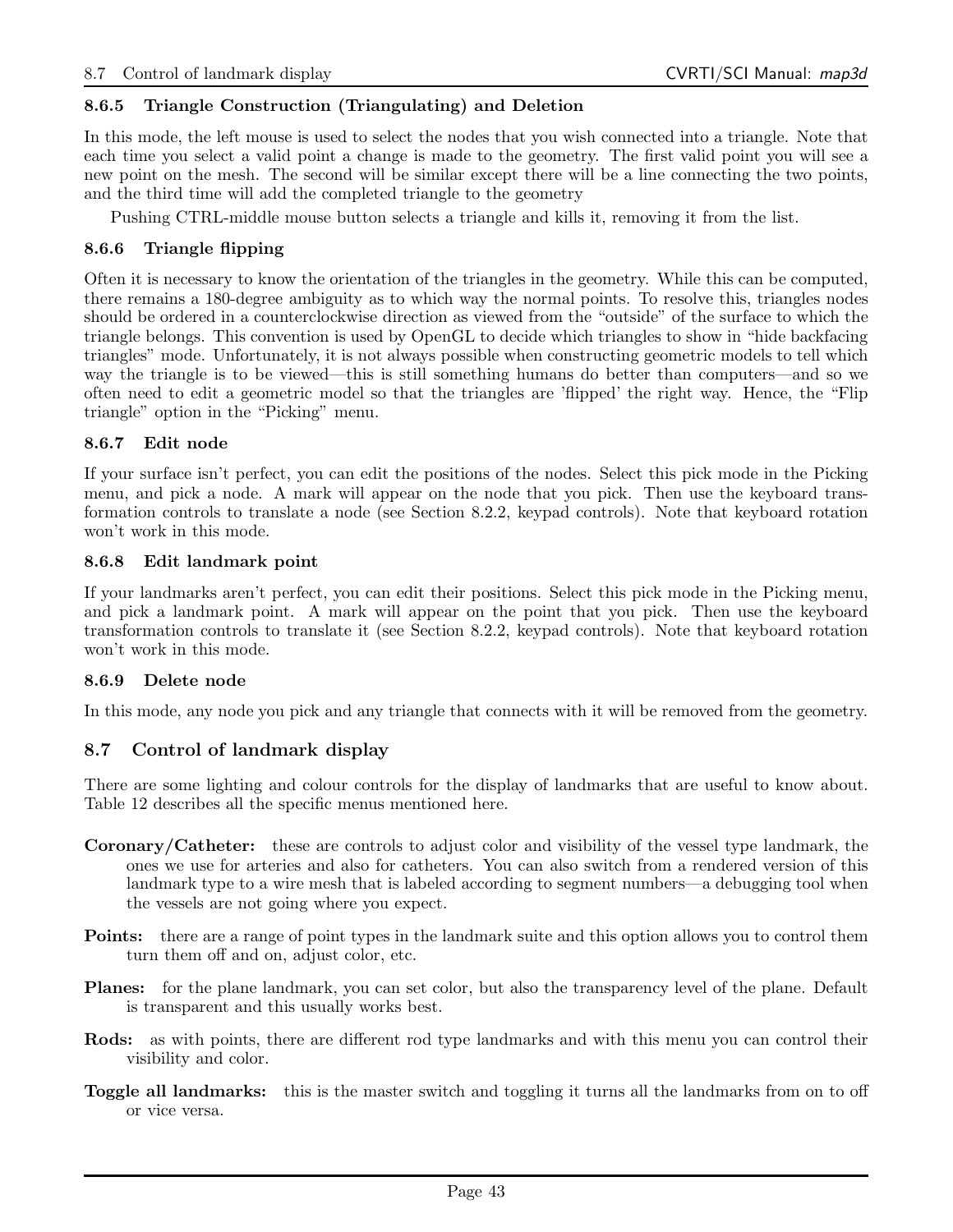|                                                                                                                                | Mesh render menu                                                                                                                                                                                                        |                                                                                                                                     |
|--------------------------------------------------------------------------------------------------------------------------------|-------------------------------------------------------------------------------------------------------------------------------------------------------------------------------------------------------------------------|-------------------------------------------------------------------------------------------------------------------------------------|
| Files                                                                                                                          | Opens the Map3d Files Dialog (see Section $8.5.1$ )                                                                                                                                                                     |                                                                                                                                     |
| Render as                                                                                                                      |                                                                                                                                                                                                                         |                                                                                                                                     |
|                                                                                                                                | None                                                                                                                                                                                                                    | Do not render the mesh                                                                                                              |
|                                                                                                                                | Elements                                                                                                                                                                                                                | render filled surfaces for all elements                                                                                             |
|                                                                                                                                | Connectivity                                                                                                                                                                                                            | render connectivity mesh                                                                                                            |
|                                                                                                                                | Elements and connectivity                                                                                                                                                                                               | rendered front facing triangles as ele-                                                                                             |
|                                                                                                                                |                                                                                                                                                                                                                         | ments and back facing as connectivity                                                                                               |
|                                                                                                                                | Points                                                                                                                                                                                                                  | render points                                                                                                                       |
|                                                                                                                                | Points and connectivity                                                                                                                                                                                                 | render both points and connectivity                                                                                                 |
| Use $+/-$ to se-                                                                                                               | Using $+/-$ will change interactively the size of some feature.                                                                                                                                                         |                                                                                                                                     |
| lect                                                                                                                           |                                                                                                                                                                                                                         |                                                                                                                                     |
|                                                                                                                                |                                                                                                                                                                                                                         | Use this menu to select which fea-                                                                                                  |
|                                                                                                                                |                                                                                                                                                                                                                         |                                                                                                                                     |
|                                                                                                                                |                                                                                                                                                                                                                         | ture to change the size of. (see Sec-                                                                                               |
|                                                                                                                                |                                                                                                                                                                                                                         | tion $8.4.3$                                                                                                                        |
|                                                                                                                                | Large Font Size                                                                                                                                                                                                         | Change the largest font size (This is                                                                                               |
|                                                                                                                                |                                                                                                                                                                                                                         | the title for the Colormap and Geom-                                                                                                |
|                                                                                                                                |                                                                                                                                                                                                                         | etry windows)                                                                                                                       |
|                                                                                                                                | Medium Font Size                                                                                                                                                                                                        | Change the medium font size (This is                                                                                                |
|                                                                                                                                |                                                                                                                                                                                                                         | all text not small or large)                                                                                                        |
|                                                                                                                                | Small Font Size                                                                                                                                                                                                         | Change the small font size (This is the                                                                                             |
|                                                                                                                                |                                                                                                                                                                                                                         | size for the node marks, the axis labels                                                                                            |
|                                                                                                                                |                                                                                                                                                                                                                         | in the Time Signal Window, and the                                                                                                  |
|                                                                                                                                |                                                                                                                                                                                                                         | Contour Labels in the ColorMap Win-                                                                                                 |
|                                                                                                                                |                                                                                                                                                                                                                         | dow)                                                                                                                                |
|                                                                                                                                | Contour Size                                                                                                                                                                                                            | Change the contour width                                                                                                            |
|                                                                                                                                | Line/Point Size                                                                                                                                                                                                         | Change the width of Lines/Points in                                                                                                 |
|                                                                                                                                |                                                                                                                                                                                                                         | the mesh                                                                                                                            |
|                                                                                                                                | Node Marks (all) Size                                                                                                                                                                                                   | Change the width of node marks                                                                                                      |
|                                                                                                                                | Node Marks (extrema) Size                                                                                                                                                                                               |                                                                                                                                     |
|                                                                                                                                | Node Marks (time signal) Size                                                                                                                                                                                           |                                                                                                                                     |
|                                                                                                                                | Node Marks (leads) Size                                                                                                                                                                                                 |                                                                                                                                     |
|                                                                                                                                | Change in translation                                                                                                                                                                                                   | Change how fast the keyboard trans-                                                                                                 |
|                                                                                                                                |                                                                                                                                                                                                                         | lation happens                                                                                                                      |
|                                                                                                                                | Change in scaling                                                                                                                                                                                                       | Change how fast the keyboard scaling                                                                                                |
|                                                                                                                                |                                                                                                                                                                                                                         |                                                                                                                                     |
|                                                                                                                                |                                                                                                                                                                                                                         |                                                                                                                                     |
|                                                                                                                                |                                                                                                                                                                                                                         |                                                                                                                                     |
|                                                                                                                                |                                                                                                                                                                                                                         |                                                                                                                                     |
|                                                                                                                                |                                                                                                                                                                                                                         |                                                                                                                                     |
|                                                                                                                                |                                                                                                                                                                                                                         |                                                                                                                                     |
|                                                                                                                                |                                                                                                                                                                                                                         |                                                                                                                                     |
|                                                                                                                                |                                                                                                                                                                                                                         |                                                                                                                                     |
|                                                                                                                                |                                                                                                                                                                                                                         |                                                                                                                                     |
|                                                                                                                                |                                                                                                                                                                                                                         |                                                                                                                                     |
|                                                                                                                                |                                                                                                                                                                                                                         |                                                                                                                                     |
|                                                                                                                                |                                                                                                                                                                                                                         |                                                                                                                                     |
|                                                                                                                                |                                                                                                                                                                                                                         |                                                                                                                                     |
|                                                                                                                                |                                                                                                                                                                                                                         |                                                                                                                                     |
| $_{\rm try}$                                                                                                                   |                                                                                                                                                                                                                         |                                                                                                                                     |
| Reload Data                                                                                                                    | reload file associated with this geometry's surface data                                                                                                                                                                |                                                                                                                                     |
| Reload<br><b>Both</b><br>Geometry and                                                                                          | reload files associated with this geometry and its data                                                                                                                                                                 |                                                                                                                                     |
| $Line$ point size<br>Color<br>Secondary<br>Mesh Color<br>Show<br>Legend<br>Window<br>Hide<br>Legend<br>Window<br>Reload Geome- | Change in rotation<br>set the size of the mesh's points and lines<br>set the color of the mesh<br>display mesh's legend window<br>turn off display of mesh's legend window<br>reload file associated with this geometry | happens<br>Change how fast the keyboard rota-<br>tion happens<br>set color of active mesh when multiple surfaces are in same window |

Table 7: Submenus for the Mesh Display menu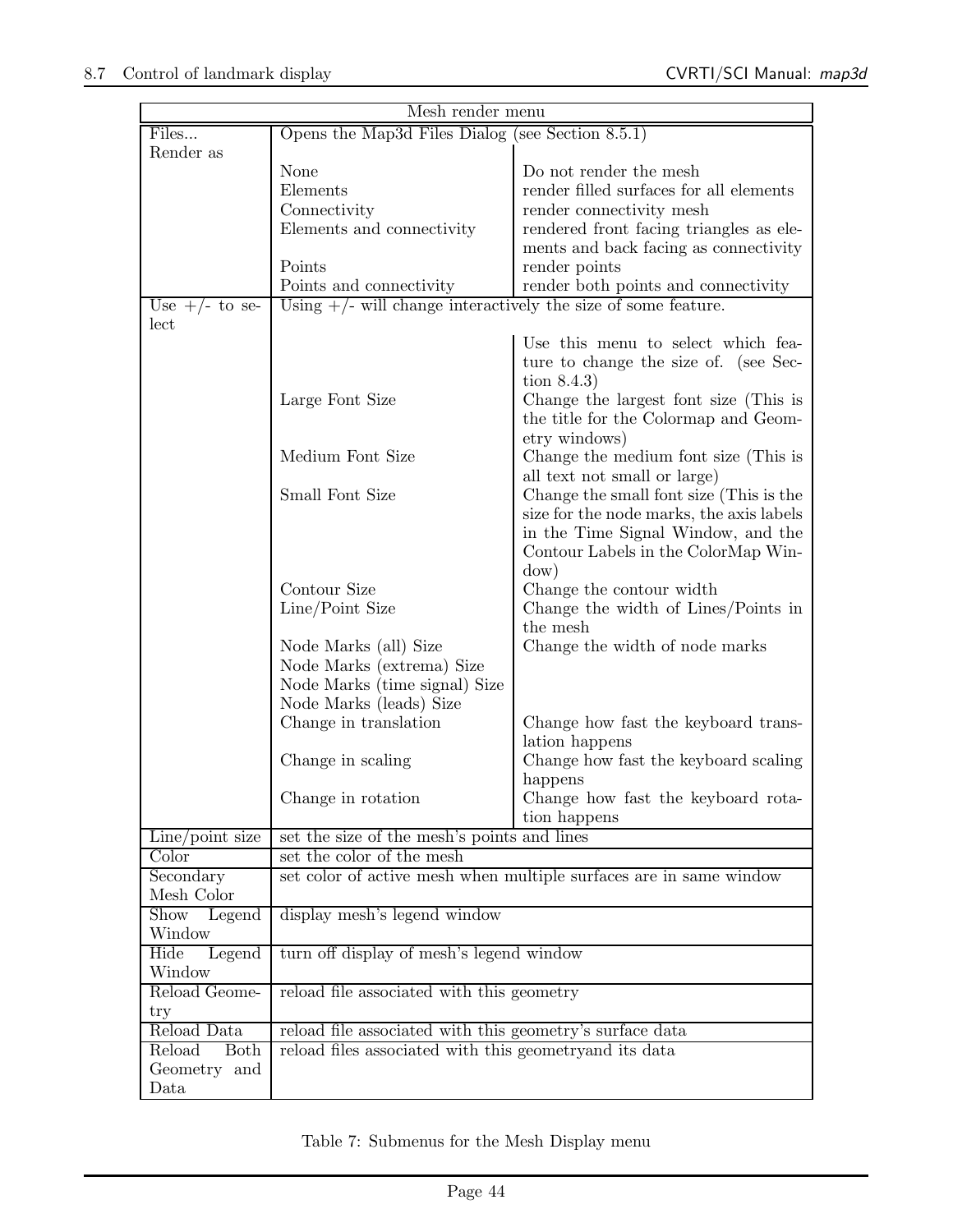| Contour Menus      |                                                      |                                         |  |  |
|--------------------|------------------------------------------------------|-----------------------------------------|--|--|
| Number of Contours |                                                      |                                         |  |  |
|                    | value                                                | selection of 5–50 contours              |  |  |
|                    | Command line spacing                                 | use the value of contour spacing in the |  |  |
|                    |                                                      | -cs option of the command line          |  |  |
| Draw style         |                                                      |                                         |  |  |
|                    | Dashed line for negative values                      | draw positive contours in solid, nega-  |  |  |
|                    | tive in broken lines                                 |                                         |  |  |
|                    | Solid lines for all contours                         | draw all contours in solid lines        |  |  |
| Line size          | set the line thickness                               |                                         |  |  |
| Toggle contours    | toggle display of contours without changing settings |                                         |  |  |

Table 8: Menus for contour spacing/number.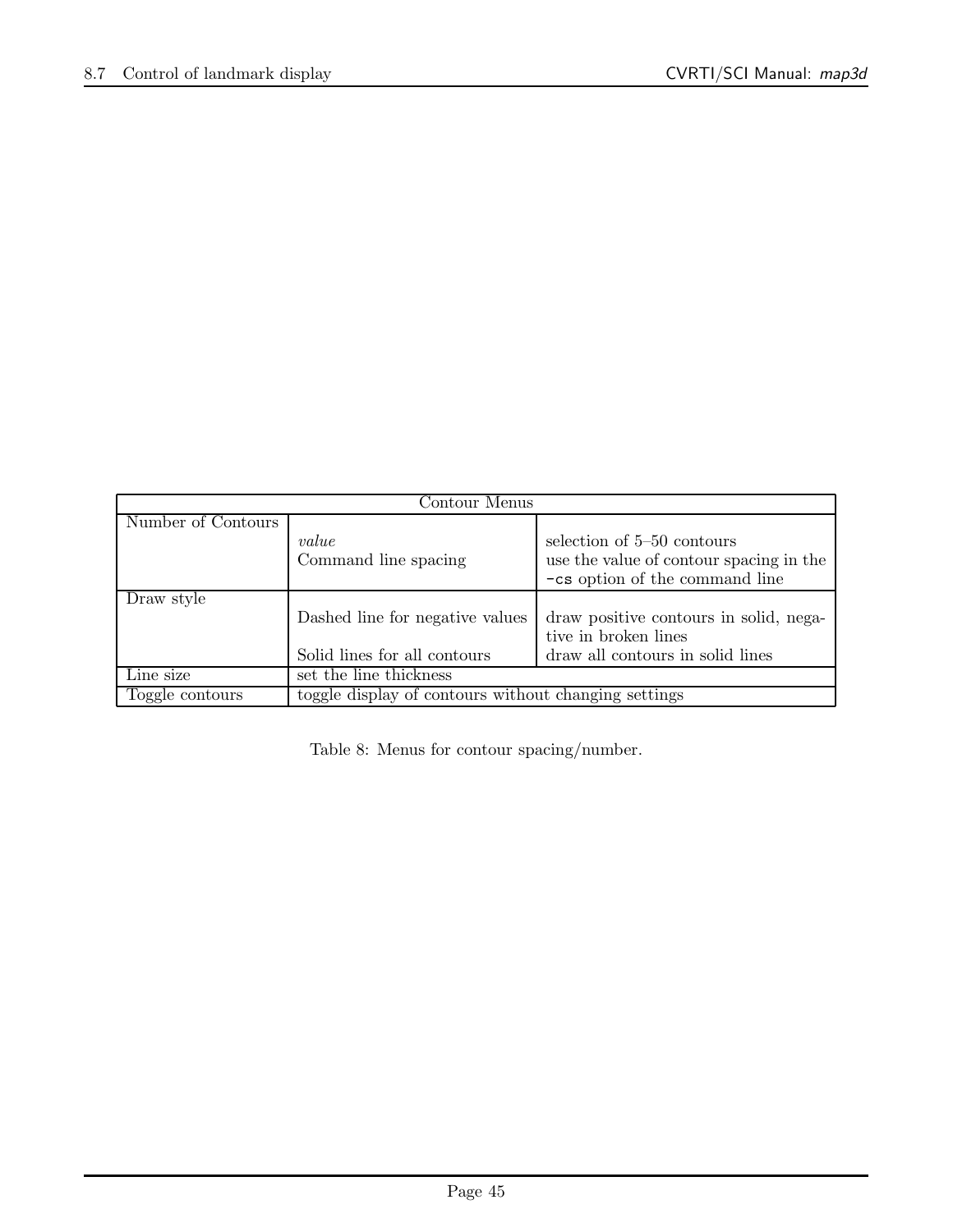| Picking Menus                     |                                                                             |  |  |
|-----------------------------------|-----------------------------------------------------------------------------|--|--|
| Time Signal (new window mode)     | create a new time signal window with each                                   |  |  |
|                                   | pick of a node                                                              |  |  |
| Time Signal (refresh window mode) | update the last time signal window with each                                |  |  |
|                                   | pick of a node                                                              |  |  |
| Display node info mode            | Picking will cause certain node information to                              |  |  |
|                                   | be dumped to the console.                                                   |  |  |
| Display triangle info mode        | Picking will cause information about the tri-                               |  |  |
|                                   | angle you click in to be dumped to the console.                             |  |  |
|                                   | It may be easier to pick triangles with clipping                            |  |  |
|                                   | planes on.                                                                  |  |  |
| Triangle construction/deletion    | Normal picking (ctrl-clicking on nodes) will                                |  |  |
|                                   | select points to form a triangle (triangulate).                             |  |  |
|                                   | Clicking the first two nodes in this fashion will                           |  |  |
|                                   | display the selected nodes, and then a line be-                             |  |  |
|                                   | tween the two. When the third is clicked, a                                 |  |  |
|                                   | new triangle is displayed and added to the ge-                              |  |  |
|                                   | ometry.                                                                     |  |  |
|                                   | CTRL-middle clicking selects a triangle (and                                |  |  |
|                                   | not nodes) to be deleted. Again, it may be                                  |  |  |
|                                   | easier to pick triangles with clipping planes                               |  |  |
| Flip triangle mode                | on.<br>Will change the order of drawing the triangle's                      |  |  |
|                                   | points. This will cause front-facing triangles                              |  |  |
|                                   | to become back-facing and vice-versa.                                       |  |  |
| Edit node mode                    | Will allow you to pick a point and translate                                |  |  |
|                                   | it with the keyboard transform controls (see                                |  |  |
|                                   | Section 8.2.2, keypad controls)                                             |  |  |
| Edit landmark point mode          | Will allow you to pick a landmark point and                                 |  |  |
|                                   | translate it with the keyboard transform con-                               |  |  |
|                                   | trols (see Section 8.2.2, keypad controls)                                  |  |  |
| Delete node mode                  | Will remove from the geometry any node that                                 |  |  |
|                                   | you pick and any triangles associated with it.                              |  |  |
| Size of picking aperture          | select the size of the region around the mouse                              |  |  |
|                                   | pointer that will register a "hit" when picking;                            |  |  |
|                                   | larger values will make it easier to pick an                                |  |  |
|                                   | object but also easier to hit multiple objects.                             |  |  |
| Show Time Signal Window info      | Toggles display modes in time series window.                                |  |  |
|                                   | When there is no info, the graph takes up                                   |  |  |
|                                   | more room in the window. This is equiva-                                    |  |  |
|                                   | lent to pressing 'p' in a geometry window or                                |  |  |
|                                   | selecting the toggle display mode option of a<br>time series window's menu. |  |  |
| Show all pick windows             | Causes all Time Series (Pick) Windows asso-                                 |  |  |
|                                   | ciated with this geometry to become visible.                                |  |  |
| Hide all pick windows             | Causes all Time Series (Pick) Windows asso-                                 |  |  |
|                                   | ciated with this geometry to become hidden.                                 |  |  |

Table 9: Pick mode menus. Picking is based on a mode (selectable in this menu), and is done with CTRL-left mouse button unless otherwise specified.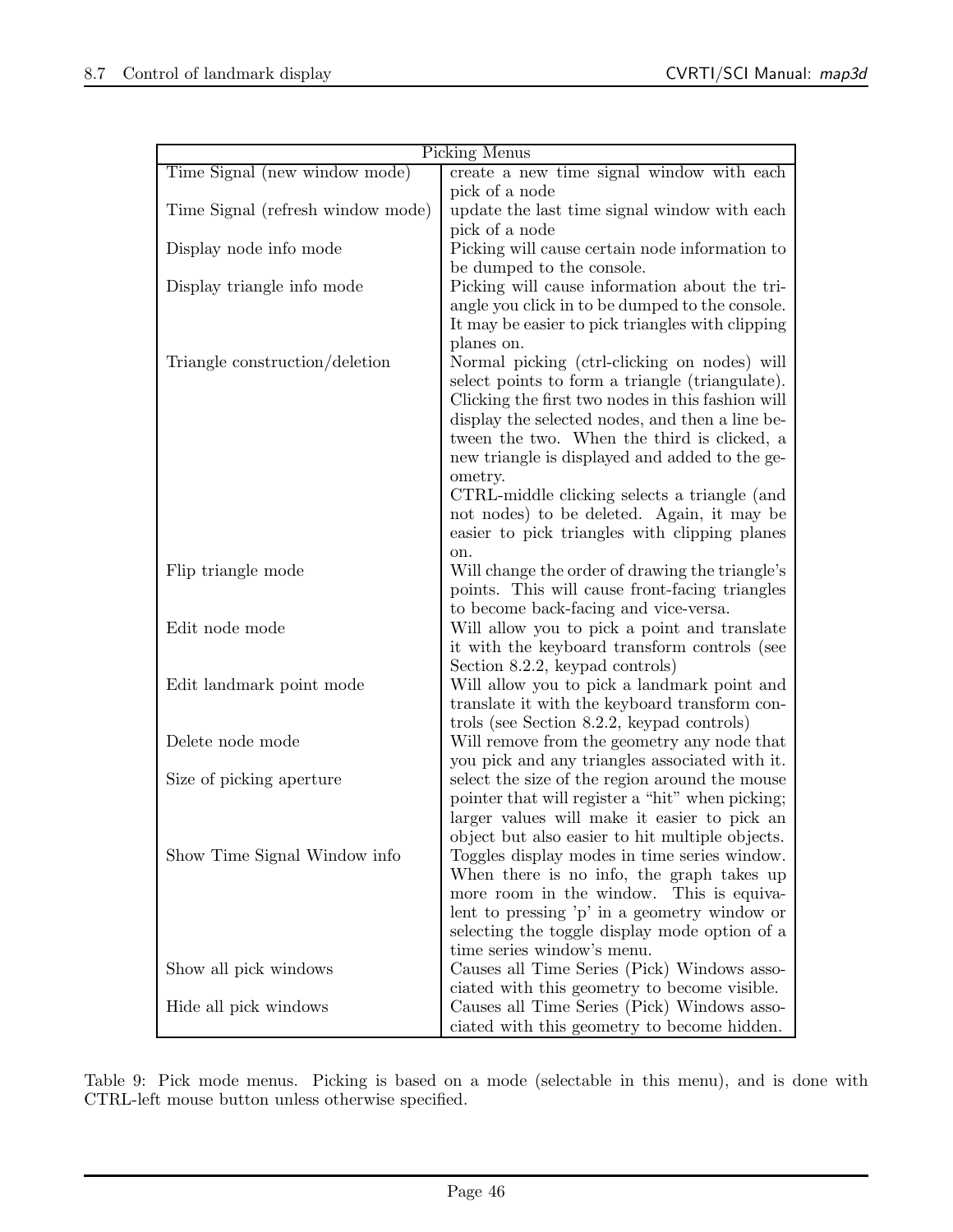| Node Marking Menus |                 |                                                  |  |  |
|--------------------|-----------------|--------------------------------------------------|--|--|
| All                |                 | Make all the nodes in this (or all) surface(s)   |  |  |
|                    | Sphere          | mark each node with a sphere                     |  |  |
|                    | Node $#$        | mark each node with the node number in the       |  |  |
|                    |                 | geometry                                         |  |  |
|                    | Channel $#$     | mark each node with the associated data          |  |  |
|                    |                 | channel number                                   |  |  |
|                    | Data value      | mark each node with the associated data value    |  |  |
|                    | Color           | set the color for marking all nodes              |  |  |
|                    | Size            | set the size of all node markings                |  |  |
|                    | Clear all marks | remove all node marking settings                 |  |  |
| Extrema            |                 | Make all the nodes that are the extrema          |  |  |
|                    | Sphere          | mark each extrema with a sphere                  |  |  |
|                    | Node $#$        | mark each extrema with the node number in        |  |  |
|                    |                 | the geometry                                     |  |  |
|                    | Channel $#$     | mark each extrema with the associated data       |  |  |
|                    |                 | channel number                                   |  |  |
|                    | Data value      | mark each extrema with the associated data       |  |  |
|                    |                 | value                                            |  |  |
|                    | Size            | set the size of all extrema markings             |  |  |
|                    | Clear all marks | remove all extrema marking settings              |  |  |
| Time signal        |                 | Make all the nodes that identify the location    |  |  |
|                    |                 | of time signals shown in the display             |  |  |
|                    | Sphere          | mark each times signal location with a sphere    |  |  |
|                    | Node $#$        | mark each times signal location with the node    |  |  |
|                    |                 | number in the geometry                           |  |  |
|                    | Channel $#$     | mark each times signal location with the as-     |  |  |
|                    |                 | sociated data channel number                     |  |  |
|                    | Data value      | mark each times signal location with the as-     |  |  |
|                    |                 | sociated data value                              |  |  |
|                    | Color           | set the color for marking all times signal loca- |  |  |
|                    |                 | tions                                            |  |  |
|                    | Size            | set the size of all time signal markings         |  |  |
|                    | Clear all marks | remove all time signal marking settings          |  |  |
| Lead links         |                 | Make all the nodes that identify the features    |  |  |
|                    |                 | from leadlinks file (see Section 6.4) shown in   |  |  |
|                    |                 | the display                                      |  |  |
|                    | Sphere          | mark each lead location with a sphere            |  |  |
|                    | Node $#$        | mark each lead location with the node number     |  |  |
|                    |                 | in the geometry                                  |  |  |
|                    | Channel $#$     | mark each lead location with the associated      |  |  |
|                    |                 | data channel number                              |  |  |
|                    | Data value      | mark each lead location with the associated      |  |  |
|                    |                 | data value                                       |  |  |
|                    | Lead labels     | mark each lead with the label from the lead-     |  |  |
|                    |                 | links file.                                      |  |  |
|                    | Color           | set the color for marking all lead locations     |  |  |
|                    | Size            | set the size of all lead markings                |  |  |
|                    | Clear all marks | remove all lead marking settings                 |  |  |

Table 10: Menus for marking nodes in the display. If all surfaces are currently displayed, any of these settings will affect all surfaces based on the rules in locks section (see Section 8.4.3). If we have a single or current) surface only, then change only that surface.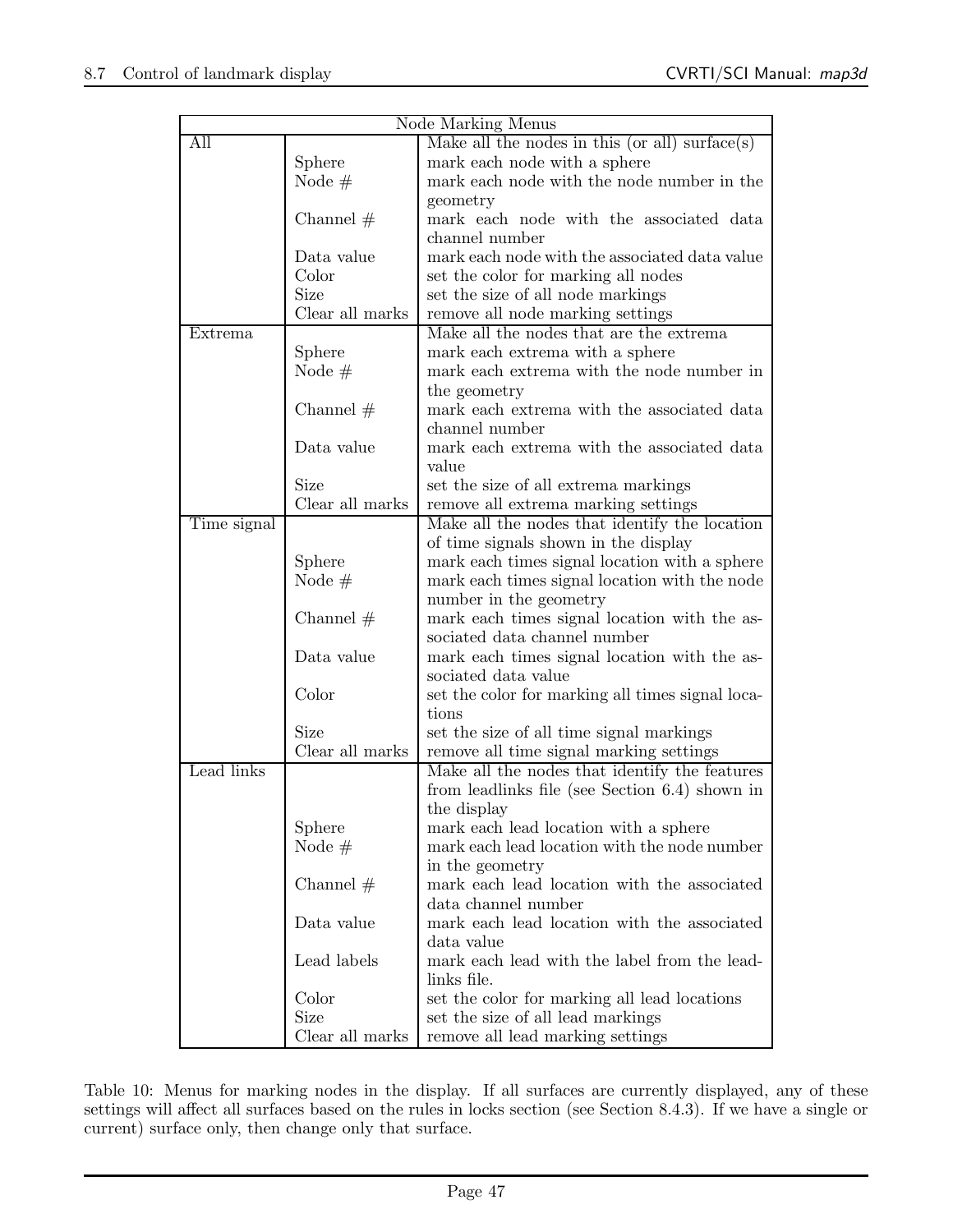| Graphics Menus   |                            |                                               |  |  |
|------------------|----------------------------|-----------------------------------------------|--|--|
| Light source     |                            | select the source for the lighting model      |  |  |
|                  | From above                 | light shines from above the surface           |  |  |
|                  | None                       | no lighting (turn lighting off)               |  |  |
| Toggle clipping  |                            | toggles particular clipping plane options     |  |  |
|                  | Front plane                | toggles front clipping plane                  |  |  |
|                  | Back plane                 | toggles rear clipping plane                   |  |  |
|                  | Locking planes together    | makes planes translate together               |  |  |
|                  | Locking planes with object | rotate surface with the planes or rotate sur- |  |  |
|                  |                            | face through the planes                       |  |  |
| Toggle Depth cue |                            | apply/disable depth cueing (fog)              |  |  |

Table 11: Graphics menus. These control general graphic rendering options.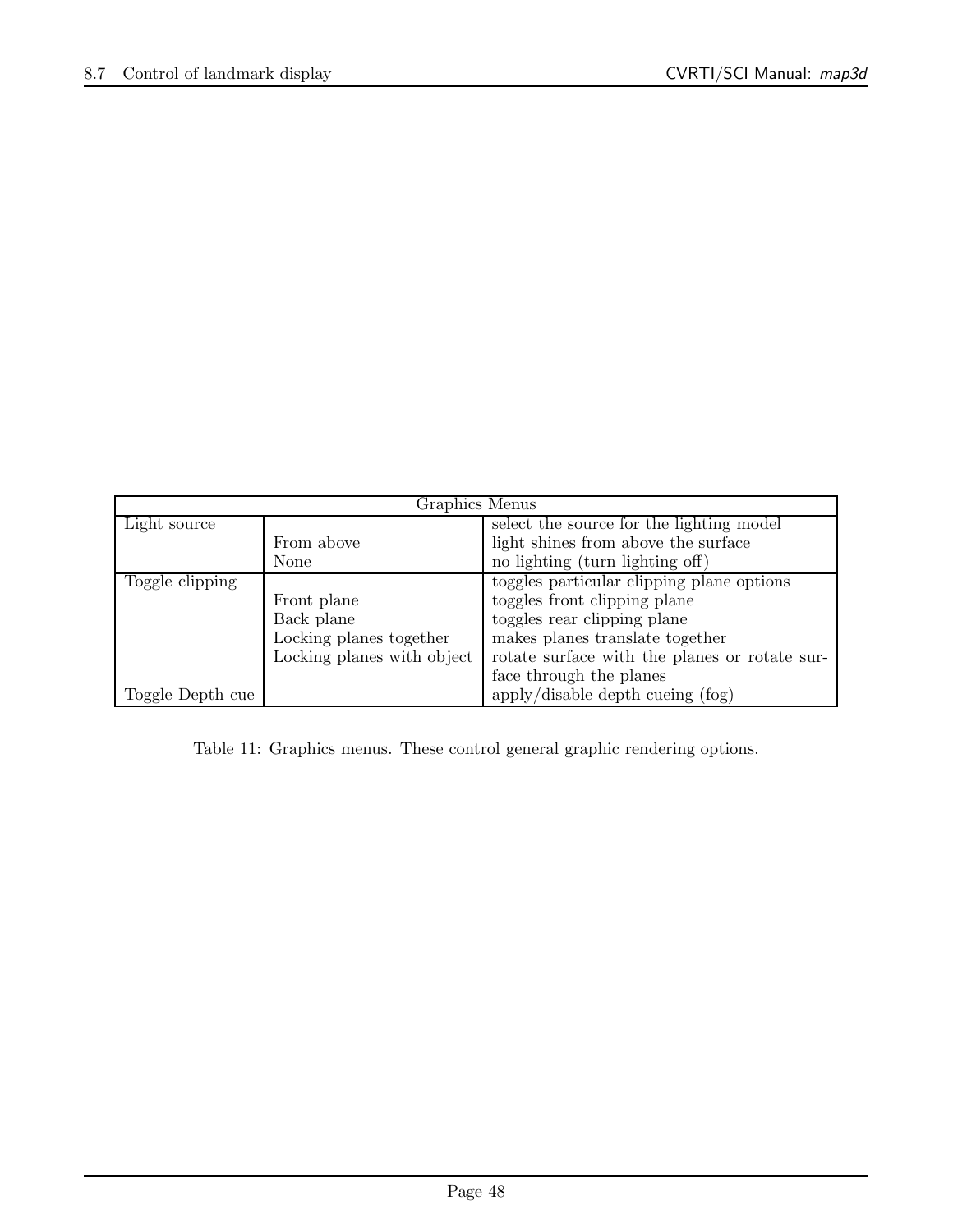| Landmarks Menus                                   |                         |                                               |  |  |
|---------------------------------------------------|-------------------------|-----------------------------------------------|--|--|
| Coronary/Catheter                                 |                         | toggle and select color for coronary/catheter |  |  |
|                                                   | Toggle Coronary         | toggle coronary artery                        |  |  |
|                                                   | Toggle Catheter         | toggle catheter display                       |  |  |
|                                                   | Wireframe Coronary      | show coronary artery as wireframe and pt.     |  |  |
|                                                   |                         | numbers                                       |  |  |
|                                                   | Coronary Color          | select coronary color                         |  |  |
|                                                   | Catheter Color          | select catheter color                         |  |  |
| Points                                            |                         | toggle and select color for point landmarks   |  |  |
|                                                   | Toggle temporary oc-    | toggle temporary occlusion display            |  |  |
|                                                   | clusions                |                                               |  |  |
|                                                   | Toggle permanent oc-    | toggle stitch display                         |  |  |
|                                                   | clusions (stich)        |                                               |  |  |
|                                                   | Toggle stimulation site | toggle stim display                           |  |  |
|                                                   | Toggle recording site   | toggle lead display                           |  |  |
|                                                   | (lead)                  |                                               |  |  |
|                                                   | Occlus Color            | select occlus color                           |  |  |
|                                                   | Stitch Color            | select stitch color                           |  |  |
|                                                   | Stim Color              | select stim color                             |  |  |
|                                                   | Lead Color              | select lead color                             |  |  |
|                                                   | Toggle All Points       | turn on/off point landmarks                   |  |  |
| Planes                                            |                         | toggle and select color for plane landmarks   |  |  |
|                                                   | Toggle Plane            | toggle plane display                          |  |  |
|                                                   | Toggle Plane<br>Trans-  | make plane transparent or opaque              |  |  |
|                                                   | parency                 |                                               |  |  |
|                                                   | Plane Color             | select plane color                            |  |  |
| Points                                            |                         | toggle and select color for point landmarks   |  |  |
|                                                   | Toggle rod              | toggle rod display                            |  |  |
|                                                   | Toggle recording nee-   | toggle recneedle display                      |  |  |
|                                                   | dle                     |                                               |  |  |
|                                                   | Toggle pace needle      | toggle pace needle display                    |  |  |
|                                                   | Toggle fiber (lead)     | toggle fiber display                          |  |  |
|                                                   | Toggle cannula (lead)   | toggle cannula display                        |  |  |
|                                                   | Rod Color               | select rod color                              |  |  |
|                                                   | Recneedle Color         | select recneedle color                        |  |  |
|                                                   | Paceneedle Color        | select paceneedle color                       |  |  |
|                                                   | Fiber Color             | select fiber color                            |  |  |
|                                                   | Cannula Color           | select cannula color                          |  |  |
|                                                   | Toggle All Rods         | turn on/off rod-type landmarks                |  |  |
| Toggle All Landmarks<br>turn all landmarks on/off |                         |                                               |  |  |

Table 12: Landmark menus. These control landmark display options.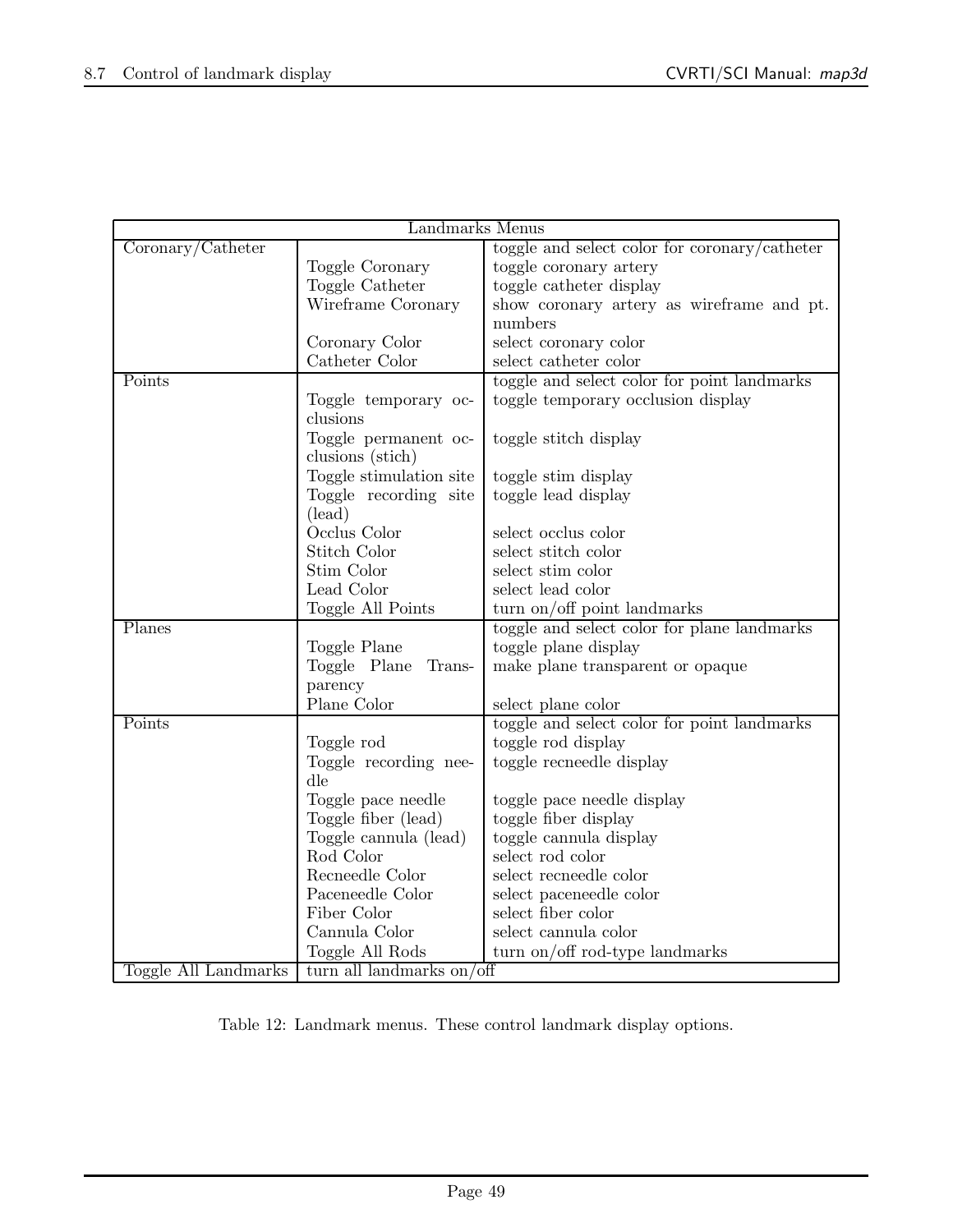| Frame Control Menus            |                                                                     |                                 |  |  |
|--------------------------------|---------------------------------------------------------------------|---------------------------------|--|--|
| Lock Frames                    | toggle whether frames operations affect one surface or all surfaces |                                 |  |  |
| Set Frame Interval             |                                                                     |                                 |  |  |
|                                | value                                                               | select between 1 and 90 for     |  |  |
|                                |                                                                     | frame animation step            |  |  |
|                                | Command Line Interval                                               | use the value of interval spec- |  |  |
|                                |                                                                     | ified in the $-i$ option of the |  |  |
|                                |                                                                     | command line                    |  |  |
| Reset Frames to 0              |                                                                     | positions the surface at the    |  |  |
|                                |                                                                     | first position in time          |  |  |
| Align meshes to this frame num |                                                                     | Positions all surfaces' frames  |  |  |
|                                |                                                                     | to the current surface. What    |  |  |
|                                |                                                                     | 'current surface' means will    |  |  |
|                                |                                                                     | vary based on the status of the |  |  |
|                                |                                                                     | locks (see Section $8.1.1$ )    |  |  |

Table 13: Controls for the attributes of the map3d windows.

| Window Attributes Menus    |                                       |                                               |  |  |
|----------------------------|---------------------------------------|-----------------------------------------------|--|--|
| Save                       | Opens Save Dialog (see Section 8.5.2) |                                               |  |  |
| Screen info                |                                       | select the text written to the screen         |  |  |
|                            | Turn screen info on                   |                                               |  |  |
|                            | Turn screen info off                  |                                               |  |  |
|                            | show/hide lock icons                  | toggle lock display                           |  |  |
|                            | Show Legend Window                    | Turns on Colormap window                      |  |  |
|                            | Hide Legend Window                    | Turns off Colormap window                     |  |  |
| Color                      |                                       | select window colors with the separate color  |  |  |
|                            |                                       | selector                                      |  |  |
|                            | Background                            | select background color for the window        |  |  |
|                            | Foreground                            | select foreground color for the window        |  |  |
| Size                       |                                       | select some size options                      |  |  |
|                            | value                                 | set window to specified resolution            |  |  |
| Axes                       |                                       | select options for axes                       |  |  |
|                            | Axes Color                            | Select axes color                             |  |  |
|                            | Axes Placement                        | select whether axes displayed per window or   |  |  |
|                            |                                       | mesh                                          |  |  |
|                            | Toggle Axes                           | turn on/off axes                              |  |  |
| Toggle Transformation Lock |                                       | toggle whether surfaces transform together or |  |  |
|                            |                                       | independently                                 |  |  |

Table 14: Controls for the attributes of the map3d windows.

| Time Signal Window Controls                                       |  |  |  |
|-------------------------------------------------------------------|--|--|--|
| Axes Color<br>Select Axes Color                                   |  |  |  |
| Color of data graph<br>Graph Color                                |  |  |  |
| Toggle Display Mode   Shows values and graph or show larger graph |  |  |  |

Table 15: Controls for the attributes of the Time Signal Window.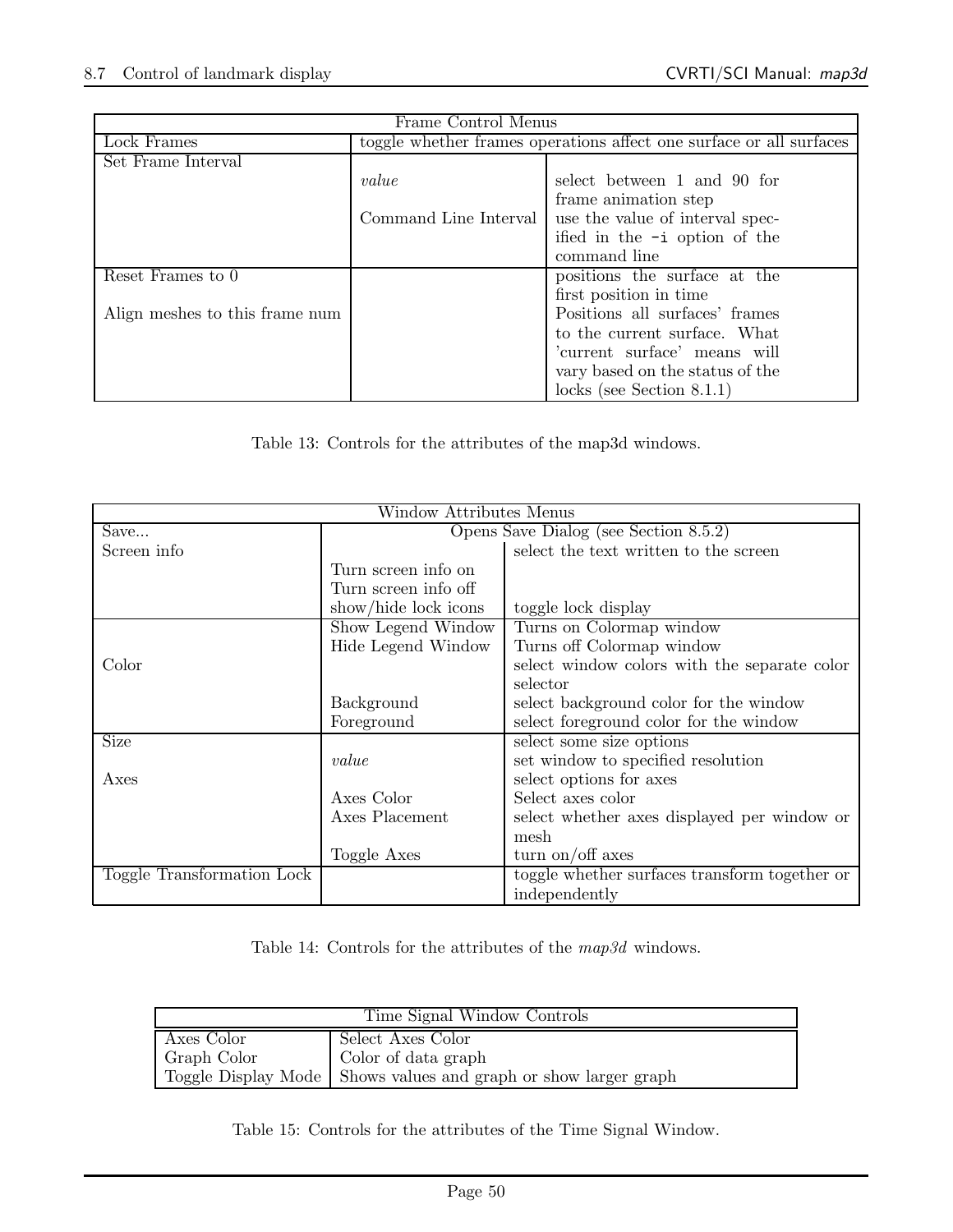.

| Legend Window Controls |                |                                                 |
|------------------------|----------------|-------------------------------------------------|
| Orientation            |                | Layout of information in Legend Window          |
|                        | Vertical       |                                                 |
|                        | Horizontal     |                                                 |
| Number of Tick Marks   |                | select number of ticks to appear on bar         |
|                        | 2,4,8          | Either $2,4,8$ ticks. These will not be colored |
|                        |                | as they do not directly correspond to contour   |
|                        |                | values.                                         |
|                        | Match Contours | Match number of contours in corresponding       |
|                        |                | geometry                                        |

Table 16: Controls for the attributes of the Legend window.

| Main Window Controls                   |                                                     |  |
|----------------------------------------|-----------------------------------------------------|--|
| Set Background Color   Select bg Color |                                                     |  |
| Set Foreground Color                   | Select color of Main Window Text                    |  |
| Show Info                              | Whether or not to show text info in the Main Window |  |
| Quit Map3D                             | Quit Map3D                                          |  |

Table 17: Controls for the Legend Window Menu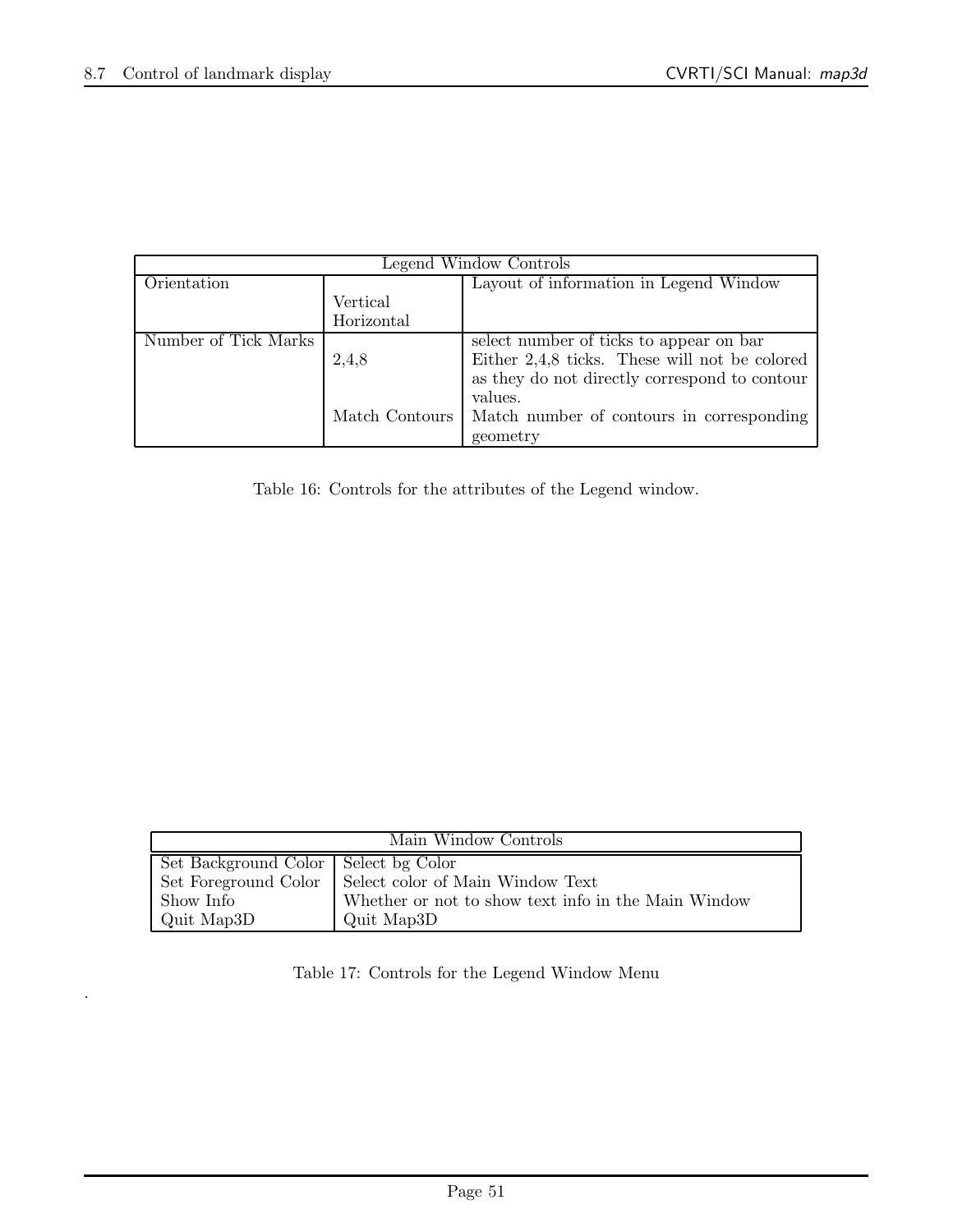## 9 Output from map3d

To get output from  $map3d$ , you can output a screen shot of a Geometry window by selecting "Save..." from the Window Attributes submenu, selecting a filename in the image section, and clicking OK (see Section 8.5.2). You could, if you rather, use other means, such as SGI's snapshot utility, Windows CTRL-PrintScreen (and pasting into a paint program), or taking a picture of the screen with a camera.

## 10 BUGS

Too many to even begin to contemplate. But if there are any you would like exterminated, please send email to map3d@sci.utah.edu (we accept all foreign currency in large denominations, bicycle parts, assorted outdoor gear, but no credit cards).

Here is a short list of those we know about and are currently addressing:

- There is some trouble in opening .geom files saved from the Windows version of  $map3d$ .
- On X-windows-based systems, we cannot save images from screens whose default color depth is not 24 bits.
- Also on X-windows-based systems, we cannot save images when  $map3d$  is remote-displayed on a Macintosh. This will be fixed ASAP.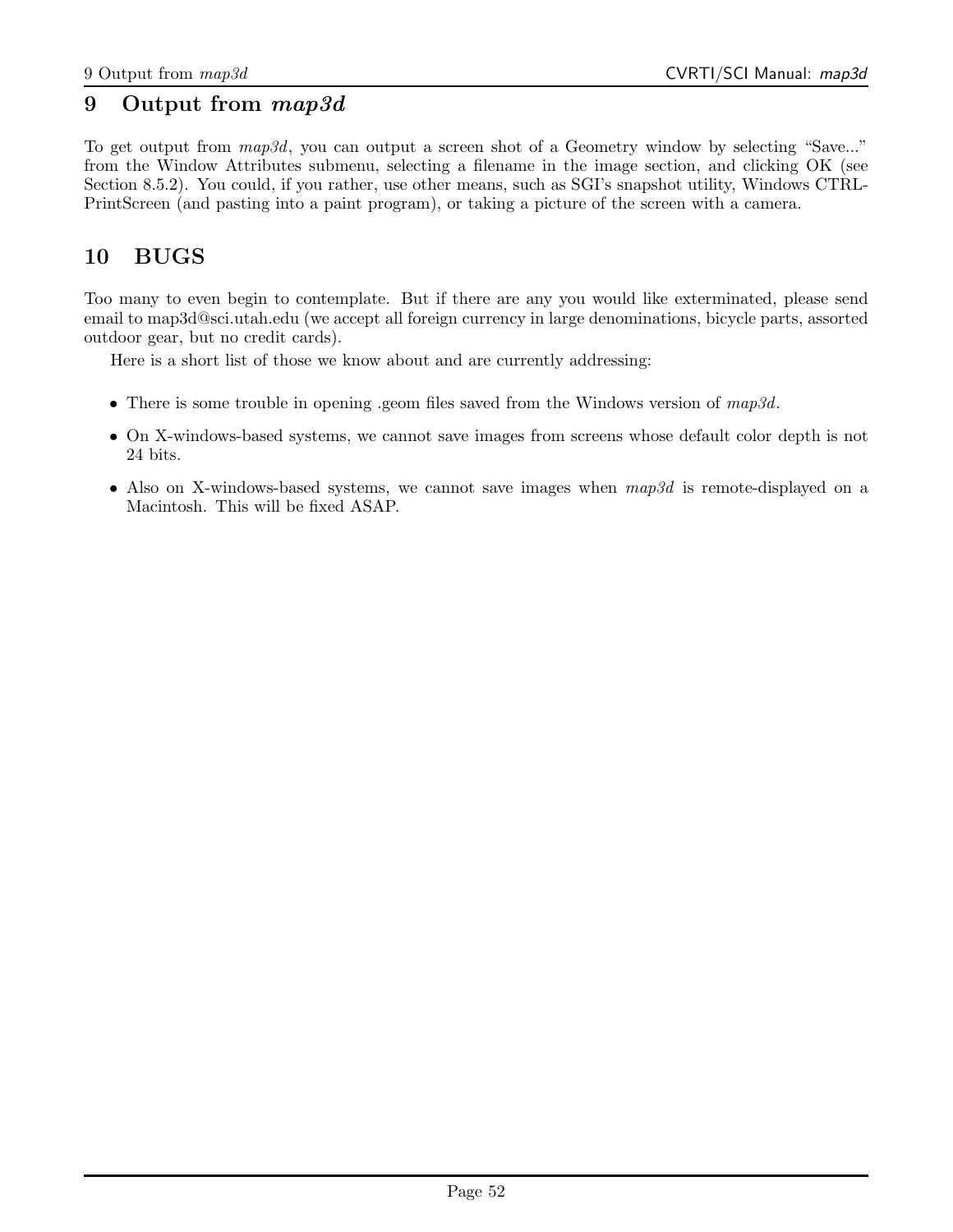## References

- [1] R.S. MacLeod, C.R. Johnson, and M.A. Matheson. Visualization tools for computational electrocardiography. In Visualization in Biomedical Computing, pages 433–444, Bellingham, Wash., 1992. Proceedings of the SPIE #1808.
- [2] R.S. MacLeod, C.R. Johnson, and M.A. Matheson. Visualization of cardiac bioelectricity a case study. In Proceedings of the IEEE Visualization 92, pages 411–418. IEEE CS Press, 1992.
- [3] R.S. MacLeod, C.R. Johnson, and M.A. Matheson. Visualizing bioelectric fields. IEEE Comp. Graph.  $\&$  Applic., 13(4):10–12, 1993.
- [4] R.S. MacLeod and C.R. Johnson. Map3d: Interactive scientific visualization for bioengineering data. In Proceedings of the IEEE Engineering in Medicine and Biology Society 15th Annual International Conference, pages 30–31. IEEE Press, 1993.
- [5] R.S. MacLeod, P.R. Ershler, C.R. Johnson, and M.A. Matheson. Map3d: Scientific visualization program for multichannel time series data on unstructured, three-dimensional meshes. program user's guide. Technical Report UUCS-94-016, University of Utah, Department of Computer Science, 1994.
- [6] R.S. MacLeod, D.H. Brooks, H. On, H. Krim, R.L. Lux, and F. Kornreich. Analysis of PTCAinduced ischemia using both an electrocardiographic inverse solution and the wavelet transform. J. Electrocardiol., 27(Suppl):90–96, 1994.
- [7] R.S. MacLeod, B. Taccardi, and R.L. Lux. The influence of torso inhomogeneities on epicardial potentials. In IEEE Computers in Cardiology, pages 793–796. IEEE Computer Society, 1994.
- [8] R.S. MacLeod, B. Taccardi, and R.L. Lux. Electrocardiographic mapping in a realistic torso tank preparation. In Proceedings of the IEEE Engineering in Medicine and Biology Society 17th Annual International Conference, pages 245–246. IEEE Press, 1995.
- [9] R.S. MacLeod, R.L. Lux, and B. Taccardi. A possible mechanism for electrocardiographically silent changes in cardiac repolarization. J. Electrocardiol., 30(Suppl):114–121, 1997.
- [10] R.S. MacLeod and D.H. Brooks. Recent progress in inverse problems in electrocardiology. IEEE Eng. in Med. & Biol. Soc. Magazine, 17(1):73–83, January 1998.
- [11] R.S. MacLeod, Q. Ni, B. Punske, P.R. Ershler, B. Yilmaz, and B. Taccardi. Effects of heart position on the body-surface ECG. J. Electrocardiol., 33((supp)):229–238, 2000.
- [12] R.S. MacLeod, B. Punske, S. Shome, B. Yilmaz, and B. Taccardi. The role of heart rate and coronary flow during myocardial ischemia. J. Electrocardiol., pages 43-51, 2001.
- [13] B.B. Punske, W.E. Cascio, C. Engle, H.T. Nagle, L.S. Gettes, and T.A. Johnson. Quantitative characterization of epicardial wave fronts during regional ischemia and elevated extracellular potassium ion concentration. Ann Biomed Eng, 26(6):1010–1021, Nov-Dec 1998.
- [14] B.B. Punske, R.L. Lux, R.S. MacLeod, M.S. FUller, P.E. Ershler, T.J. Dustman, Y. Vyhmeister, and B. Taccardi. Mechanisms of the spatial distribution of QT intervals on the epicardial and body surfaces. J. Cardiovasc. Electrophysiol., 10(12):1605–1618, 1999.
- [15] B. Taccardi, R.L. Lux, P.R. Ershler, R.S. MacLeod, C. Zabawa, and Y. Vyhmeister. Potential distributions and excitation time maps recorded with high spatial resolution from the entire ventricular surface of exposed dog hearts. In *IEEE Computers in Cardiology*, pages 1–4. IEEE Press, 1992.
- [16] B. Taccardi, R.L. Lux, P.R. Ershler, R.S. MacLeod, and Y. Vyhmeister. Effect of myocardial fiber direction on 3-D shape of excitation wavefronts and associated potential distributions in ventricular walls. Circ., 86(Suppl):I–752, 1992.
- [17] B. Taccardi, E. Macchi, R.L. Lux, P.R. Ershler, S. Spaggiari, S. Baruffi, and Y. Vyhmeister. Effect of myocardial fiber direction on epicardial potentials. Circ., 90:3076–3090, 1994.